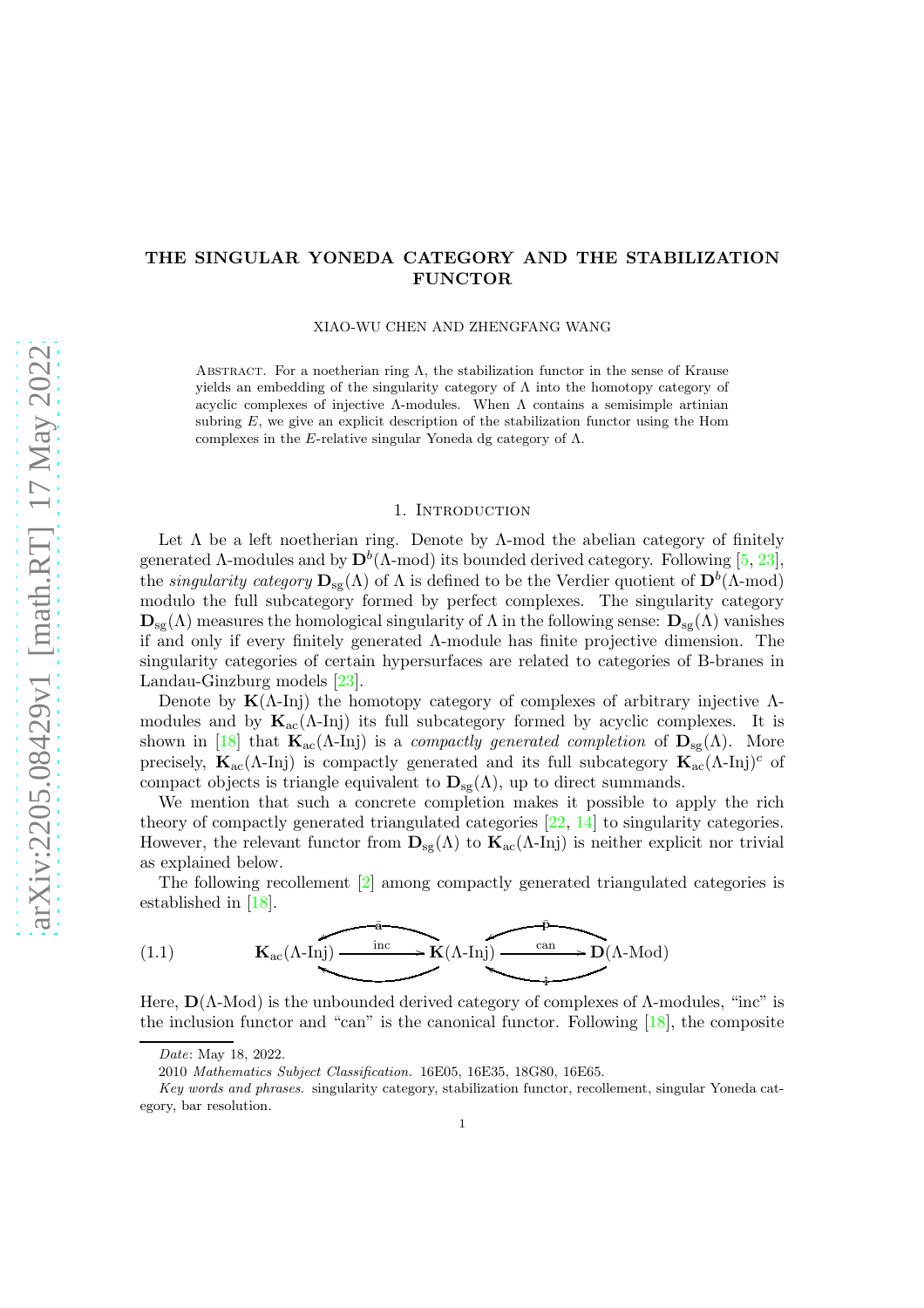functor

# $\mathbb{S} = \bar{\mathbf{a}}$ **i**:  $\mathbf{D}(\Lambda\text{-Mod}) \longrightarrow \mathbf{K}_{ac}(\Lambda\text{-Inj})$

is called the stabilization functor. As **S** vanishes on perfect complexes, its restriction to  $\mathbf{D}^b(\Lambda\text{-mod})$  induces a well-defined functor

<span id="page-1-0"></span>(1.2) 
$$
\mathbf{D}_{\rm sg}(\Lambda) \longrightarrow \mathbf{K}_{\rm ac}(\Lambda\text{-Inj}).
$$

The resulting functor yields an equivalence up to direct summands between  $\mathbf{D}_{\rm sg}(\Lambda)$  and  $\mathbf{K}_{\text{ac}}(\Lambda\text{-Inj})^c$ .

The stabilization functor  $S$  is crucial in the recollement  $(1.1)$ , as it is a triangulated analogue of the gluing functors in the dg setting [\[20\]](#page-27-4) and  $\infty$ -categorical setting [\[21,](#page-27-5) [12\]](#page-27-6). By [\[7\]](#page-26-2), the comma category of  $\mathcal S$  yields the middle term **K**(Λ-Inj) up to an explicit equivalence. If the ring  $\Lambda$  is *Gorenstein*, that is,  $\Lambda$  is two-sided noetherian such that it has finite selfinjective dimension on each side, applying **S** to any Λ-module yields a complete injective resolution of the module; see [\[18\]](#page-27-1). In other words, **S** provides a functorial construction for complete injective resolutions.

It is well known that the functor  $\mathbf{i}$  in  $(1.1)$  assigns to any complex its dg-injective resolution. However, the functor  $\bar{a}$  is not well understood. Consequently, the stabilization functor  $\mathcal{S} = \overline{\mathbf{a}}$  is mysterious in a certain sense.

The goal of this work is to describe the stabilization functor **S** explicitly.

We will assume that  $\Lambda$  contains a subring E which is semisimple artinian, for example a field. Our tool is the E-relative singular Yoneda dg category  $\mathcal{SY} = \mathcal{SY}_{\Lambda/E}$  introduced in [\[9\]](#page-27-7). The objects of  $\mathcal{SY}$  are just complexes of  $\Lambda$ -modules, and for bounded complexes  $X, Y$  of finitely generated modules, the Hom complex  $\mathcal{SY}(X, Y)$  computes the shifted Hom groups in the singularity category  $D_{sg}(\Lambda)$ . In other words,  $S\mathcal{Y}$  contains a dg enhancement [\[4\]](#page-26-3) of the singularity category. We mention that each Hom complex in  $S\mathcal{Y}$ is defined as an explicit colimit; see Section [6.](#page-16-0)

The main results, proved in Sections [6](#page-16-0) and [8,](#page-23-0) are summarized as follows. We view  $\Lambda$ as a stalk complex concentrated in degree zero, and thus an object in  $S$ *y*.

**Theorem.** Let  $\Lambda$  be a left noetherian ring and  $E \subseteq \Lambda$  a semisimple artinian subring. Denote by  $\mathcal{SY}$  the E-relative singular Yoneda dg category of  $\Lambda$ . Then the following hold.

- (1)  $\mathcal{SY}(\Lambda,-)$ :  $\mathbf{D}(\Lambda\text{-Mod}) \to \mathbf{K}_{\text{ac}}(\Lambda\text{-Inj})$  is a well-defined triangle functor.
- (2) There is a natural transformation  $c: S \to \mathcal{SV}(\Lambda, -)$  such that its restriction to the full subcategory  $\mathbf{D}^+(\Lambda\text{-Mod})$  consisting of cohomologically bounded below complexes is a natural isomorphism. Moreover, if  $\Lambda$  is Gorenstein, c is a natural isomorphism.

There are two immediate consequences of these results. By the first half of (2), we infer that the functor  $(1.2)$  is naturally isomorphic to the following functor

$$
\mathcal{SY}(\Lambda,-)\colon \bf{D}_{sg}(\Lambda) \longrightarrow \bf{K}_{ac}(\Lambda\text{-Inj}),
$$

which is induced by the restriction of  $\mathcal{SY}(\Lambda,-)$  to  $\mathbf{D}^b(\Lambda\text{-mod})$ . If  $\Lambda$  is Gorenstein, we combine the second half of (2) with [\[18,](#page-27-1) Section 7], and infer that  $\mathcal{SY}(\Lambda, M)$  provides an explicit complete injective resolution for any  $\Lambda$ -module  $M$ .

In a certain sense, the whole paper is devoted to the proof of the above results.

The first key step is to describe the two functors **i** and  $\bar{\mathbf{p}}$  in [\(1.1\)](#page-0-0) using the E-relative Yoneda dg category  $\mathcal{Y} = \mathcal{Y}_{\Lambda/E}$  of  $\Lambda$ , which is a natural dg enhancement of the derived

<span id="page-1-1"></span>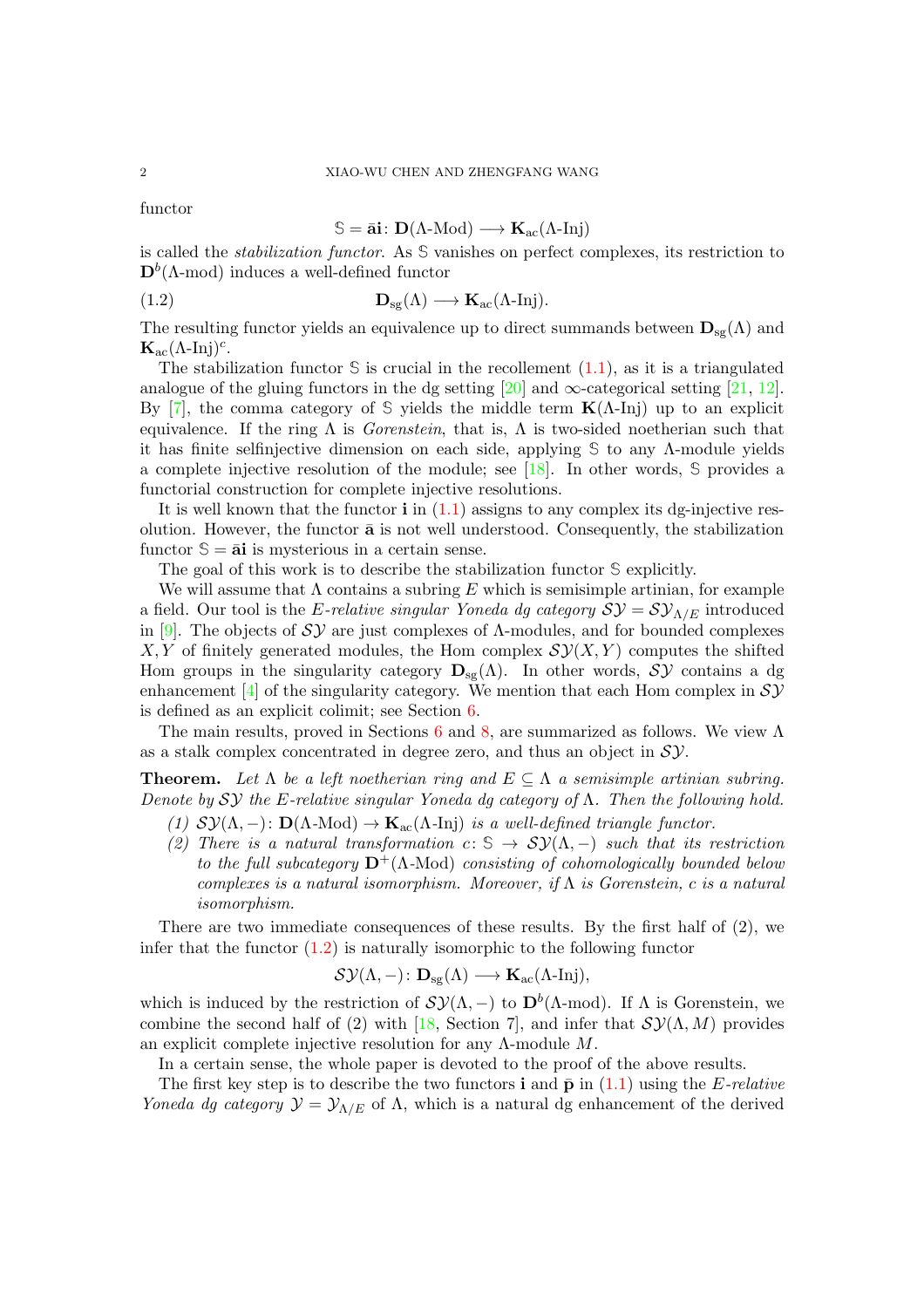<span id="page-2-1"></span>category using the bar resolution  $[14, 9]$  $[14, 9]$ ; see Propositions [3.7](#page-9-0) and [7.2.](#page-19-0) The second one is to interpret both  $\Im$  and  $\mathcal{SY}(\Lambda, -)$  as the mapping cones of explicit quasi-isomorphisms, so that it is possible to compare them; see Theorems [6.3](#page-17-0) and [7.5.](#page-21-0) We mention that such an interpretation actually lifts the stabilization functor **S** to the dg level.

The paper is structured as follows. In Section 2, we recall the dg-projective and dg-injective resolutions of complexes using the bar resolution. In Section 3, we recall the Yoneda dg category  $\mathcal Y$  in  $[9]$  and prove in Proposition [3.7](#page-9-0) that its Hom complexes yield dg-injective resolutions of complexes. For later use, we study an explicit quasiisomorphism [\(4.1\)](#page-10-0) in Section 4. In Section 5, we study noncommutative differential forms with values in complexes, and their compatibility with the truncated bar resolutions as shown by an explicit commutative diagram in  $\mathcal{Y}$ ; see Proposition [5.5.](#page-15-0)

In Section 6, we recall the singular Yoneda dg category  $\mathcal{SY}$  in [\[9\]](#page-27-7). We prove in Theo-rem [6.3](#page-17-0) that for any complex X of Λ-modules, the Hom complex  $\mathcal{SY}(\Lambda, X)$  is homotopy equivalent to the mapping cone of an explicit quasi-isomorphism  $\vartheta_X$  in [\(6.3\)](#page-17-1). In Section 7, we describe the functor  $\bar{p}$  in [\(1.1\)](#page-0-0) in Proposition [7.2.](#page-19-0) We prove in Theorem [7.5](#page-21-0) that  $S(X)$  is homotopy equivalent to the mapping cone of an explicit quasi-isomorphism  $\kappa_X$  in [\(7.4\)](#page-21-1). In the final section, we compare  $\mathcal{SV}(\Lambda, X)$  and  $\mathcal{S}(X)$  in Theorem [8.1.](#page-24-0) As an application of the comparison, we lift a result in [\[18\]](#page-27-1) to the dg level.

Throughout the paper, we fix a semisimple artinian ring E. The unadorned Hom and tensor are over E. We will always assume that  $\Lambda$  is a ring containing E as a subring with the same unit. By  $\Lambda$ -modules, we mean left  $\Lambda$ -modules, and by complexes, we mean cochain complexes. We will abbreviate "differential graded" as dg.

#### 2. Resolutions of complexes via the bar resolution

In this section, we recall basic facts on dg-projective resolutions and dg-injective resolutions of complexes via the bar resolution.

We denote by  $\Lambda$ -Mod the category of  $\Lambda$ -modules, and by  $C(\Lambda$ -Mod) the category of complexes of  $\Lambda$ -modules. Denote by  $K(\Lambda$ -Mod) the homotopy category of complexes of  $\Lambda$ -modules and by  $\mathbf{D}(\Lambda\text{-Mod})$  the derived category. We will always view a module as a stalk complex concentrated in degree zero.

A complex of  $\Lambda$ -modules is usually denoted by  $X = (X^n, d_X^n)_{n \in \mathbb{Z}}$ , where  $d_X^n$  is often written simply as  $d_X$ . We will use  $\Sigma$  to denote the suspension functor for cochain complexes. To be more precise, the suspended complex  $\Sigma(X)$  is described by  $\Sigma(X)^n =$  $X^{n+1}$  and  $d_{\Sigma(X)}^n = -d_X^{n+1}$ .

For a cochain map  $f = (f^n)_{n \in \mathbb{Z}} : X \to Y$  between complexes, the mapping cone  $Cone(f)$  is a complex described as follows:

$$
Cone(f)^n = Y^n \oplus X^{n+1}, \quad d^n_{Cone(f)} = \begin{pmatrix} d^n_Y & f^{n+1} \\ 0 & -d^{n+1}_X \end{pmatrix}.
$$

We have the following standard exact triangle in  $K(\Lambda\text{-Mod})$ :

<span id="page-2-0"></span>(2.1) 
$$
X \xrightarrow{f} Y \xrightarrow{\binom{1}{0}} \text{Cone}(f) \xrightarrow{(0 1)} \Sigma(X).
$$

Here, we use 1 to denote the identity endomorphism.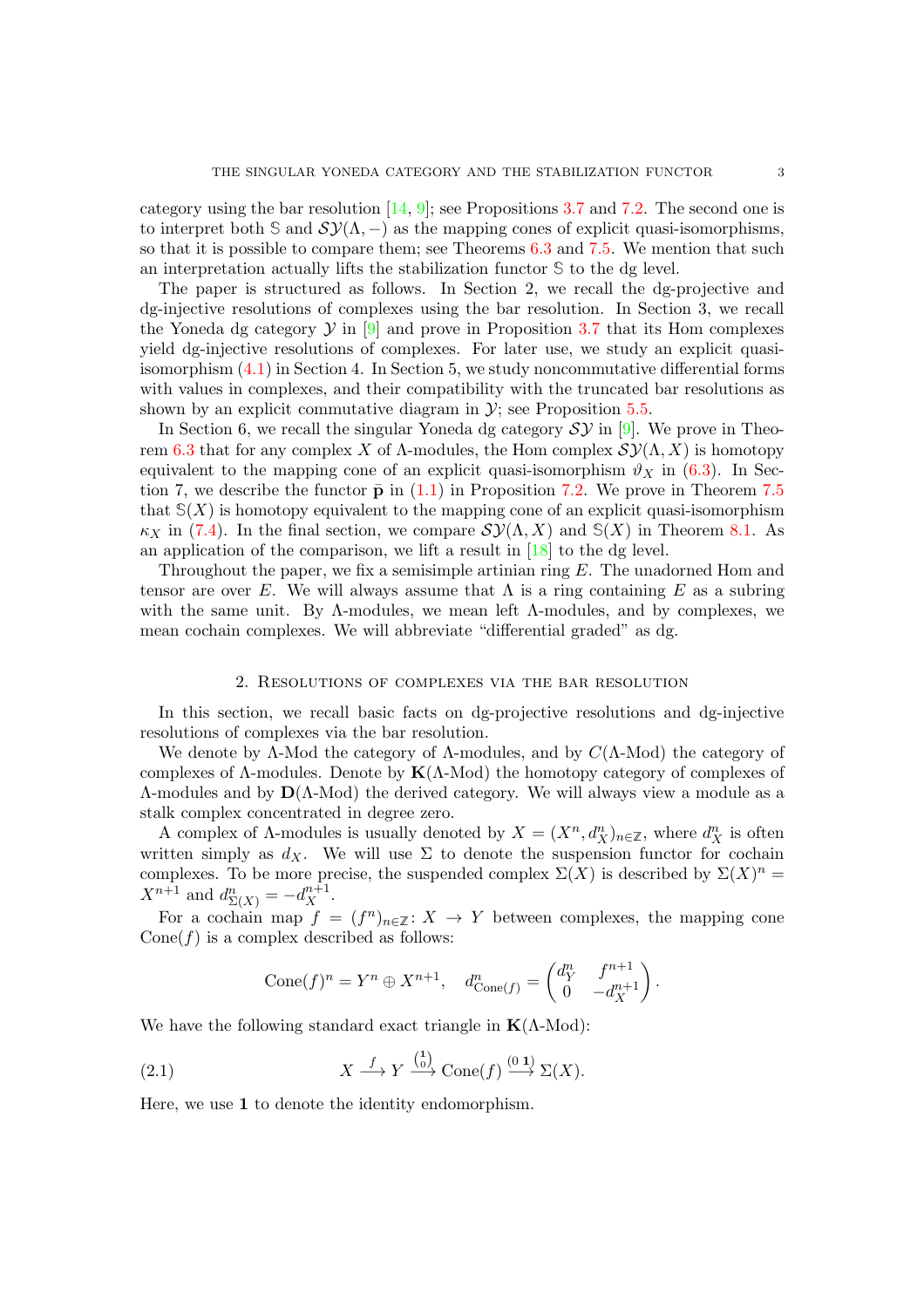<span id="page-3-5"></span><span id="page-3-3"></span>2.1. The bar resolution. As E is a subring of  $\Lambda$ ,  $\Lambda$  is naturally an E-E-bimodule. Denote by  $\overline{\Lambda} = \Lambda/E$  the quotient E-E-bimodule; as above, it is always viewed as a stalk complex concentrated in degree zero. Denote by  $s\overline{\Lambda}$  the 1-shifted complex, which is a stalk complex concentrated in degree  $-1$ . For any  $a \in \Lambda$ , the corresponding element in  $s\bar{\Lambda}$  is written as  $s\bar{a}$ . Denote by

$$
T(s\bar\Lambda)=E\oplus s\bar\Lambda\oplus (s\bar\Lambda)^{\otimes 2}\oplus\cdots
$$

the tensor ring of the E-E-bimodule  $s\overline{\Lambda}$ . A typical element in  $(s\overline{\Lambda})^{\otimes n}$  is of the form  $s\bar{a}_1\otimes\cdots\otimes s\bar{a}_n$ , which is often abbreviated as  $s\bar{a}_{1,n}$ . We observe that the degree of  $s\bar{a}_{1,n}$ is  $-n$ .

The normalised E-relative bar resolution **B** is a complex of Λ-Λ-bimodules

$$
\mathbb{B} := \Lambda \otimes T(s\bar{\Lambda}) \otimes \Lambda,
$$

whose differential is the external one  $d_{\text{ex}}$  given by

$$
d_{\text{ex}}(a_0 \otimes s\bar{a}_{1,n} \otimes a_{n+1}) = a_0 a_1 \otimes s\bar{a}_{2,n} \otimes a_{n+1} + (-1)^n a_0 \otimes s\bar{a}_{1,n-1} \otimes a_n a_{n+1}
$$
  
(2.2)

<span id="page-3-4"></span>2.2) 
$$
+\sum_{i=1}^{n-1} (-1)^{i} a_0 \otimes s\bar{a}_{1,i-1} \otimes s\bar{a}_{i} a_{i+1} \otimes s\bar{a}_{i+2,n} \otimes a_{n+1}.
$$

Here, the expressions  $s\bar{a}_{1,0}$ ⊗ for  $i=1$ , and  $s\bar{a}_{n+1,n}$ ⊗ for  $i=n-1$ , are understood as the empty word.

For each  $p \geq 0$ , we consider the following subcomplex of  $\mathbb{B}$ :

$$
\mathbb{B}_{
$$

Here, we understand  $\mathbb{B}_{<0}$  as the zero complex, and  $\mathbb{B}_{<1}$  as  $\Lambda \otimes \Lambda = \Lambda \otimes E \otimes \Lambda$ . The corresponding quotient complex  $\mathbb{B}/\mathbb{B}_{\leq p}$  will be denoted by  $\mathbb{B}_{\geq p}$ .

Composing the projection  $\mathbb{B} \to \Lambda \otimes \Lambda$  with the multiplication map  $\Lambda \otimes \Lambda \to \Lambda$ , we obtain the following natural map

 $\varepsilon: \mathbb{B} \longrightarrow \Lambda.$ 

It is a quasi-isomorphism between complexes of  $\Lambda$ - $\Lambda$ -bimodules. Here, as above  $\Lambda$  is viewed a stalk complex concentrated in degree zero. As in  $(2.1)$ , we have the following standard exact triangle of complexes of Λ-Λ-bimodules

<span id="page-3-0"></span>(2.3) 
$$
\mathbb{B} \stackrel{\varepsilon}{\longrightarrow} \Lambda \longrightarrow \text{Cone}(\varepsilon) \longrightarrow \Sigma(\mathbb{B}).
$$

We refer to [\[25,](#page-27-8) Section 8.6] and [\[14,](#page-27-3) Subsection 6.6] for more details on the bar resolution.

<span id="page-3-2"></span>2.2. Resolutions of complexes. For two complexes  $X = (X^n, d_X^n)_{n \in \mathbb{Z}}$  and  $Y =$  $(Y^n, d_Y^n)_{n \in \mathbb{Z}}$  of  $\Lambda$ -modules, the *Hom-complex* Hom<sub> $\Lambda$ </sub> $(X, Y)$  is a complex of abelian groups defined as follows: its p-th component  $\text{Hom}_{\Lambda}(X, Y)^p$  consists of graded maps  $f: X \to Y$ of graded  $\Lambda$ -modules that have degree p, namely,  $f(X^n) \subseteq Y^{p+n}$  for each  $n \in \mathbb{Z}$ ; its differential is defined such that

$$
d(f) = d_Y \circ f - (-1)^{|f|} f \circ d_X.
$$

The following well-known isomorphisms

<span id="page-3-1"></span>(2.4) 
$$
H^{n} \text{Hom}_{\Lambda}(X, Y) \simeq \text{Hom}_{\mathbf{K}(\Lambda \text{-Mod})}(X, \Sigma^{n}(Y)), \quad \forall n \in \mathbb{Z},
$$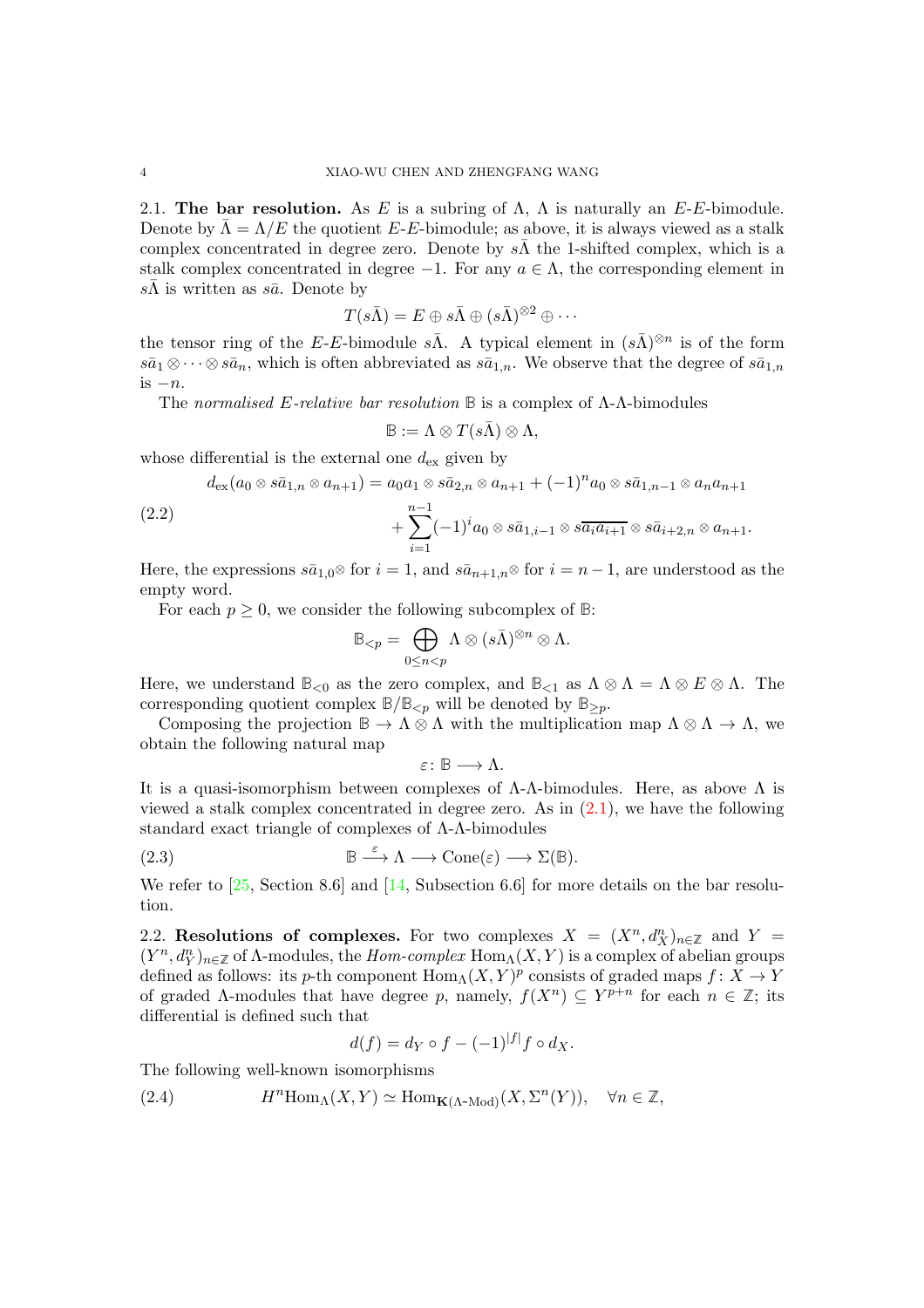<span id="page-4-4"></span>will be used often.

Recall that a complex P of  $\Lambda$ -modules is **K**-projective if the Hom-complex Hom<sub> $\Lambda$ </sub> $(P, Z)$ is acyclic for any acyclic complex Z of  $\Lambda$ -modules; a complex P is dq-projective provided that it is K-projective and each component  $P^n$  is a projective A-module. Dually, a complex I of  $\Lambda$ -modules is **K**-injective if the Hom-complex  $\text{Hom}_{\Lambda}(Z, I)$  is acyclic for any acyclic complex Z of  $\Lambda$ -modules. A **K**-injective complex I is called dq-injective if in addition each component  $I<sup>n</sup>$  is an injective module.

We refer to [\[2,](#page-26-1) Section 1.4] for details on recollements. We mention its analogues in the dg setting [\[20,](#page-27-4) Section 4] and  $\infty$ -categorical setting; see [\[21,](#page-27-5) Appendix A.8] and [\[12,](#page-27-6) Example 1.4]. In drawing an adjoint pair, we always put the left adjoint functor in the upper position.

Denote by  $\mathbf{K}_{ac}(\Lambda\text{-Mod})$  the homotopy category of acyclic complexes of  $\Lambda$ -modules. The following recollement is well known.

<span id="page-4-0"></span>(2.5) 
$$
\mathbf{K}_{ac}(\Lambda \text{-Mod}) \xrightarrow{\text{inc}} \mathbf{K}(\Lambda \text{-Mod}) \xrightarrow{\text{can}} \mathbf{D}(\Lambda \text{-Mod})
$$

Here, "inc" denotes the inclusion and "can" denotes the quotient functor. For each  $X$ , we have a unique exact triangle in  $K(\Lambda\text{-Mod})$ :

<span id="page-4-1"></span>(2.6) 
$$
\mathbf{p}(X) \longrightarrow X \longrightarrow \mathbf{a}(X) \longrightarrow \Sigma \mathbf{p}(X)
$$

such that  $p(X)$  is dg-projective and  $a(X)$  is acyclic; consequently, the cochain map  $p(X) \to X$  is a quasi-isomorphism. Dually, we have a unique exact triangle in  $K(\Lambda\text{-Mod})$ :

<span id="page-4-3"></span>(2.7) 
$$
\mathbf{a}'(X) \longrightarrow X \longrightarrow \mathbf{i}(X) \longrightarrow \Sigma \mathbf{a}'(X)
$$

such that  $\mathbf{i}(X)$  is dg-injective and  $\mathbf{a}'(X)$  is acyclic; thus the cochain map  $X \to \mathbf{i}(X)$  is a quasi-isomorphism.

We call  $p(X)$  and  $\mathbf{i}(X)$  the *dg-projective resolution* and *dg-injective resolution* of X, respectively. Indeed, one should call the quasi-isomorphisms  $p(X) \to X$  and  $X \to Y$  $i(X)$  the corresponding resolutions. For details, we refer to [\[14,](#page-27-3) Section 3] and [\[19,](#page-27-9) Section 4.3].

We mention that the recollement  $(2.5)$  exists for any ring. In general, the four nonobvious functors are not explicitly given. In what follows, using the semisimple artinian subring  $E$  and the  $E$ -relative bar resolution  $\mathbb{B}$ , we describe these functors more explicitly.

<span id="page-4-2"></span>**Lemma 2.1.** Let X be any complex of  $\Lambda$ -modules. Then as a complex of  $\Lambda$ -modules,  $\mathbb{B} \otimes_{\Lambda} X$  is dq-projective, and the following map

$$
\varepsilon \otimes_{\Lambda} \operatorname{Id}_{X} : \mathbb{B} \otimes_{\Lambda} X \longrightarrow \Lambda \otimes_{\Lambda} X = X
$$

is a quasi-isomorphism. Consequently, we have isomorphisms  $\mathbf{p} \simeq \mathbb{B} \otimes_{\Lambda} -$  and  $\mathbf{a} \simeq$ Cone(ε)  $\otimes_{\Lambda}$  – of functors.

*Proof.* We observe that  $\mathbb{B} \otimes_{\Lambda} X$  is the union of the following ascending chain of subcomplexes

$$
\mathbb{B}_{\leq 0}\otimes_{\Lambda} X\subseteq \mathbb{B}_{\leq 1}\otimes_{\Lambda} X\subseteq \mathbb{B}_{\leq 2}\otimes_{\Lambda} X\subseteq \cdots.
$$

These inclusions are componentwise split, and the factors are isomorphic to

$$
\mathbb{B}^{-p}\otimes_{\Lambda}X\simeq \Lambda\otimes (s\bar\Lambda)^{\otimes p}\otimes X.
$$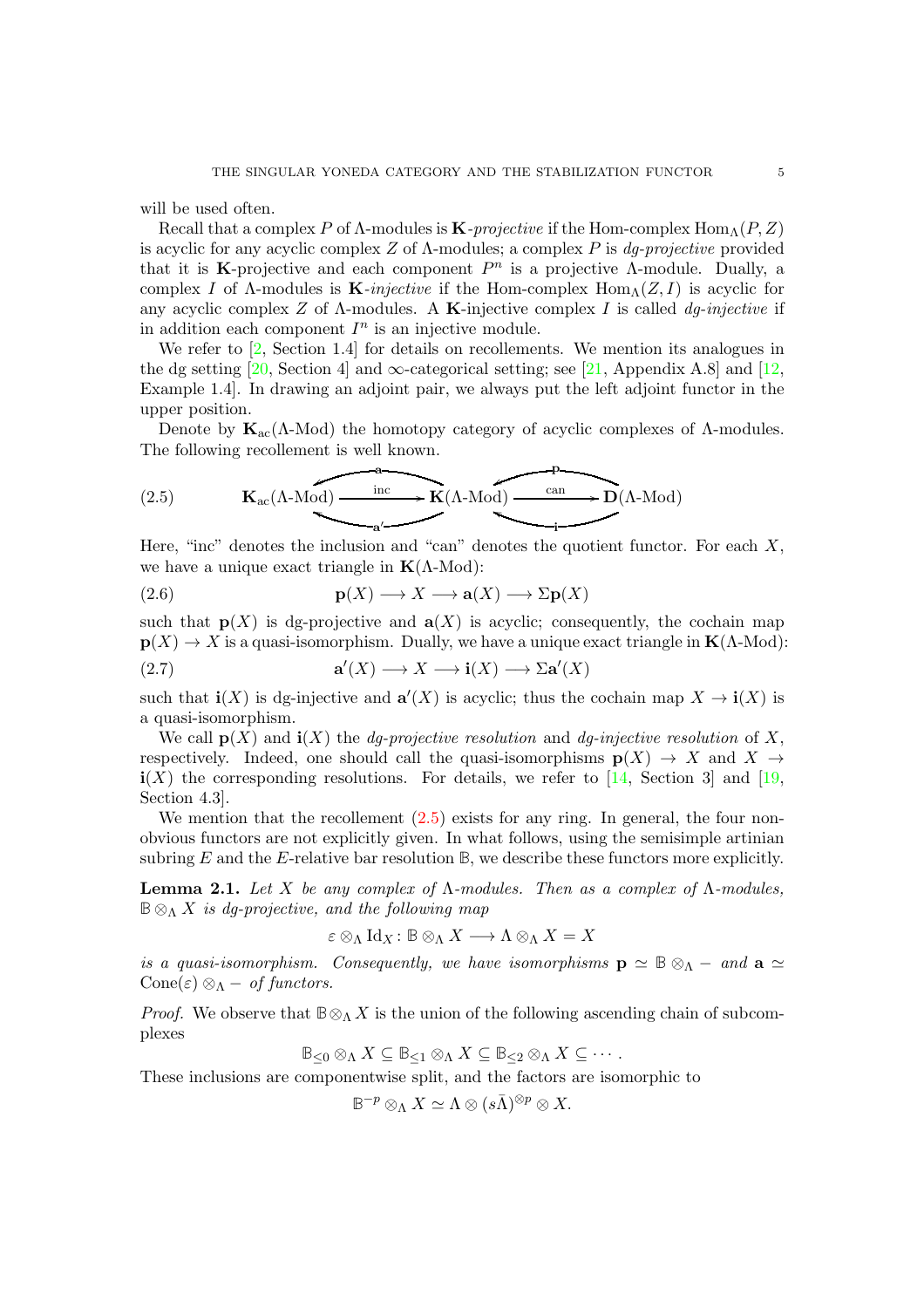<span id="page-5-3"></span>As E is semisimple artinian, we infer that these factors are isomorphic to direct summands of coproducts of  $\Sigma^m(\Lambda)$ . It follows that  $\mathbb{B}\otimes_{\Lambda} X$  satisfies the property (P) in [\[14,](#page-27-3) Section 3], and thus is dg-projective.

As  $\varepsilon$  is a homotopy equivalence between the underlying complexes of right  $\Lambda$ -modules, the map  $\varepsilon \otimes_{\Lambda} Id_X$  is a homotopy equivalence of complexes of abelian groups. In particular, it is a quasi-isomorphism. Now, applying  $-\otimes_{\Lambda} X$  to the standard triangle [\(2.3\)](#page-3-0), we obtain an exact triangle, that is isomorphic to [\(2.6\)](#page-4-1). Then we infer the required isomorphisms of functors.

The following dual lemma seems to be less well known.

<span id="page-5-0"></span>**Lemma 2.2.** Let X be any complex of  $\Lambda$ -modules. Then as a complex of  $\Lambda$ -modules,  $\text{Hom}_{\Lambda}(\mathbb{B}, X)$  is dq-injective, and the following map

$$
\operatorname{Hom}_{\Lambda}(\varepsilon, X) \colon X = \operatorname{Hom}_{\Lambda}(\Lambda, X) \longrightarrow \operatorname{Hom}_{\Lambda}(\mathbb{B}, X)
$$

is a quasi-isomorphism. Consequently, we have isomorphisms  $\mathbf{i} \simeq \text{Hom}_{\Lambda}(\mathbb{B}, -)$  and  $\mathbf{a}' \simeq \text{Hom}_{\Lambda}(\text{Cone}(\varepsilon), -) \text{ of functors.}$ 

Proof. The p-th component of  $\text{Hom}_{\Lambda}(\mathbb{B}, X)$  is an infinite product  $\prod_{n\geq 0} \text{Hom}_{\Lambda}(\mathbb{B}^{-n}, X^{p-n})$ . We observe the following canonical isomorphism

$$
\mathrm{Hom}_{\Lambda}(\mathbb{B}^{-n},X^{p-n})\simeq \mathrm{Hom}(\bar{\Lambda}^{\otimes n}\otimes \Lambda,X^{p-n}).
$$

As  $\bar{\Lambda}^{\otimes n} \otimes \Lambda$  is a projective right  $\Lambda$ -module, we infer by the Hom-tensor adjunction that Hom $(\bar{\Lambda}^{\otimes n} \otimes \Lambda, X^{p-n})$  is an injective  $\Lambda$ -module. This proves that each component of  $\text{Hom}_{\Lambda}(\mathbb{B}, X)$  is injective.

Take any acyclic complex  $Z$  of  $\Lambda$ -module. We have the following canonical isomorphism of complexes

$$
\operatorname{Hom}_{\Lambda}(Z, \operatorname{Hom}_{\Lambda}(\mathbb{B}, X)) \simeq \operatorname{Hom}_{\Lambda}(\mathbb{B} \otimes_{\Lambda} Z, X).
$$

By Lemma [2.1,](#page-4-2)  $\mathbb{B} \otimes_{\Lambda} Z$  is dg-projective and acyclic, as it is quasi-isomorphic to Z. Then it is contractible. It follows that the Hom-complex  $\text{Hom}_{\Lambda}(\mathbb{B}\otimes_{\Lambda}Z,X)$  is acyclic; compare [\(2.4\)](#page-3-1). Therefore,  $\text{Hom}_{\Lambda}(Z, \text{Hom}_{\Lambda}(\mathbb{B}, X))$  is also acyclic. In summary, we have proved that  $\text{Hom}_{\Lambda}(\mathbb{B}, X)$  is **K**-injective and thus dg-injective.

As  $\varepsilon$  is a homotopy equivalence between the underlying complexes of left  $\Lambda$ -modules, it follows that  $\text{Hom}_{\Lambda}(\varepsilon, X)$  is a homotopy equivalence between the Hom-complexes of abelian groups. We infer that it is a quasi-isomorphism.

The required isomorphisms of functors follow by applying  $\text{Hom}_{\Lambda}(-, X)$  to  $(2.3)$  and comparing the resulting triangle with  $(2.7)$ .

<span id="page-5-2"></span>**Remark 2.3.** Assume that X is a complex of  $\Lambda$ - $\Lambda$ -bimodules. Then by the same reasoning in the third paragraph of the above proof, the quasi-isomorphism  $\text{Hom}_{\Lambda}(\varepsilon, X)$ is even a homotopy equivalence between the complexes of right Λ-modules.

In summary, we infer from Lemmas  $2.1$  and  $2.2$  that the recollement  $(2.5)$  may be rewritten as follows.

<span id="page-5-1"></span>
$$
(2.8) \qquad {\bf K}_{\rm ac}(\Lambda{\text -}{\rm Mod}) {\overbrace {\hspace{8.5cm}}^{\rm a=Cone(\varepsilon)\otimes_\Lambda-}\hspace{2.05cm}{{\bf K}(\Lambda{\text -}{\rm Mod})}\overbrace {\hspace{8.5cm}}^{\rm p=B\otimes_\Lambda-}\hspace{2.0cm}{\bf K}(\Lambda{\text -}{\rm Mod}) {\overbrace {\hspace{8.5cm}\text{can}}^{\rm can}}^{\hspace{8.5cm}-\hspace{8.5cm}{\bf P}={\rm Mod}_\Lambda-}\hspace{2.0cm}{\bf D}(\Lambda{\text -}{\rm Mod})
$$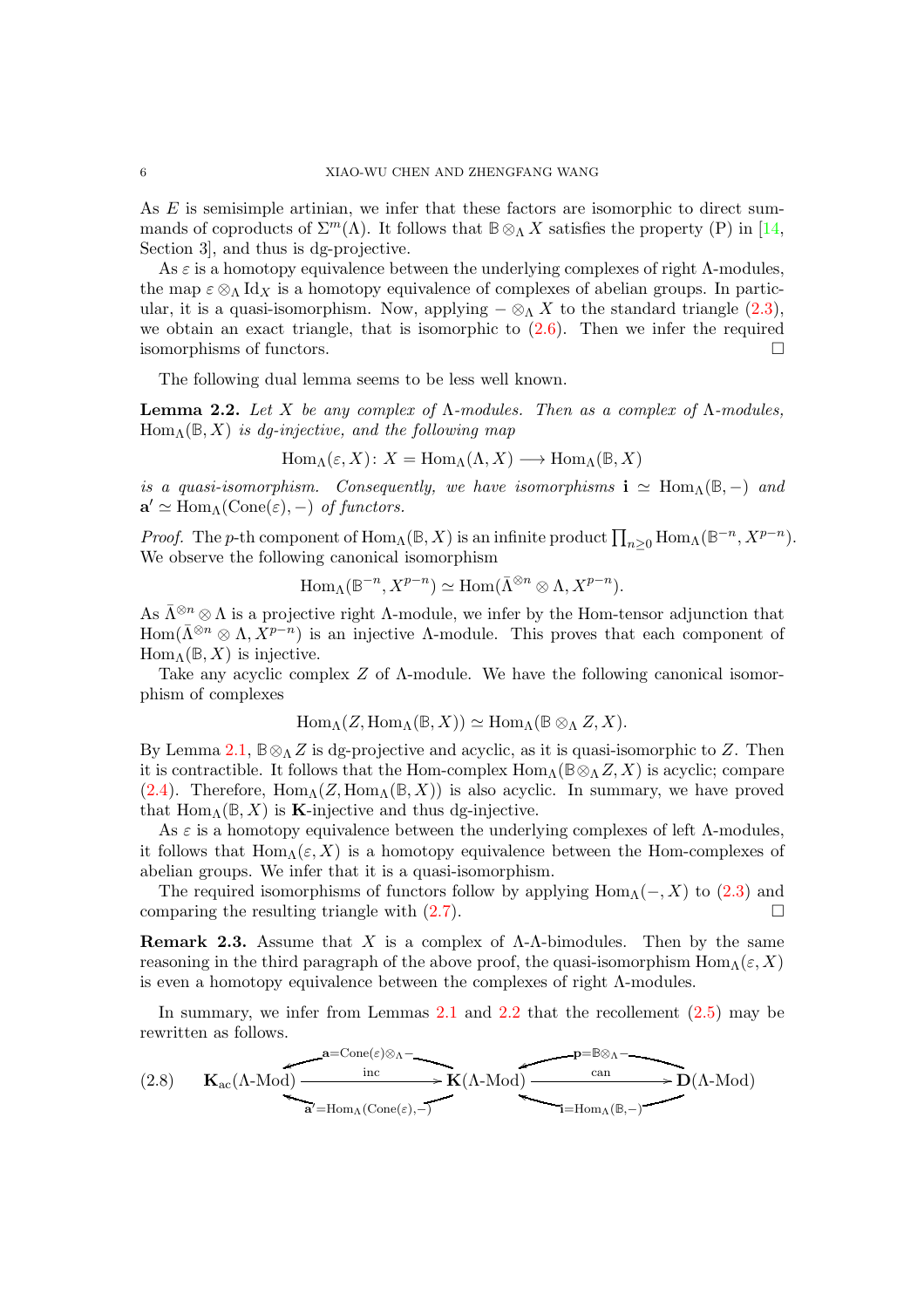3. The Yoneda dg category and dg-injective resolutions

<span id="page-6-2"></span>We will describe dg-injective resolutions of complexes via the Yoneda dg category introduced in [\[9\]](#page-27-7).

3.1. Preliminaries on dg categories. We will recall two basic results on dg categories. The main references for dg categories are [\[14,](#page-27-3) [16\]](#page-27-10).

Let  $C$  be a dg category. For two objects  $A$  and  $B$ , the Hom set is usually denoted by  $\mathcal{C}(A, B)$ , which is a complex of abelian groups. A homogeneous morphism  $f: A \rightarrow B$  is closed, if  $d_{\mathcal{C}}(f) = 0$ .

<span id="page-6-0"></span>**Lemma 3.1.** For an object A in a dg category  $C$ , the following statements are equivalent:

- (1)  $H^0(C(A, A)) = 0;$
- (2) Id<sub>A</sub>  $\in \mathcal{C}(A, A)$  is a coboundary;
- (3) for each object X, the Hom complex  $C(A, X)$  is acyclic.

We will say that such an object A is *contractible* in  $\mathcal{C}$ . Thanks to (2), any dg functor sends contractible objects to contractible objects.

*Proof.* The implication "(3)  $\Rightarrow$  (1)" is trivial. We observe that Id<sub>A</sub> is always closed, that is, a cocycle in  $C(A, A)$ . Then we infer "(1)  $\Rightarrow$  (2)".

It remains to show "(2)  $\Rightarrow$  (3)". We fix  $u \in C(A, A)$  of degree -1 satisfying  $d_C(u)$  = Id<sub>A</sub>. For any cocycle  $f \in \mathcal{C}(A, X)$ , using the graded Leibniz rule we have

$$
d_{\mathcal{C}}(f \circ u) = d_{\mathcal{C}}(f) \circ u + (-1)^{|f|} f \circ d_{\mathcal{C}}(u) = (-1)^{|f|} f.
$$

It implies that f is a coboundary, as required.  $\square$ 

Let C be a dg category. The *homotopy category*  $H^0(\mathcal{C})$  is a pre-additive category with the same objects as C such that  $H^0(\mathcal{C})(A, B) = H^0(\mathcal{C}(A, B))$ . A closed morphism  $f: A \to B$  of degree zero is called a *homotopy equivalence* in C, if its image in  $H^0(\mathcal{C})$  is an isomorphism. It is equivalent to the following condition: there is a closed morphism  $g: B \to A$  of degree zero such that both  $g \circ f - \text{Id}_A$  and  $f \circ g - \text{Id}_B$  are coboundaries; such a morphism q is called a *homotopy inverse* of  $f$ .

<span id="page-6-1"></span>**Lemma 3.2.** For a closed morphism  $f: A \rightarrow B$  of degree zero in a dg category C, the following statements are equivalent:

- (1) for any object X, the cochain map  $\mathcal{C}(f, X): \mathcal{C}(B, X) \to \mathcal{C}(A, X)$  induces an isomorphism between  $H^0(\mathcal{C}(B,X))$  and  $H^0(\mathcal{C}(A,X));$
- (2) f is a homotopy equivalence in  $\mathcal{C}$ ;
- (3) for any object X, the cochain map  $\mathcal{C}(f, X): \mathcal{C}(B, X) \to \mathcal{C}(A, X)$  is an quasiisomorphism.

*Proof.* Since f is closed of degree zero, the map  $\mathcal{C}(f, X)$  is indeed a cochain map. For " $(1) \Rightarrow (2)$ ", we have that  $H^0(\mathcal{C})(f,X)$  is an isomorphism for any object X. By Yoneda Lemma, we infer that f is an isomorphism in  $H^0(\mathcal{C})$ .

The implication "(3)  $\Rightarrow$  (1)" is trivial. It remains to show "(2)  $\Rightarrow$  (3)". For this, we take a homotopy inverse q of f. Then it is direct to verify that  $\mathcal{C}(q, X)$  is homotopy inverse of  $\mathcal{C}(f, X)$  in the category of complexes of abelian groups. In particular,  $\mathcal{C}(f, X)$ is a quasi-isomorphism.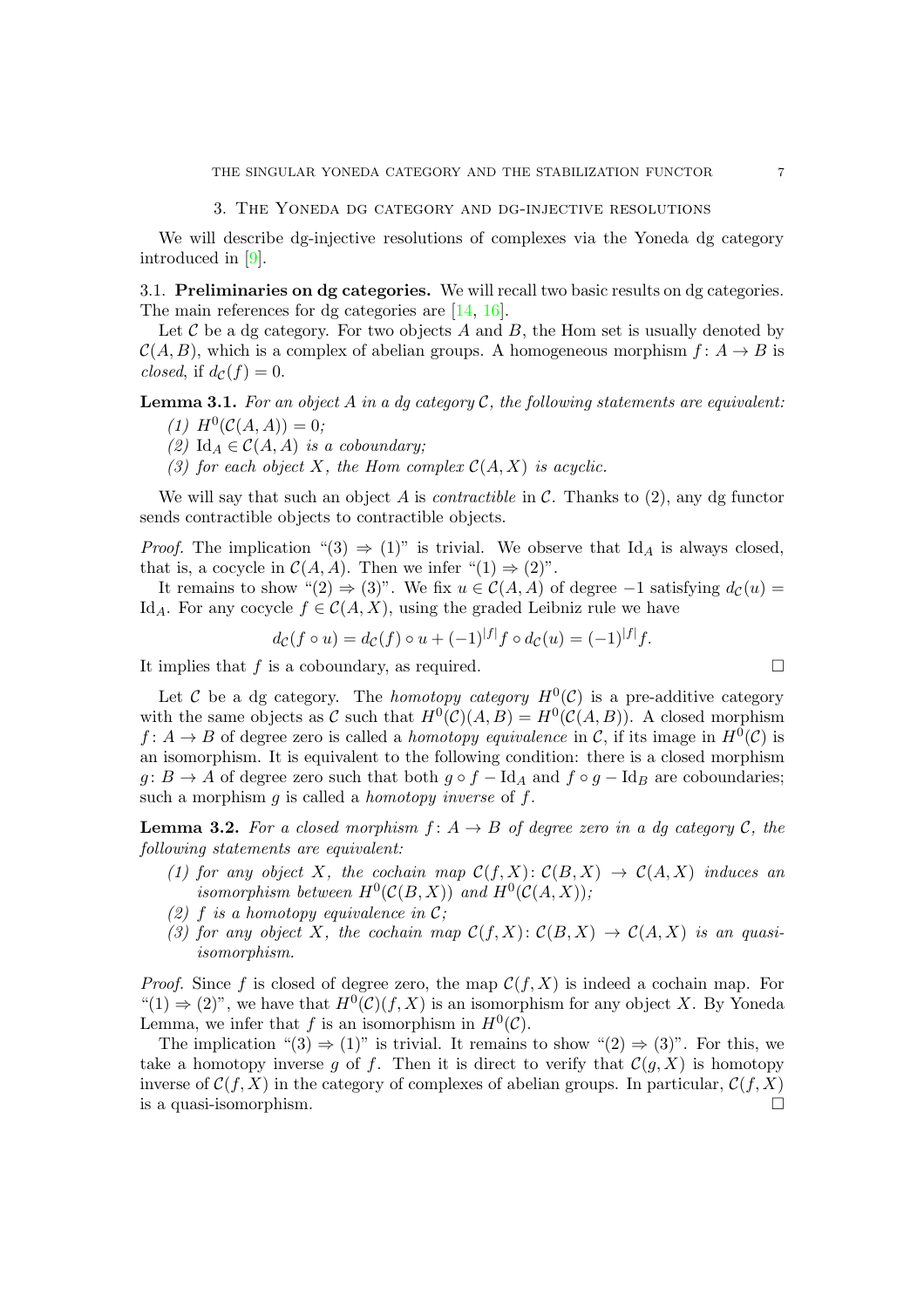<span id="page-7-2"></span>The main example of a dg category is the dg category  $C_{\text{dg}}(\Lambda\text{-Mod})$  formed by complexes of Λ-modules: the Hom sets are given by the corresponding Hom-complexes; see Subsection [2.2.](#page-3-2) We observe that the homotopy category  $H^0(C_{dg}(\Lambda\text{-Mod}))$  coincides with the usual homotopy category  $\mathbf{K}(\Lambda\text{-Mod})$ . The contractible objects in  $C_{dg}(\Lambda\text{-Mod})$ are precisely the usual contractible complexes. Similarly, homotopy equivalences in  $C_{\text{dg}}(\Lambda\text{-Mod})$  are precisely the usual homotopy equivalences between complexes.

3.2. The Yoneda dg category. Following  $[9, \text{ Section 7}],$  we define the *E-relative* Yoneda dg category  $\mathcal{Y} = \mathcal{Y}_{\Lambda/E}$  of  $\Lambda$  as follows. It has the same objects as  $C_{dg}(\Lambda\text{-Mod})$ . For two complexes X and Y of  $\Lambda$ -modules, the underlying graded group of  $\mathcal{Y}(X, Y)$  is given by an infinite product

$$
\mathcal{Y}(X,Y) = \prod_{p \ge 0} \text{Hom}((s\bar{\Lambda})^{\otimes p} \otimes X, Y).
$$

Set

$$
\mathcal{Y}_p(X,Y) := \text{Hom}((s\overline{\Lambda})^{\otimes p} \otimes X,Y).
$$

We observe that  $\mathcal{Y}_0(X, Y) = \text{Hom}(X, Y)$ . Elements in  $\mathcal{Y}_p(X, Y)$  is said to have *filtration*degree p. As usual, for a graded map  $f \in \mathcal{Y}(X, Y)$ , we denote by |f| its cohomological degree. The differential  $\delta$  of  $\mathcal{Y}(X, Y)$  is determined by

$$
\begin{pmatrix} \delta_{\text{in}} \\ \delta_{\text{ex}} \end{pmatrix} : \mathcal{Y}_p(X, Y) \longrightarrow \mathcal{Y}_p(X, Y) \oplus \mathcal{Y}_{p+1}(X, Y),
$$

where the internal one is given by

$$
\delta_{\text{in}}(f)(s\bar{a}_{1,p}\otimes x) = d_Y(f(s\bar{a}_{1,p}\otimes x)) - (-1)^{|f|+p}f(s\bar{a}_{1,p}\otimes d_X(x))
$$

and the external one is given by

$$
\delta_{\text{ex}}(f)(s\bar{a}_{1,p+1}\otimes x) = (-1)^{|f|+1}a_1 f(s\bar{a}_{2,p+1}\otimes x) + (-1)^{|f|+p}f(s\bar{a}_{1,p}\otimes a_{p+1}x) + \sum_{i=1}^p (-1)^{|f|+i+1} f(s\bar{a}_{1,i-1}\otimes s\bar{a}_i a_{i+1}\otimes s\bar{a}_{i+2,p+1}\otimes x).
$$

Here, as in Subsection [2.1,](#page-3-3) the expressions  $s\bar{a}_{1,0}\otimes$  for  $i=1$ , and  $s\bar{a}_{p+2,p+1}\otimes$  for  $i=p$ , are understood as the empty word.

The composition  $\odot$  of morphisms in Y is defined as follows: for  $f \in \mathcal{Y}_p(X, Y)$  and  $g \in \mathcal{Y}_q(Y, Z)$ , their composition  $g \odot f \in \mathcal{Y}_{p+q}(X, Z)$  is given such that

<span id="page-7-1"></span>(3.1) 
$$
(g \odot f)(s\bar{a}_{1,p+q} \otimes x) = (-1)^{q \cdot |f|} g(s\bar{a}_{1,q} \otimes f(s\bar{a}_{q+1,p+q} \otimes x)).
$$

The identity endomorphism in  $\mathcal{Y}(X, X)$  is given by the identity map  $\mathrm{Id}_X \in \mathcal{Y}_0(X, X)$ . We mention that  $\mathcal Y$  is implicit in [\[14,](#page-27-3) Subsection 6.6].

By  $[9,$  the proof of Lemma 7.1, we have a canonical isomorphism of complexes

<span id="page-7-0"></span>(3.2) 
$$
\alpha_{X,Y}: \mathcal{Y}(X,Y) \longrightarrow \text{Hom}_{\Lambda}(\mathbb{B} \otimes_{\Lambda} X, Y), \quad f \mapsto \tilde{f}.
$$

The isomorphism sends  $f \in \mathcal{Y}_p(X, Y)$  to  $\tilde{f} : (\Lambda \otimes (s\overline{\Lambda})^{\otimes p} \otimes \Lambda) \otimes_{\Lambda} X \to Y$  given by

$$
\tilde{f}((a\otimes s\bar{a}_{1,p}\otimes b)\otimes_{\Lambda}x)=af(s\bar{a}_{1,p}\otimes bx).
$$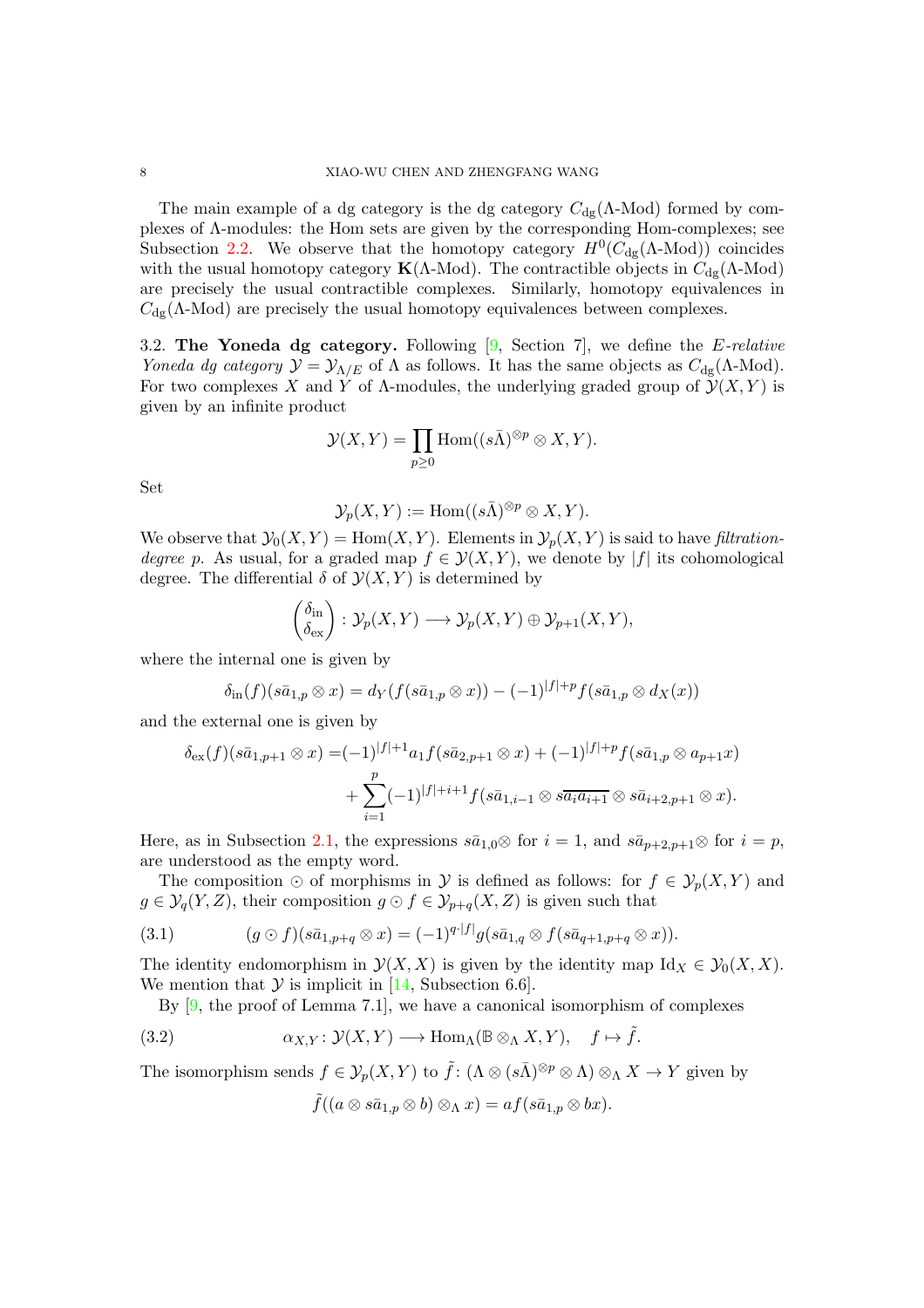By Lemma [2.1,](#page-4-2) the Hom-complex  $\text{Hom}_{\Lambda}(\mathbb{B} \otimes_{\Lambda} X, Y)$  computes the Hom groups in the derived category  $\mathbf{D}(\Lambda\text{-Mod})$ . Consequently, we have isomorphisms

<span id="page-8-0"></span>(3.3) 
$$
H^{n}(\mathcal{Y}(X,Y)) \simeq \text{Hom}_{\mathbf{D}(\Lambda\text{-Mod})}(X,\Sigma^{n}(Y))
$$

for all  $n \in \mathbb{Z}$ .

<span id="page-8-2"></span>**Remark 3.3.** Assume that X is a complex of  $\Lambda$ - $\Lambda$ -bimodules. Then both  $\mathcal{Y}(X, Y)$  and Hom<sub>Λ</sub>( $\mathbb{B} \otimes_{\Lambda} X, Y$ ) are complexes of Λ-modules. Then the isomorphism  $\alpha_{X,Y}$  becomes an isomorphism of complexes of  $\Lambda$ -modules. Taking  $X = \Lambda$ , we infer that  $\mathcal{Y}(\Lambda, Y)$ is a complex of  $\Lambda$ -modules; moreover, by applying  $\alpha_{\Lambda,Y}$  and Lemma [2.2,](#page-5-0) it is even dg-injective.

The natural inclusion

<span id="page-8-3"></span>(3.4) 
$$
\text{Hom}_{\Lambda}(X, Y) \subseteq \mathcal{Y}_0(X, Y) \subseteq \mathcal{Y}(X, Y)
$$

makes Hom<sub>Λ</sub>(X, Y) a subcomplex of  $\mathcal{Y}(X, Y)$ . Therefore, we view  $C_{dg}(\Lambda$ -Mod) as a nonfull dg subcategory of  $\mathcal Y$ . In particular, cochain maps between complexes are viewed as morphisms in  $\mathcal{Y}$ , that have filtration-degree zero.

<span id="page-8-1"></span>Proposition 3.4. Keep the notation as above. Then the following two statements hold.

- (1) Any acyclic complex X is a contractible object in  $\mathcal{V}$ .
- (2) Any quasi-isomorphism  $f: X \to Y$  between complexes is a homotopy equivalence in Y.

*Proof.* Recall that any acyclic complex is a zero object in  $D(\Lambda\text{-Mod})$ , and that any quasiisomorphism between complexes becomes an isomorphism in  $D(\Lambda\text{-Mod})$ . Combining the isomorphism  $(3.3)$  with Lemma  $3.1(3)$  $3.1(3)$ , we infer  $(1)$ . Similarly, using  $(3.3)$  and Lemma [3.2\(](#page-6-1)3), we infer (2).

Consequently, we have a dg functor

$$
\mathcal{Y}(\Lambda, -)
$$
:  $C_{dg}(\Lambda\text{-Mod}) \longrightarrow C_{dg}(\Lambda\text{-Mod}),$ 

which induces a triangle endofunctor

$$
\mathcal{Y}(\Lambda, -): \mathbf{K}(\Lambda\text{-Mod}) \longrightarrow \mathbf{K}(\Lambda\text{-Mod})
$$

between the homotopy categories. By the following lemma, we have an induced triangle functor

$$
\mathcal{Y}(\Lambda, -)
$$
:  $\mathbf{D}(\Lambda\text{-Mod}) \longrightarrow \mathbf{K}(\Lambda\text{-Mod}).$ 

<span id="page-8-4"></span>**Lemma 3.5.** For any quasi-isomorphism  $g: Y \to Y'$  of complexes of  $\Lambda$ -modules, we have that  $\mathcal{Y}(\Lambda, g) \colon \mathcal{Y}(\Lambda, Y) \to \mathcal{Y}(\Lambda, Y')$  is an isomorphism in  $\mathbf{K}(\Lambda\text{-Mod})$ .

*Proof.* Using the isomorphisms  $\alpha_{\Lambda,Y}$  and  $\alpha_{\Lambda,Y'}$ , it suffices to show that

$$
\operatorname{Hom}\nolimits_{\Lambda}(\mathbb{B} \otimes_{\Lambda} \Lambda, g) = \operatorname{Hom}\nolimits_{\Lambda}(\mathbb{B}, g)
$$

is a homotopy equivalence. Recall from Lemma [2.2](#page-5-0) the isomorphism  $\text{Hom}_{\Lambda}(\mathbb{B}, -) \simeq \mathbf{i}$ . In particular, both functors send quasi-isomorphisms to homotopy equivalences. Then the required statement follows.

Remark 3.6. One might prove the above lemma alternatively by using Proposition [3.4\(](#page-8-1)2) and the dual of Lemma [3.2\(](#page-6-1)3).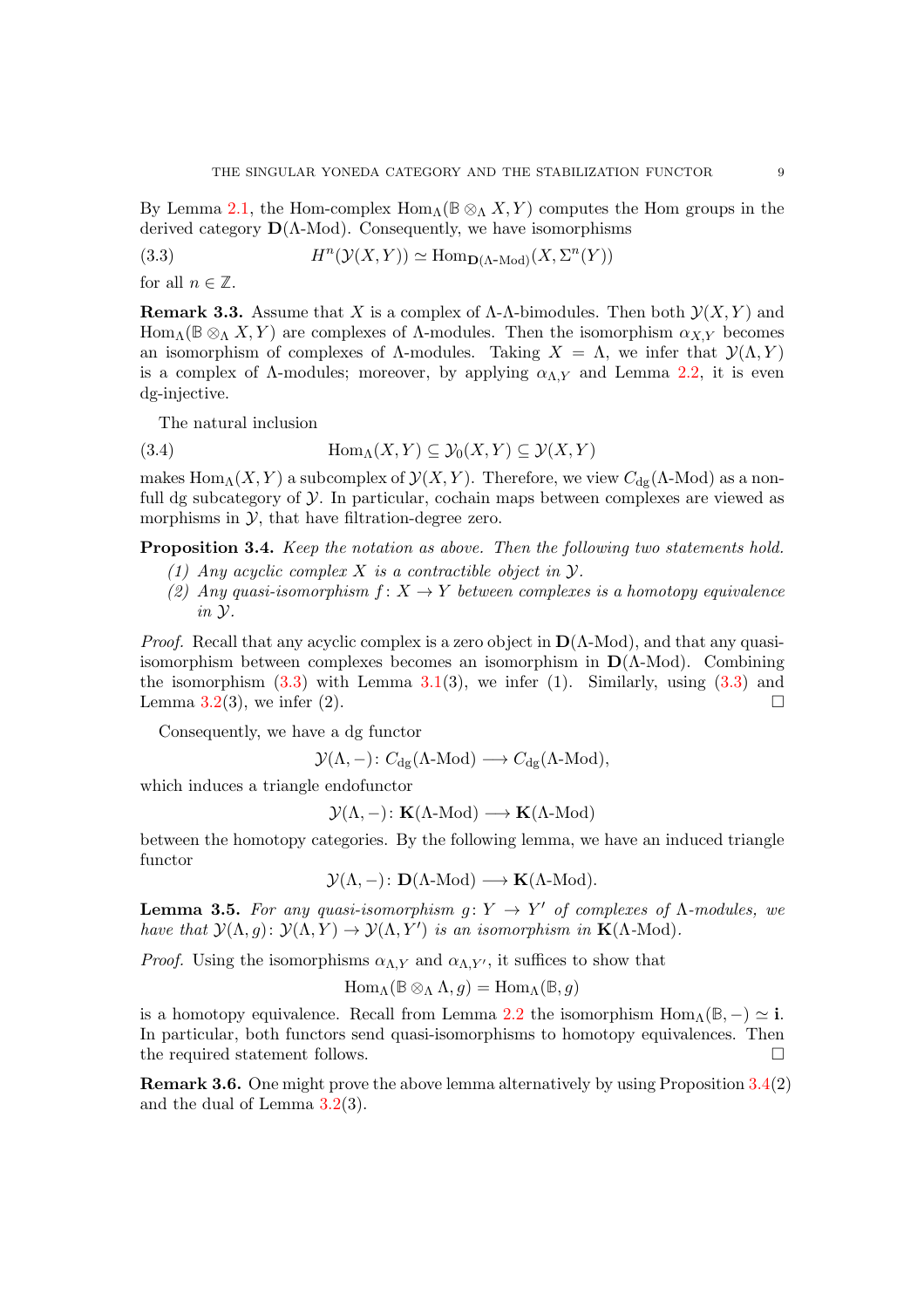<span id="page-9-4"></span>We describe the dg-injective resolution functor  $\mathbf{i}: \mathbf{D}(\Lambda\text{-Mod}) \to \mathbf{K}(\Lambda\text{-Mod})$  in the recollement [\(2.8\)](#page-5-1) via the Yoneda dg category.

<span id="page-9-0"></span>**Proposition 3.7.** There is an isomorphism  $\mathcal{Y}(\Lambda, -) \simeq \mathbf{i}$  of triangle functors.

*Proof.* The isomorphisms  $\alpha_{\Lambda,Y}$  imply that

$$
\mathcal{Y}(\Lambda,-)\simeq \mathrm{Hom}_{\Lambda}(\mathbb{B}\otimes_{\Lambda}\Lambda,-)=\mathrm{Hom}_{\Lambda}(\mathbb{B},-).
$$

Recall the isomorphism  $i \simeq \text{Hom}_{\Lambda}(\mathbb{B}, -)$  from Lemma [2.2.](#page-5-0) Combining the two isomorphisms, we obtain the required assertion.

<span id="page-9-1"></span>Remark 3.8. Let us describe the dg-injective resolution more explicitly. For any complex  $Y$ , there is an embedding

$$
\eta_Y\colon Y\longrightarrow \mathcal{Y}(\Lambda,Y)
$$

sending  $y \in Y$  to  $\eta_Y(y) \in \mathcal{Y}_0(\Lambda, Y) = \text{Hom}(\Lambda, Y)$  given by  $a \mapsto ay$ . We observe the following commutative triangle in  $C(\Lambda\text{-Mod})$ .



It follows from Lemma [2.2](#page-5-0) that  $\eta_Y$  is a quasi-isomorphism. In view of Remark [3.3,](#page-8-2) we infer that  $\eta_Y$  is a dg-injective resolution of Y.

<span id="page-9-2"></span>**Remark 3.9.** Taking  $Y = \Lambda$  in Remark [3.8,](#page-9-1) we observe that  $\mathcal{Y}(\Lambda, \Lambda)$  is a complex of Λ-Λ-bimodule, whose right Λ-module structure is induced by the one on the second entry. Then the embedding

$$
\eta_{\Lambda} \colon \Lambda \longrightarrow \mathcal{Y}(\Lambda, \Lambda)
$$

is a cochain map between complexes of bimodules. As  $\alpha_{\Lambda,\Lambda}$  is an isomorphism of com-plexes of bimodules, we infer from Remark [2.3](#page-5-2) that  $\eta_{\Lambda}$  is a homotopy equivalence on the right side; it is a dg-injective resolution of  $\Lambda$  on the left side, as shown in Remark [3.8.](#page-9-1) We mention that  $\eta_{\Lambda} : \Lambda \to \mathcal{Y}(\Lambda, \Lambda)$ <sup>op</sup> is a homomorphism of dg algebras, and thus a quasi-isomorphism of dg algebras. Here, "op" means the opposite dg algebra.

In view of Proposition [3.7,](#page-9-0) the following result is indicated by [\[9,](#page-27-7) Proposition 7.3].

<span id="page-9-3"></span>**Proposition 3.10.** For any complexes X and Y of  $\Lambda$ -modules, the following map

$$
\mathcal{Y}(X,Y) \longrightarrow \text{Hom}_{\Lambda}(\mathcal{Y}(\Lambda,X), \mathcal{Y}(\Lambda,Y)), \quad f \longmapsto (g \mapsto f \odot g).
$$

is a quasi-isomorphism.

*Proof.* Denote the above map by  $\Psi$ . Since  $\mathcal{Y}(\Lambda, Y)$  is dg-injective, the natural map induced by the quasi-isomorphism  $\eta_X$  in Remark [3.8](#page-9-1)

$$
Hom_{\Lambda}(\mathcal{Y}(\Lambda, X), \mathcal{Y}(\Lambda, Y)) \longrightarrow Hom_{\Lambda}(X, \mathcal{Y}(\Lambda, Y))
$$

is a quasi-isomorphism. We have a sequence of isomorphisms of complexes

 $\text{Hom}_{\Lambda}(X, \mathcal{Y}(\Lambda, Y)) \simeq \text{Hom}_{\Lambda}(X, \text{Hom}_{\Lambda}(\mathbb{B}, Y)) \simeq \text{Hom}_{\Lambda}(\mathbb{B} \otimes_{\Lambda} X, Y) \simeq \mathcal{Y}(X, Y),$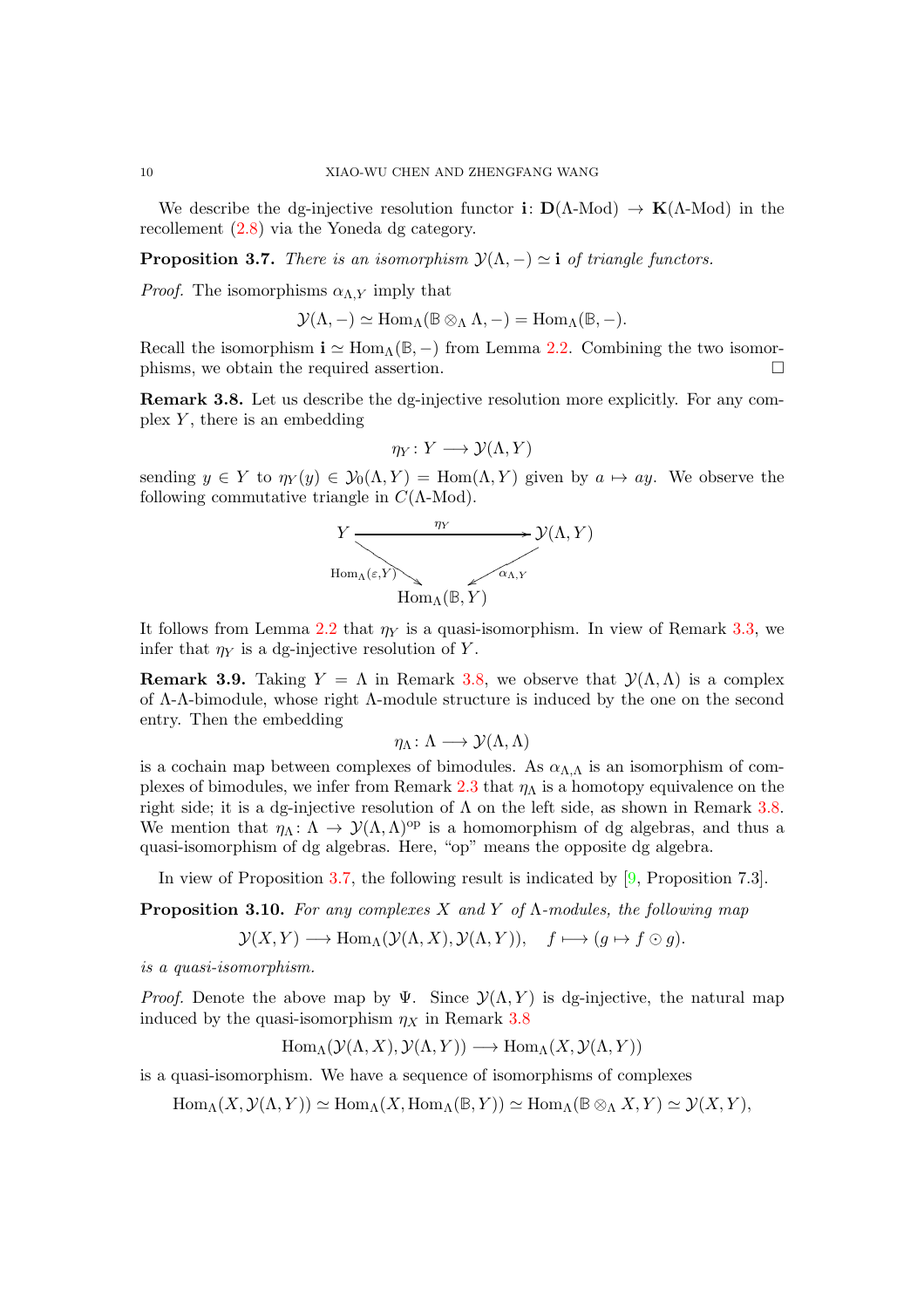where the first and third isomorphisms use the isomorphism  $(3.2)$ , and the second one follows from the Hom-tensor adjunction. Combining the above quasi-isomorphism with the composite isomorphism, we obtain an explicit quasi-isomorphism

$$
\Phi: \text{Hom}_{\Lambda}(\mathcal{Y}(\Lambda, X), \mathcal{Y}(\Lambda, Y)) \longrightarrow \mathcal{Y}(X, Y).
$$

We observe that  $\Phi$  sends  $\phi: \mathcal{Y}(\Lambda, X) \to \mathcal{Y}(\Lambda, Y)$  to an element in  $\mathcal{Y}(X, Y)$ , whose component in  $\mathcal{Y}_p(X, Y)$  is described as follows:

$$
s\bar{a}_{1,p}\otimes x\longmapsto (-1)^{p\cdot|x|}(\phi\circ\eta_X)(x)(s\bar{a}_{1,p}\otimes 1_\Lambda).
$$

<span id="page-10-3"></span>Here, we abuse  $(\phi \circ \eta_X)(x) \in \mathcal{Y}(\Lambda, Y)$  with its component in  $\mathcal{Y}_p(\Lambda, Y)$ . Using [\(3.1\)](#page-7-1), it is direct to verify that  $\Phi \circ \Psi$  equals the identity map on  $\mathcal{Y}(X, Y)$ . Then we are done.  $\Box$ 

## 4. An explicit quasi-isomorphism

In this section, we study an explicit quasi-isomorphism  $\epsilon_X$  and a related triangulated subcategory  $\mathcal K$  of  $\mathbf K(\Lambda\text{-Mod})$ . The results will be used in Section [8.](#page-23-0)

For each complex  $X$ , we consider the following explicit map between complexes of Λ-modules:

<span id="page-10-0"></span>(4.1) 
$$
\epsilon_X \colon \mathcal{Y}(\Lambda, \Lambda) \otimes_{\Lambda} X \longrightarrow \mathcal{Y}(\Lambda, X).
$$

For any  $f \in \mathcal{Y}_p(\Lambda,\Lambda)$  and  $x \in X$ , the element  $\epsilon_X(f \otimes_\Lambda x) \in \mathcal{Y}_p(\Lambda,X)$  is described as follows: it sends  $s\bar{a}_{1,p}\otimes b \in s\bar{\Lambda}^{\otimes p}\otimes \Lambda$  to  $f(s\bar{a}_{1,p}\otimes b)x \in X$ . The map is essentially induced by the composition  $\odot$  in  $\mathcal{Y}$ : for each x, we have  $\eta_X(x) \in \mathcal{Y}_0(\Lambda, X)$  as in Remark [3.8,](#page-9-1) and then

$$
\epsilon_X(f \otimes_\Lambda x) = (-1)^{|x| \cdot |f|} \eta_X(x) \odot f.
$$

We claim that  $\epsilon_X$  is a quasi-isomorphism. Indeed, we observe the following commutative triangle in  $C(\Lambda\text{-Mod})$ .



By Remark [3.9,](#page-9-2)  $\eta_{\Lambda}$  is a homotopy equivalence on the right side. It follows that  $\eta_{\Lambda} \otimes_{\Lambda} \mathrm{Id}_X$ is a quasi-isomorphism. Since  $\eta_X$  is also a quasi-isomorphism, we infer the claim.

In general, the quasi-isomorphism  $\epsilon_X$  may not be a homotopy equivalence. Therefore, we consider the following full subcategory of  $K(\Lambda\text{-Mod})$ 

<span id="page-10-2"></span>(4.2)  $\mathcal{K} := \{ X \in \mathbf{K}(\Lambda \text{-Mod}) \mid \epsilon_X \text{ is a homotopy equivalence} \}.$ 

We observe that K is a thick triangulated subcategory and that  $\Lambda \in \mathcal{K}$ .

<span id="page-10-1"></span>**Lemma 4.1.** A complex X lies in K if and only if  $\mathcal{Y}(\Lambda,\Lambda) \otimes_{\Lambda} X$  is **K**-injective.

*Proof.* The "only if" part is clear, since  $\mathcal{Y}(\Lambda, X)$  is dg-injective. The "if" part holds, since any quasi-isomorphism between K-injective complexes is necessarily a homotopy equivalence.  $\Box$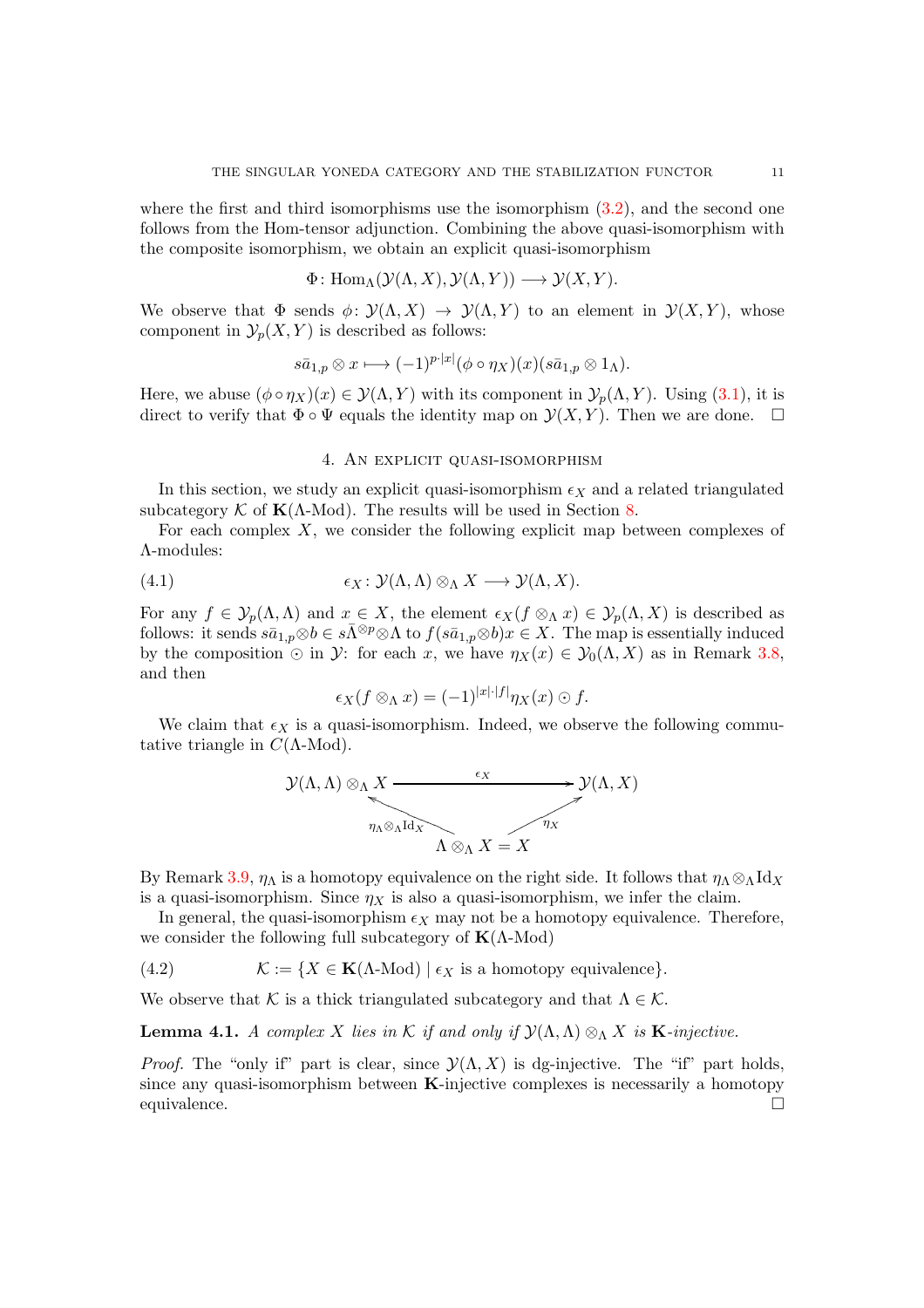<span id="page-11-2"></span>In what follows, we assume that  $\Lambda$  is left noetherian. Then coproducts of injective Λ-modules are still injective. Recall that a complex X is called cohomologically bounded below, if  $H^n(X) = 0$  for  $n \ll 0$ .

<span id="page-11-1"></span>**Proposition 4.2.** Assume that X is cohomologically bounded below. Then  $\mathbb{B}_{\leq p} \otimes_{\Lambda} X$ belongs to K for any  $p \geq 0$ .

*Proof.* We claim  $\mathcal{Y}(\Lambda,\Lambda) \otimes_{\Lambda} (\mathbb{B}^{-q} \otimes_{\Lambda} X)$  is **K**-injective for each  $q \geq 0$ . Here,  $\mathbb{B}^{-q} =$  $\Lambda \otimes (s\overline{\Lambda})^{\otimes q} \otimes \Lambda$ . Then by Lemma [4.1,](#page-10-1) each  $\mathbb{B}^{-q} \otimes_{\Lambda} X$  belongs to K. We observe that  $\mathbb{B}_{\leq p} \otimes_{\Lambda} X$  is an iterated extension of those complexes  $\mathbb{B}^{-q} \otimes_{\Lambda} X$  in  $\mathbf{K}(\Lambda\text{-Mod})$ , and recall that K is a triangulated subcategory of  $K(\Lambda\text{-Mod})$ . Then we deduce the required statement.

We will actually prove that each  $\mathcal{Y}(\Lambda,\Lambda) \otimes_{\Lambda} (\mathbb{B}^{-q} \otimes_{\Lambda} X)$  is dg-injective. We have a canonical isomorphism of complexes

$$
\mathcal{Y}(\Lambda, \Lambda) \otimes_{\Lambda} (\mathbb{B}^{-q} \otimes_{\Lambda} X) \simeq \mathcal{Y}(\Lambda, \Lambda) \otimes ((s\overline{\Lambda})^{\otimes q} \otimes X).
$$

Since E is semisimple artianin and coproducts of injective  $\Lambda$ -modules are injective, we infer that  $\mathcal{Y}(\Lambda,\Lambda) \otimes_{\Lambda} (\mathbb{B}^{-q} \otimes_{\Lambda} X)$  is a complex of injective  $\Lambda$ -modules.

We observe that as a complex of E-modules,  $V := (s\overline{\Lambda})^{\otimes q} \otimes X$  is homotopy equivalent to  $\bigoplus_{i\in\mathbb{Z}}\Sigma^{-i}H^i(V)$ . Therefore, we deduce a homotopy equivalence

$$
\mathcal{Y}(\Lambda, \Lambda) \otimes_{\Lambda} (\mathbb{B}^{-q} \otimes_{\Lambda} X) \simeq \bigoplus_{i \in \mathbb{Z}} \Sigma^{-i} \mathcal{Y}(\Lambda, \Lambda) \otimes H^{i}(V).
$$

Since X is cohomologically bounded below, we infer that  $H^{i}(V) = 0$  for  $i \ll 0$ . This implies that the complex  $\bigoplus_{i\in\mathbb{Z}}\Sigma^{-i}\mathcal{Y}(\Lambda,\Lambda)\otimes H^i(V)$  is bounded below. Then the claim follows, as any bounded below complex of injective modules is dg-injective.  $\Box$ 

The proof of the following result is similar to the one in [\[24,](#page-27-11) Proposition 5.2].

<span id="page-11-0"></span>**Lemma 4.3.** Let  $(P^n)_{n \in \mathbb{Z}}$  be a family of projective  $\Lambda$ -modules. Then the following canonical embedding of complexes of Λ-modules

$$
emb: \bigoplus_{n \in \mathbb{Z}} \Sigma^{-n} \mathcal{Y}(\Lambda, P^n) \hookrightarrow \prod_{n \in \mathbb{Z}} \Sigma^{-n} \mathcal{Y}(\Lambda, P^n)
$$

is a homotopy equivalence if and only if for each finitely generated Λ-module M and  $d \in \mathbb{Z}$ , the set  $\{n \in \mathbb{Z} \mid \text{Ext}_{\Lambda}^{d-n}(M, P^n) \neq 0\}$  is finite.

*Proof.* In this proof, we identify  $\mathcal{Y}(\Lambda, -)$  with i; see Proposition [3.7.](#page-9-0) We will identify  $\text{Ext}_{\Lambda}^{d-n}(M, P^n)$  with  $H^d(\Sigma^{-n}\text{Hom}_{\Lambda}(\mathbf{i}(M), \mathbf{i}(P^n))) \simeq H^d(\text{Hom}_{\Lambda}(\mathbf{i}(M), \Sigma^{-n}\mathbf{i}(P^n)))$ . We will view "emb" as a morphism in  $K(\Lambda$ -Inj).

Recall from [\[18,](#page-27-1) Proposition 2.3] that  $\mathbf{K}(\Lambda\text{-Inj})$  is generated by  $\mathbf{i}(M)$  for all finitely generated  $\Lambda$ -modules  $M$ . Therefore, the above embedding is a homotopy equivalence if and only if the following canonical map

$$
\operatorname{Hom}\nolimits_\Lambda(\mathbf i(M), \bigoplus_{n \in \mathbb Z} \Sigma^{-n}\mathbf i(P^n)) \longrightarrow \operatorname{Hom}\nolimits_\Lambda(\mathbf i(M), \prod_{n \in \mathbb Z} \Sigma^{-n}\mathbf i(P^n))
$$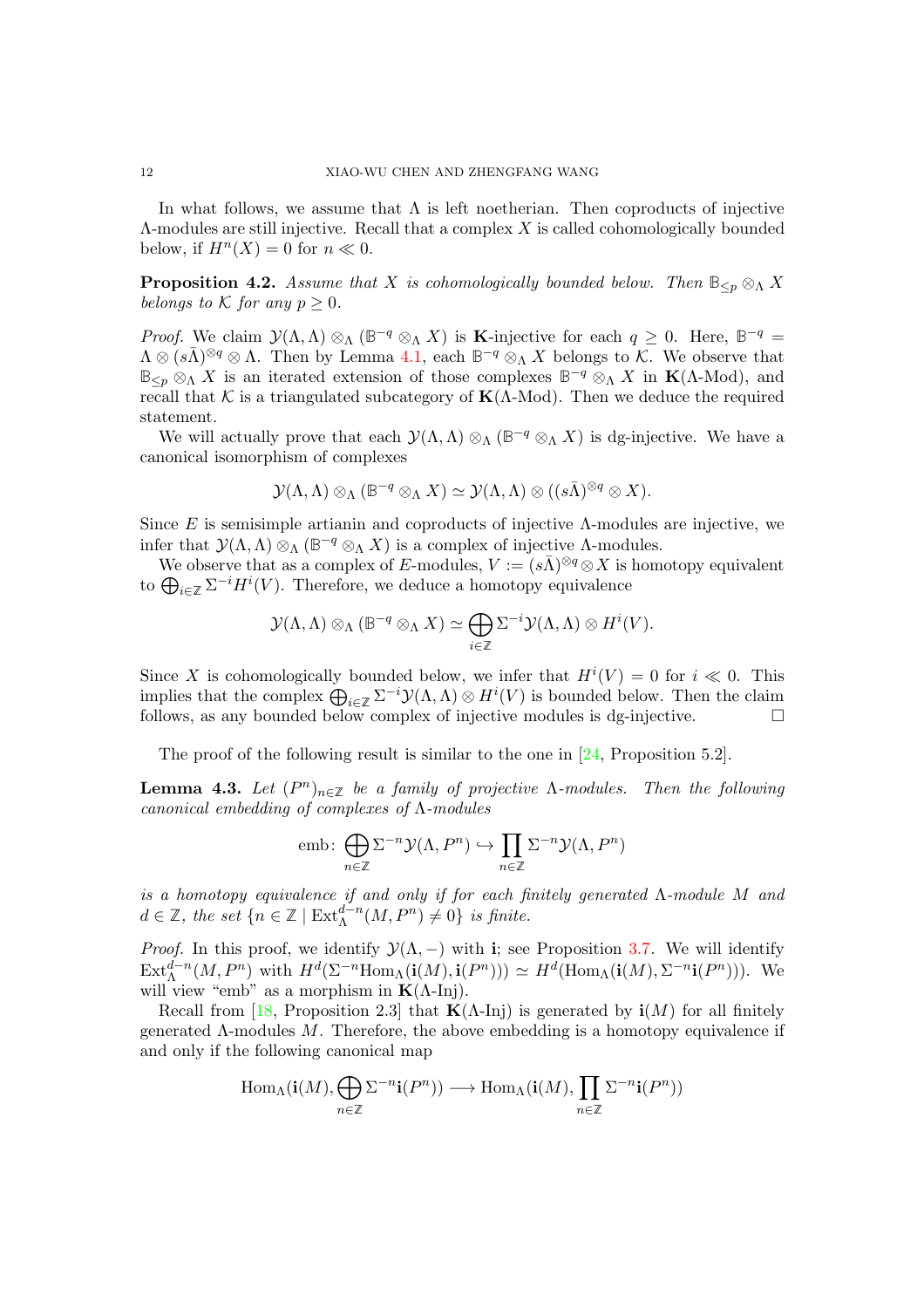is a quasi-isomorphism for each  $M$ . Since each  $\mathbf{i}(M)$  is compact, that is, the Hom functor  $Hom(i(M), -)$  commutes with infinite coproducts, the canonical embedding

$$
\bigoplus_{n\in\mathbb{Z}}\text{Hom}_{\Lambda}(\mathbf{i}(M),\Sigma^{-n}\mathbf{i}(P^n))\longrightarrow\text{Hom}_{\Lambda}(\mathbf{i}(M),\bigoplus_{n\in\mathbb{Z}}\Sigma^{-n}\mathbf{i}(P^n))
$$

is always a quasi-isomorphism. We conclude that "emb" is a homotopy equivalence if and only if the following canonical map from a coproduct to a product

$$
\bigoplus_{n\in\mathbb{Z}}\text{Hom}_{\Lambda}(\mathbf{i}(M),\Sigma^{-n}\mathbf{i}(P^n))\longrightarrow\prod_{n\in\mathbb{Z}}\text{Hom}_{\Lambda}(\mathbf{i}(M),\Sigma^{-n}\mathbf{i}(P^n))
$$

is a quasi-isomorphism for each  $M$ . However, the latter condition is equivalent to the following finiteness one: for each integer  $d$ , there are only finitely many n with  $H^d(\text{Hom}_\Lambda(\mathbf{i}(M), \Sigma^{-n}\mathbf{i}(P^n)) \neq 0$ . Then we are done.

We refer to  $(4.2)$  for the category K.

<span id="page-12-0"></span>**Proposition 4.4.** Assume that  $\Lambda$  is left noetherian. Then the following statements are equivalent.

- (1) Any complex P of projective  $\Lambda$ -modules with zero differential belongs to K.
- (2) The complex  $\bigoplus_{n\in\mathbb{Z}}\Sigma^n(\Lambda)$  belongs to K.
- (3) The complex  $\bigoplus_{n\in\mathbb{Z}}^{\infty} \Sigma^n \mathcal{Y}(\Lambda,\Lambda)$  is dg-injective.
- (4) For each finitely generated  $\Lambda$ -module M, the set  $\{n \geq 0 \mid \text{Ext}^n_{\Lambda}(M,\Lambda) \neq 0\}$  is finite.

Proof. We observe the following isomorphism of complexes of injective modules

$$
\bigoplus_{n\in\mathbb{Z}}\Sigma^n\mathcal{Y}(\Lambda,\Lambda)\simeq\mathcal{Y}(\Lambda,\Lambda)\otimes_{\Lambda}(\bigoplus_{n\in\mathbb{Z}}\Sigma^n(\Lambda)).
$$

Then " $(2) \Leftrightarrow (3)$ " follows from Lemma [4.1.](#page-10-1)

For " $(3) \Leftrightarrow (4)$ ", we first observe that the canonical embedding

$$
\bigoplus_{n\in\mathbb{Z}}\Sigma^n\mathcal{Y}(\Lambda,\Lambda)\hookrightarrow\prod_{n\in\mathbb{Z}}\Sigma^n\mathcal{Y}(\Lambda,\Lambda)
$$

is a quasi-isomorphism, as  $\mathcal{Y}(\Lambda,\Lambda)$  is quasi-isomorphic to  $\Lambda$ . Moreover,  $\prod_{n\in\mathbb{Z}}\Sigma^n\mathcal{Y}(\Lambda,\Lambda)$ is a dg-injective. Therefore, the condition in (3) is equivalent to the one that the above embedding is a homotopy equivalence. Then the implications follow from Lemma [4.3.](#page-11-0)

The implication " $(1) \Rightarrow (2)$ " is trivial. It remains to show " $(4) \Rightarrow (1)$ ". The condition in (4) implies that for each finitely generated  $\Lambda$ -module  $M$  and  $d \in \mathbb{Z}$ , the set

$$
\{n \in \mathbb{Z} \mid \operatorname{Ext}_{\Lambda}^{d-n}(M, P^n) \neq 0\}
$$

is finite. By the homotopy equivalence in Lemma [4.3,](#page-11-0) we infer that the following infinite coproduct

$$
\bigoplus_{n\in\mathbb{Z}}\Sigma^{-n}\mathcal{Y}(\Lambda,P^n)
$$

is K-injective. We observe a homotopy equivalence

$$
\Sigma^{-n} \mathcal{Y}(\Lambda, P^n) \simeq \Sigma^{-n} \mathcal{Y}(\Lambda, \Lambda) \otimes_{\Lambda} P^n,
$$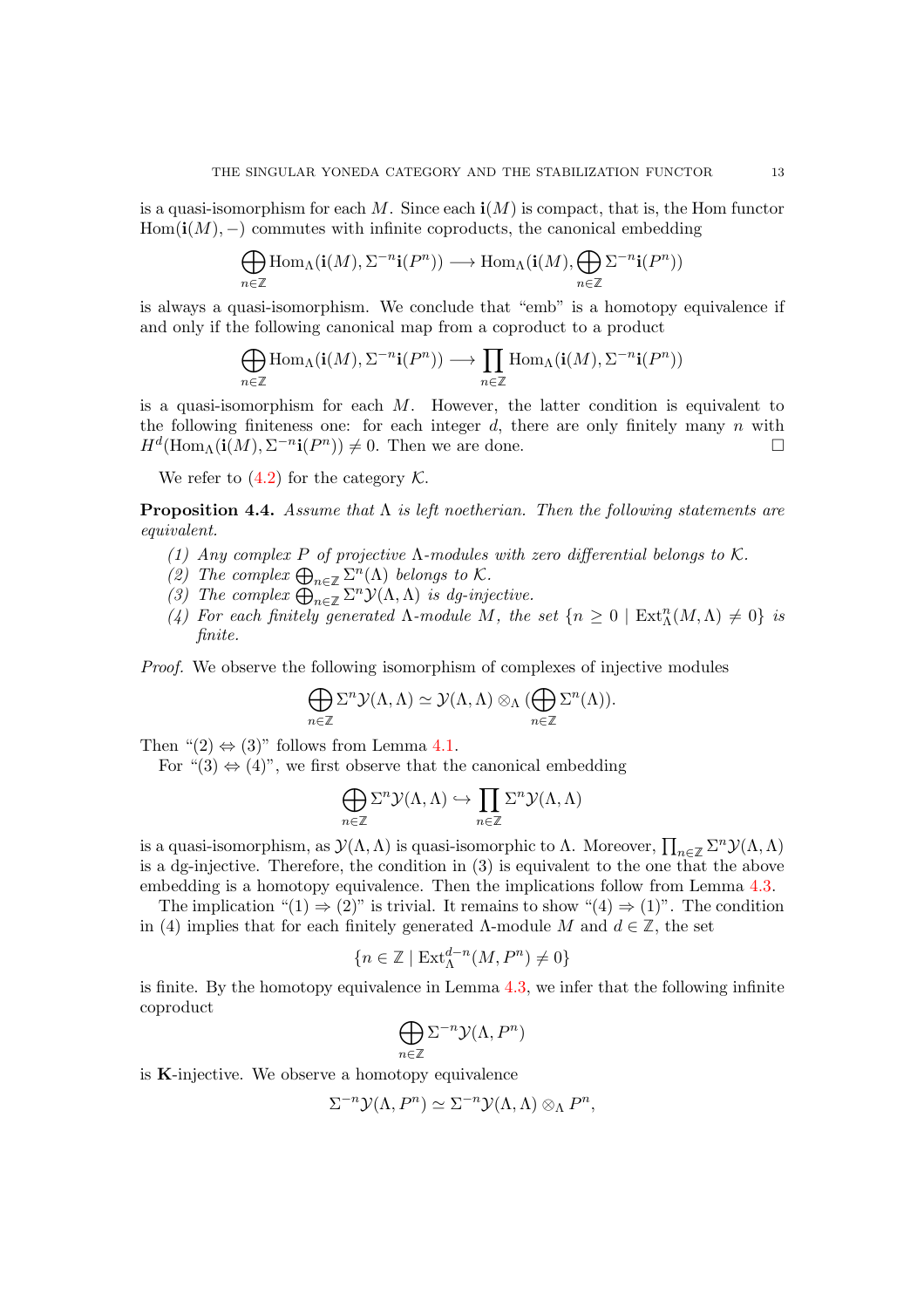as both complexes are injective resolutions of the module  $P<sup>n</sup>$ . We conclude that the following complex

$$
\mathcal{Y}(\Lambda,\Lambda) \otimes_{\Lambda} P \simeq \bigoplus_{n \in \mathbb{Z}} \Sigma^{-n} \mathcal{Y}(\Lambda,\Lambda) \otimes_{\Lambda} P^n
$$

is K-injective. By Lemma [4.1,](#page-10-1) we infer (1).  $\Box$ 

We mention that if the injective dimension of  $\Lambda$  (i.e. the selfinjective dimension) on the left side, denote by inj.dim( $_{\Lambda}$  $\Lambda$ ), is finite, then the equivalent conditions in Proposi-tion [4.4](#page-12-0) hold. If  $\Lambda$  is commutative, then these conditions are actually equivalent to the condition that the localization of  $\Lambda$  at any prime ideal has finite selfinjective dimension; see [\[13,](#page-27-12) Theorem I]. If  $\Lambda$  is left artinian, these conditions also imply the finiteness of inj.dim $(\Lambda)$ .

Recall that  $\Lambda$  is *Gorenstein* provided that  $\Lambda$  is two-sided noetherian and has finite selfinjective dimension on each side. Therefore, the conditions in Proposition [4.4](#page-12-0) hold for any Gorenstein ring.

<span id="page-13-1"></span>**Proposition 4.5.** Assume that  $\Lambda$  satisfies the conditions in Proposition [4.4.](#page-12-0) Then for any complex X and  $p \geq 0$ , the complex  $\mathbb{B}_{\leq p} \otimes_{\Lambda} X$  belongs to K.

Proof. As in the first paragraph in the proof of Proposition [4.2,](#page-11-1) it suffices claim that each  $\mathbb{B}^{-q} \otimes_{\Lambda} X$  belongs to K.

By the isomorphism  $\mathbb{B}^{-q} \otimes_{\Lambda} X \simeq \Lambda \otimes ((s\overline{\Lambda})^{\otimes q} \otimes X)$  and the semisimplicity of E, we infer that  $\mathbb{B}^{-q} \otimes_{\Lambda} X$  is homotopy equivalent to a complex P of projective  $\Lambda$ -modules with zero differential. Then the claim follows from Proposition [4.4\(](#page-12-0)1).  $\Box$ 

## 5. Noncommutative differential forms

In this section, we construct an explicit homotopy inverse  $\iota_X$  in the Yoneda dg category Y of the dg-projection resolution  $\varepsilon \otimes_{\Lambda} \mathrm{Id}_X$ :  $\mathbb{B} \otimes X \to X$ , where the latter is viewed as an element in  $\mathcal{Y}_0(\mathbb{B} \otimes X, X)$  via the inclusion [\(3.4\)](#page-8-3); see [\(5.2\)](#page-14-0). This homotopy inverse fits into the commutative diagram in Proposition [5.5,](#page-15-0) which involves noncommutative differential forms and the truncated bar resolutions.

Let X be a complex of  $\Lambda$ -modules. Following [\[9,](#page-27-7) Section 8], the complex of X-valued E-relative noncommutative differential 1-forms is defined by

$$
\Omega_{\rm nc}(X)=s\bar\Lambda\otimes X,
$$

whose differential is given by  $d(s\bar{a}\otimes x) = -s\bar{a}\otimes d_X(x)$ , and whose grading is given such that  $|\bar{s}\bar{a}\otimes x| = |x| - 1$ . The left  $\Lambda$ -action is given by the following nontrivial rule:

<span id="page-13-0"></span>(5.1) 
$$
b \blacktriangleright (s\bar{a} \otimes x) = s\bar{b}a \otimes x - s\bar{b} \otimes ax.
$$

Indeed,  $\Omega_{\text{nc}}: \mathcal{Y} \to \mathcal{Y}$  is a dg endofunctor, which sends a morphism  $f \in \mathcal{Y}_p(X, Y)$  to the following morphism in  $\mathcal{Y}_p(\Omega_{\text{nc}}(X), \Omega_{\text{nc}}(Y))$ :

$$
(s\overline{\Lambda})^{\otimes p} \otimes \Omega_{\rm nc}(X) = (s\overline{\Lambda})^{\otimes (p+1)} \otimes X \xrightarrow{\mathrm{Id}_{s\overline{\Lambda}} \otimes f} s\overline{\Lambda} \otimes Y = \Omega_{\rm nc}(Y).
$$

We mention that the study of noncommutative differential forms goes back to [\[10\]](#page-27-13).

<span id="page-13-2"></span>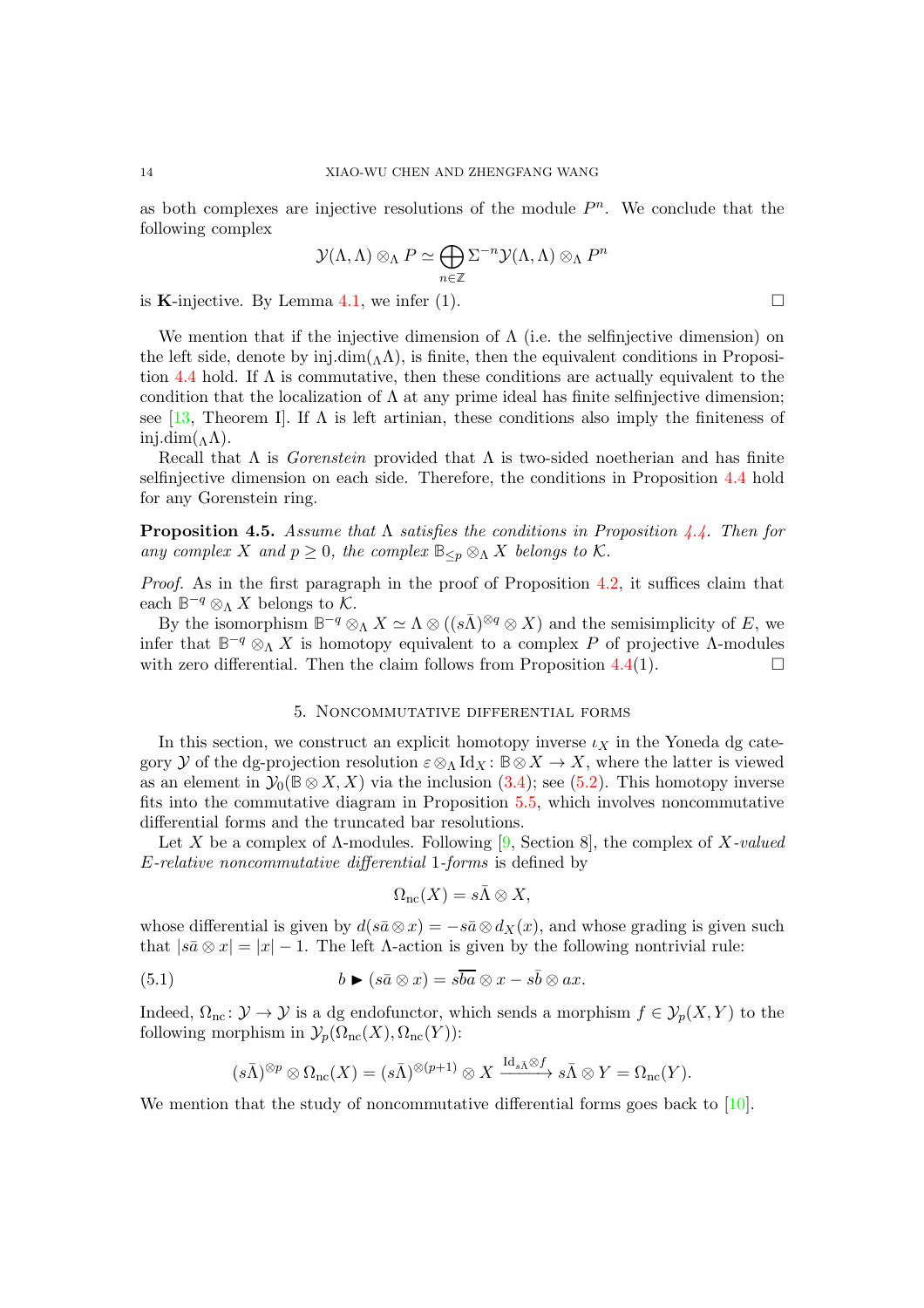<span id="page-14-5"></span><span id="page-14-2"></span>**Lemma 5.1.** For each  $p \geq 0$ , we have a canonical isomorphism

$$
\mathbb{B}_{\geq p}\otimes_{\Lambda}\Omega_{\rm nc}(X)\simeq \mathbb{B}_{\geq p+1}\otimes_{\Lambda} X
$$

of complexes of  $\Lambda$ -modules, sending  $(a_0 \otimes s\bar{a}_{1,n} \otimes 1) \otimes_\Lambda (s\bar{a}_{n+1} \otimes x)$  to  $(a_0 \otimes s\bar{a}_{1,n+1} \otimes 1) \otimes_\Lambda x$ for  $n > p$ .

*Proof.* The given map is an isomorphism of graded  $\Lambda$ -modules. Using the external differential [\(2.2\)](#page-3-4) and the nontrivial action [\(5.1\)](#page-13-0) on  $\Omega_{nc}(X)$ , it is routine to verify that the isomorphism is compatible with differentials.  $\Box$ 

Following [\[9,](#page-27-7) Section 8], we have a closed natural transformation of degree zero

$$
\theta\colon \mathrm{Id}_{\mathcal{Y}} \longrightarrow \Omega_{\mathrm{nc}}
$$

defined as follows: for any complex X,  $\theta_X$  lies in  $\mathcal{Y}_1(X, \Omega_{\rm nc}(X)) \subseteq \mathcal{Y}(X, \Omega_{\rm nc}(X))$  and is given by

$$
\theta_X(s\bar{a}\otimes x)=s\bar{a}\otimes x\in\Omega_{\rm nc}(X).
$$

Recall from Lemma [2.1](#page-4-2) the dg-projective resolution

 $\varepsilon \otimes \text{Id}_X : \mathbb{B} \otimes_{\Lambda} X \longrightarrow X.$ 

It will be viewed as an element in  $\mathcal{Y}_0(\mathbb{B} \otimes_A X, X)$  via [\(3.4\)](#page-8-3), and further as a closed morphism in  $\mathcal Y$  of degree zero. Conversely, we will define another closed morphism in  $\mathcal Y$ of degree zero

<span id="page-14-0"></span>(5.2) 
$$
\iota_X \colon X \longrightarrow \mathbb{B} \otimes_{\Lambda} X.
$$

For each  $p \geq 0$ , we define the entry  $(\iota_X)_p \in \mathcal{Y}_p(X, \mathbb{B} \otimes_{\Lambda} X)$  by the following map:

$$
(s\bar{\Lambda})^{\otimes p}\otimes X\longrightarrow \mathbb{B}^p\otimes_{\Lambda}X\subseteq \mathbb{B}\otimes_{\Lambda}X,\quad s\bar{a}_{1,p}\otimes x\longmapsto (1\otimes s\bar{a}_{1,p}\otimes 1)\otimes_{\Lambda}x.
$$

Then we set  $\iota_X = ((\iota_X)_p)_{p \geq 0} \in \mathcal{Y}(X, \mathbb{B} \otimes_{\Lambda} X)$ . The following identity holds in  $\mathcal{Y}$ :

<span id="page-14-1"></span>(5.3) 
$$
(\varepsilon \otimes_{\Lambda} \mathrm{Id}_X) \odot \iota_X = \mathrm{Id}_X.
$$

Since  $\varepsilon \otimes_{\Lambda} \text{Id}_X$  is a quasi-isomorphism, it is a homotopy equivalence in  $\mathcal{Y}$ ; see Proposi-tion [3.4\(](#page-8-1)2). We infer from [\(5.3\)](#page-14-1) that  $\iota_X$  is a homotopy inverse of  $\varepsilon \otimes_{\Lambda} \mathrm{Id}_X$ .

<span id="page-14-4"></span>**Remark 5.2.** By Lemma [3.5,](#page-8-4) we infer that  $\mathcal{Y}(\Lambda, \varepsilon \otimes_{\Lambda} \mathrm{Id}_X)$  is an isomorphism in K( $\Lambda$ -Mod). It follows from [\(5.3\)](#page-14-1) that  $\mathcal{Y}(\Lambda, \iota_X)$  is also an isomorphism in K( $\Lambda$ -Mod). Moreover, we have

$$
\mathcal{Y}(\Lambda, \iota_X)^{-1} = \mathcal{Y}(\Lambda, \varepsilon \otimes_{\Lambda} \mathrm{Id}_X)
$$

in  $K(Λ$ -Mod).

Denote by  $\pi_0: \mathbb{B} \to \mathbb{B}_{\geq 1} = \mathbb{B}/\mathbb{B}_{\leq 1}$  the natural projection.

<span id="page-14-3"></span>Lemma 5.3. The following diagram



commutes in Y, where the lower arrow is the composition of  $\pi_0 \otimes_\Lambda \mathrm{Id}_X$  with  $\mathbb{B}_{\geq 1} \otimes_\Lambda X \to$  $\mathbb{B}\otimes_{\Lambda}\Omega_{\rm nc}(X)$ , the inverse of the canonical isomorphism in Lemma [5.1.](#page-14-2)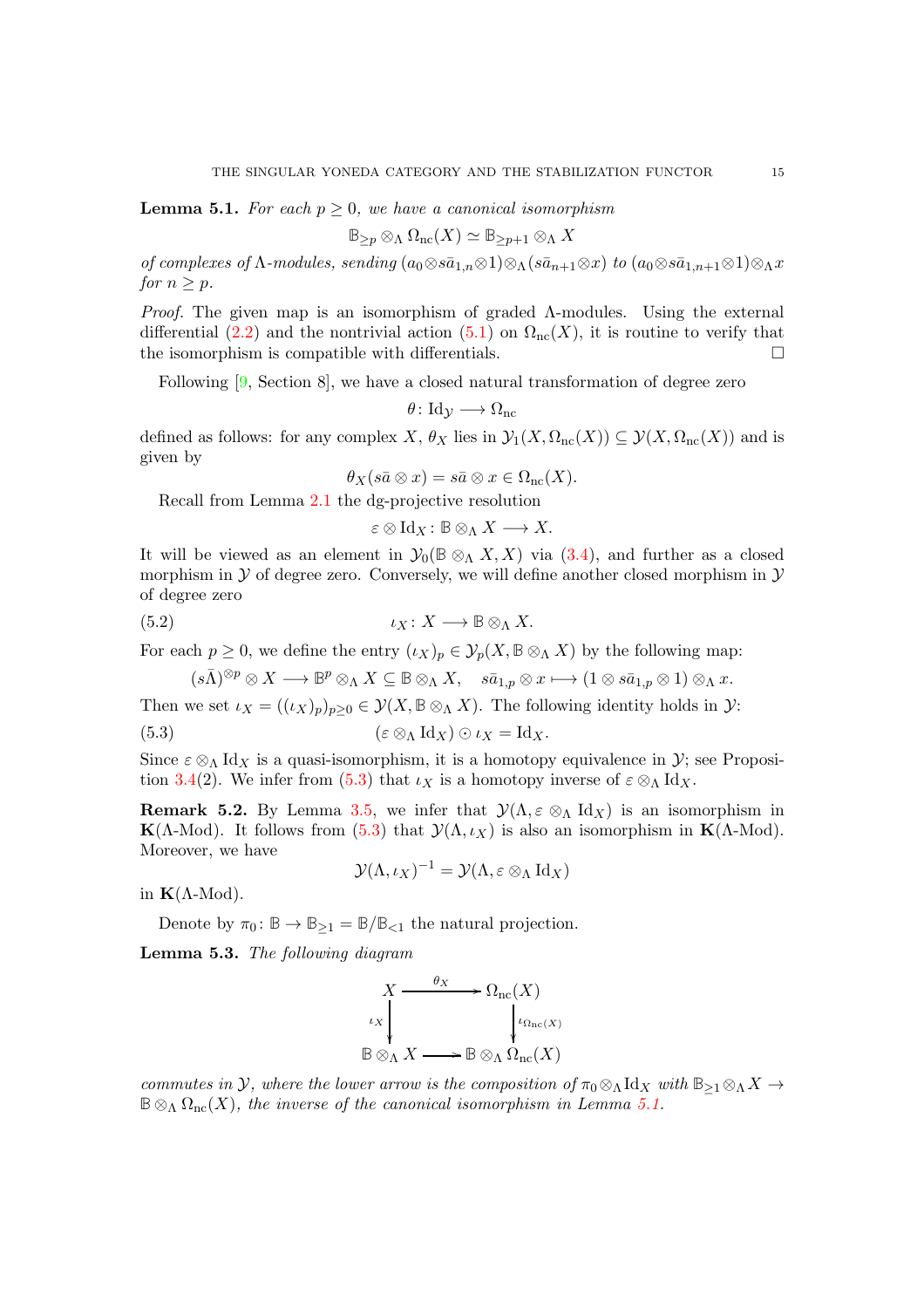*Proof.* Both the composite morphisms in the square correspond to the same element in  $\mathcal{Y}(X, \mathbb{B} \otimes_{\Lambda} \Omega_{\rm nc}(X))$  given as follows: the entry in  $\mathcal{Y}_0(X, \mathbb{B} \otimes_{\Lambda} \Omega_{\rm nc}(X))$  is zero, and the one in  $\mathcal{Y}_p(X, \mathbb{B} \otimes_{\Lambda} \Omega_{\rm nc}(X))$  sends  $s\bar{a}_{1,p} \otimes x$  to  $(1 \otimes s\bar{a}_{1,p-1} \otimes 1) \otimes_{\Lambda} (s\bar{a}_p \otimes x)$  for any  $p \geq 1$ .  $p \geq 1.$ 

Remark 5.4. In view of [\(5.3\)](#page-14-1) and in contrast to the above commutative diagram, the following diagram in  $\mathcal Y$ 

$$
X \xrightarrow{\theta_X} \Omega_{\text{nc}}(X)
$$
  
\n
$$
\varepsilon \otimes_{\Lambda} \text{Id}_X \uparrow \qquad \qquad \uparrow \varepsilon \otimes_{\Lambda} \text{Id}_{\Omega_{\text{nc}}(X)}
$$
  
\n
$$
\mathbb{B} \otimes_{\Lambda} X \longrightarrow \mathbb{B} \otimes_{\Lambda} \Omega_{\text{nc}}(X)
$$

does not commute in general, as the two composite morphisms have differential filtrationdegrees. This is one of the motivations to study the better-behaved morphisms  $\iota_X$ .

By using Lemma [5.1](#page-14-2) repeatedly, we obtain a canonical isomorphism

$$
\varsigma_p\colon \mathbb{B}\otimes_\Lambda\Omega^p_\mathrm{nc}(X)\longrightarrow \mathbb{B}_{\geq p}\otimes_\Lambda X
$$

of complexes of  $\Lambda$ -modules for each  $p \geq 0$ . Here, we have  $\Omega_{nc}^{0}(X) = X$  and  $\mathbb{B}_{\geq 0} = \mathbb{B}$ . Therefore,  $\varsigma_0$  is the identity map. In more details, the isomorphism  $\varsigma_p$  sends  $(a_0 \otimes s\bar{a}_{1,n} \otimes$ 1)  $\otimes_{\Lambda}$  (s $\bar{a}_{n+1,n+p} \otimes x$ ) to  $(a_0 \otimes s\bar{a}_{1,n+p} \otimes 1) \otimes_{\Lambda} x$  for any  $n \geq 0$ .

Denote by  $\pi_p : \mathbb{B}_{\geq p} \to \mathbb{B}_{\geq p+1}$  the projection for any  $p \geq 0$ . The following commutative diagram is crucial in the proof of Theorem [6.3.](#page-17-0)

<span id="page-15-0"></span>**Proposition 5.5.** Keep the notation as above. Then for each  $p \geq 0$ , the following diagram

$$
\Omega_{\text{nc}}^p(X) \xrightarrow{\theta_{\Omega_{\text{nc}}^p(X)}} \Omega_{\text{nc}}^{p+1}(X)
$$
\n
$$
\downarrow^{\zeta_p \circ \iota_{\Omega_{\text{nc}}^p(X)}} \downarrow^{\zeta_{p+1} \circ \iota_{\Omega_{\text{nc}}^{p+1}}(X)}
$$
\n
$$
\mathbb{B}_{\geq p} \otimes_{\Lambda} X \xrightarrow{\pi_p \otimes_{\Lambda} \text{Id}_X} \mathbb{B}_{\geq p+1} \otimes_{\Lambda} X
$$

commutes in Y.

Proof. By Lemma [5.1,](#page-14-2) we have a canonical isomorphism

$$
\psi\colon \mathbb{B}_{\geq 1}\otimes_{\Lambda}\Omega_{\mathop{\mathrm{nc}}\nolimits}^p(X)\longrightarrow \mathbb{B}\otimes_{\Lambda}\Omega_{\mathop{\mathrm{nc}}\nolimits}^{p+1}(X).
$$

Applying Lemma [5.3](#page-14-3) to  $\Omega_{nc}^{p}(X)$ , we obtain the following commutative diagram in  $\mathcal{Y}$ .

$$
\Omega_{\mathop{\mathrm{nc}}\nolimits}^p(X) \xrightarrow{\theta_{\Omega_{\mathop{\mathrm{nc}}\nolimits}^p(X)}} \Omega_{\mathop{\mathrm{nc}}\nolimits}^{p+1}(X)
$$
\n
$$
\downarrow_{\Omega_{\mathop{\mathrm{nc}}\nolimits}^p(X)} \downarrow_{\Omega_{\mathop{\mathrm{nc}}\nolimits}^{p+1}(X)}
$$
\n
$$
\mathbb{B} \otimes_{\Lambda} \Omega_{\mathop{\mathrm{nc}}\nolimits}^p(X) \xrightarrow{\psi \circ (\pi_0 \otimes_{\Lambda} \mathrm{Id}_{\Omega_{\mathop{\mathrm{nc}}\nolimits}^p(X))}} \mathbb{B} \otimes_{\Lambda} \Omega_{\mathop{\mathrm{nc}}\nolimits}^{p+1}(X)
$$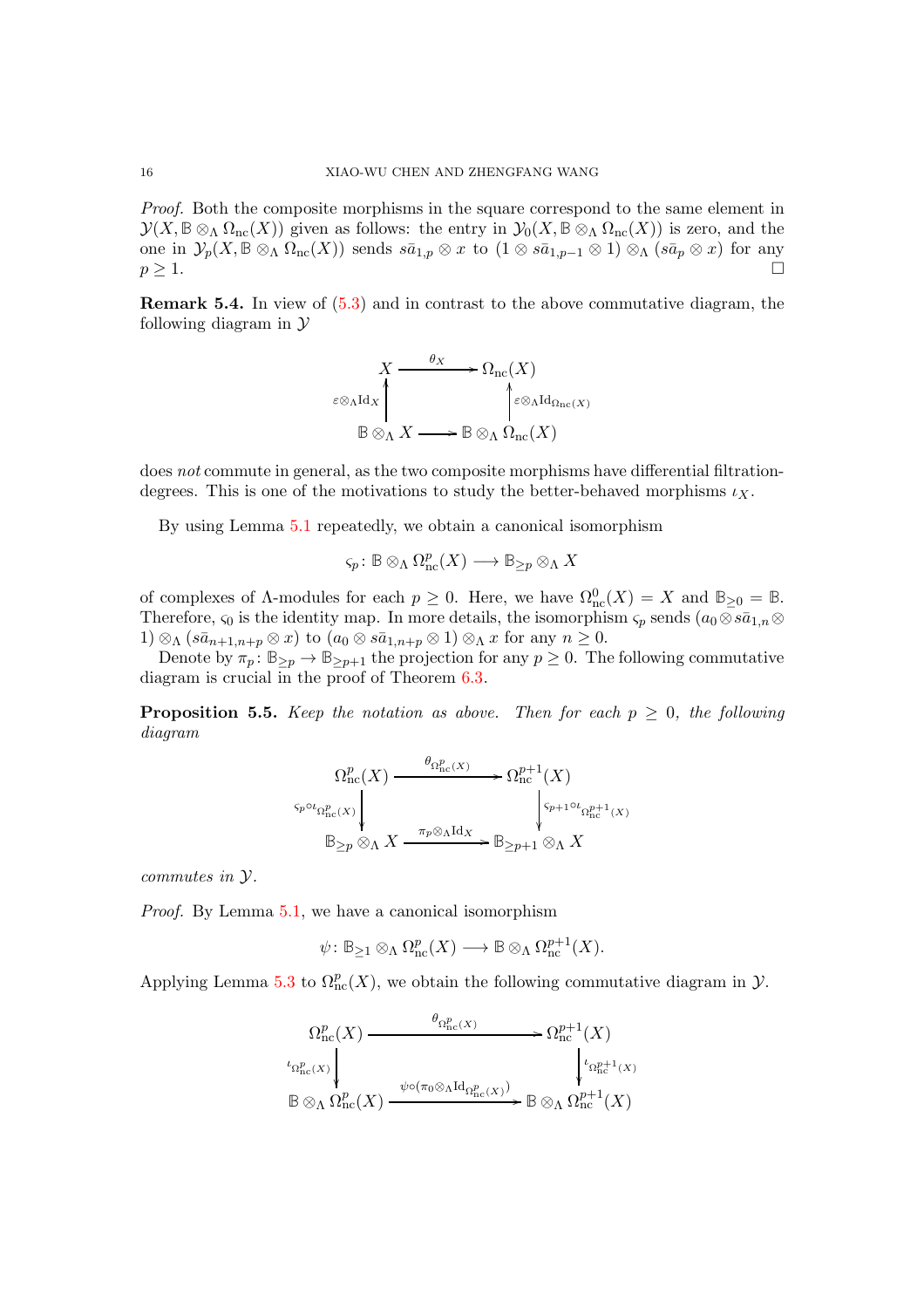<span id="page-16-3"></span>We observe the following commutative diagram in  $C_{\text{ac}}(\Lambda\text{-Mod}),$ 

$$
\mathbb{B} \otimes_{\Lambda} \Omega_{\mathop{\mathrm{nc}}\nolimits}^p(X) \xrightarrow{\psi \circ (\pi_0 \otimes_{\Lambda} \mathrm{Id}_{\Omega_{\mathop{\mathrm{nc}}\nolimits}^p(X))}} \mathbb{B} \otimes_{\Lambda} \Omega_{\mathop{\mathrm{nc}}\nolimits}^{p+1}(X)
$$
\n
$$
\xrightarrow[\pi_p \otimes_{\Lambda} \mathrm{Id}_X] \xrightarrow[\pi_p \otimes_{\Lambda} \mathrm{Id}_X] \mathbb{B}_{\geq p+1} \otimes_{\Lambda} X
$$

<span id="page-16-0"></span>which is also a commutative diagram in  $\mathcal Y$ . Combining the above two commutative squares, we obtain the required one.  $\Box$ 

### 6. The singular Yoneda dg category

In this section, we study the singular Yoneda dg category introduced in  $[9]$ , whose Hom complexes with the first entry  $\Lambda$  will play a central role in this paper.

The E-relative singular Yoneda dg category  $S\mathcal{Y} = S\mathcal{Y}_{\Lambda/E}$  of  $\Lambda$  is a dg category defined as follows: its objects are just complexes of  $\Lambda$ -modules; for two objects X and Y, the Hom complex  $\mathcal{SY}(X, Y)$  is defined to be the colimit of the following sequence of complexes.

$$
\mathcal{Y}(X,Y) \longrightarrow \mathcal{Y}(X,\Omega_{\rm nc}(Y)) \longrightarrow \cdots \longrightarrow \mathcal{Y}(X,\Omega_{\rm nc}^p(Y)) \longrightarrow \mathcal{Y}(X,\Omega_{\rm nc}^{p+1}(Y)) \longrightarrow \cdots
$$

The structure map sends f to  $\theta_{\Omega_{\text{nc}}^p(Y)} \odot f$ . More precisely, for any  $f \in \mathcal{Y}_n(X, \Omega_{\text{nc}}^p(Y)),$ the map  $\theta_{\Omega_{\text{nc}}^p(Y)} \odot f \in \mathcal{Y}_{n+1}(X, \Omega_{\text{nc}}^{p+1}(Y))$  is given by

$$
s\bar{a}_{1,n+1}\otimes x\longmapsto (-1)^{|f|}s\bar{a}_1\otimes f(s\bar{a}_{2,n+1}\otimes x).
$$

The image of  $f \in \mathcal{Y}(X, \Omega_{\text{nc}}^p(Y))$  in  $\mathcal{SY}(X, Y)$  is denoted by  $[f; p]$ . The composition  $\odot_{\text{sg}}$  of  $[f;p]$  with  $[g;q] \in \mathcal{SY}(Y,Z)$  is defined by

<span id="page-16-2"></span>(6.1) 
$$
[g;q] \odot_{\text{sg}} [f;p] = [\Omega_{\text{nc}}^p(g) \odot f; p+q].
$$

We have the canonical dg functor  $\mathcal{Y} \to \mathcal{SY}$ , which acts on objects by the identity and sends f to  $[f;0]$ .

We observe that for each complex X of  $\Lambda$ -modules,  $\mathcal{SY}(\Lambda,X)$  is also a complex of Λ-modules; its Λ-module structure is induced from the right Λ-module structure on Λ.

<span id="page-16-1"></span>Lemma 6.1. Keep the notation as above. Then the following two statements hold.

- (1) The stalk complex  $\Lambda$  is contractible in SY. In particular, the complex  $\mathcal{SY}(\Lambda,X)$ is acyclic for any complex X.
- (2) Any acyclic complex X is contractible in Sy. Moreover, the complex  $\mathcal{S} \mathcal{Y}(\Lambda, X)$ of  $\Lambda$ -modules is contractible for any acyclic complex X.

*Proof.* (1) We observe that  $H^0(S\mathcal{Y}(\Lambda,\Lambda))$  is isomorphic to colim  $H^0\mathcal{Y}(\Lambda,\Omega_{\rm nc}^p(\Lambda))$ . As  $\Omega_{\text{nc}}^p(\Lambda)$  is a stalk complex concentrated on degree  $-p$ , it follows from [\(3.3\)](#page-8-0) that for each  $p \geq 1$ ,  $H^0 \mathcal{Y}(\Lambda, \Omega_{\rm nc}^p(\Lambda)) = 0$ . Then the required statements follow from Lemma [3.1.](#page-6-0)

(2) By Proposition [3.4\(](#page-8-1)1), any acyclic complex X is a contractible object in  $\mathcal{Y}$ . As any dg functor preserves contractible objects, it follows that X is contractible in  $S$ *y*.

Take  $h \in \mathcal{Y}(X, X)$  of degree  $-1$  with  $\delta(h) = \mathrm{Id}_X$ , where  $\delta$  denotes the differntial in *Y*. For the contractibility of  $\mathcal{SY}(\Lambda, X)$ , we may choose the homotopy which sends any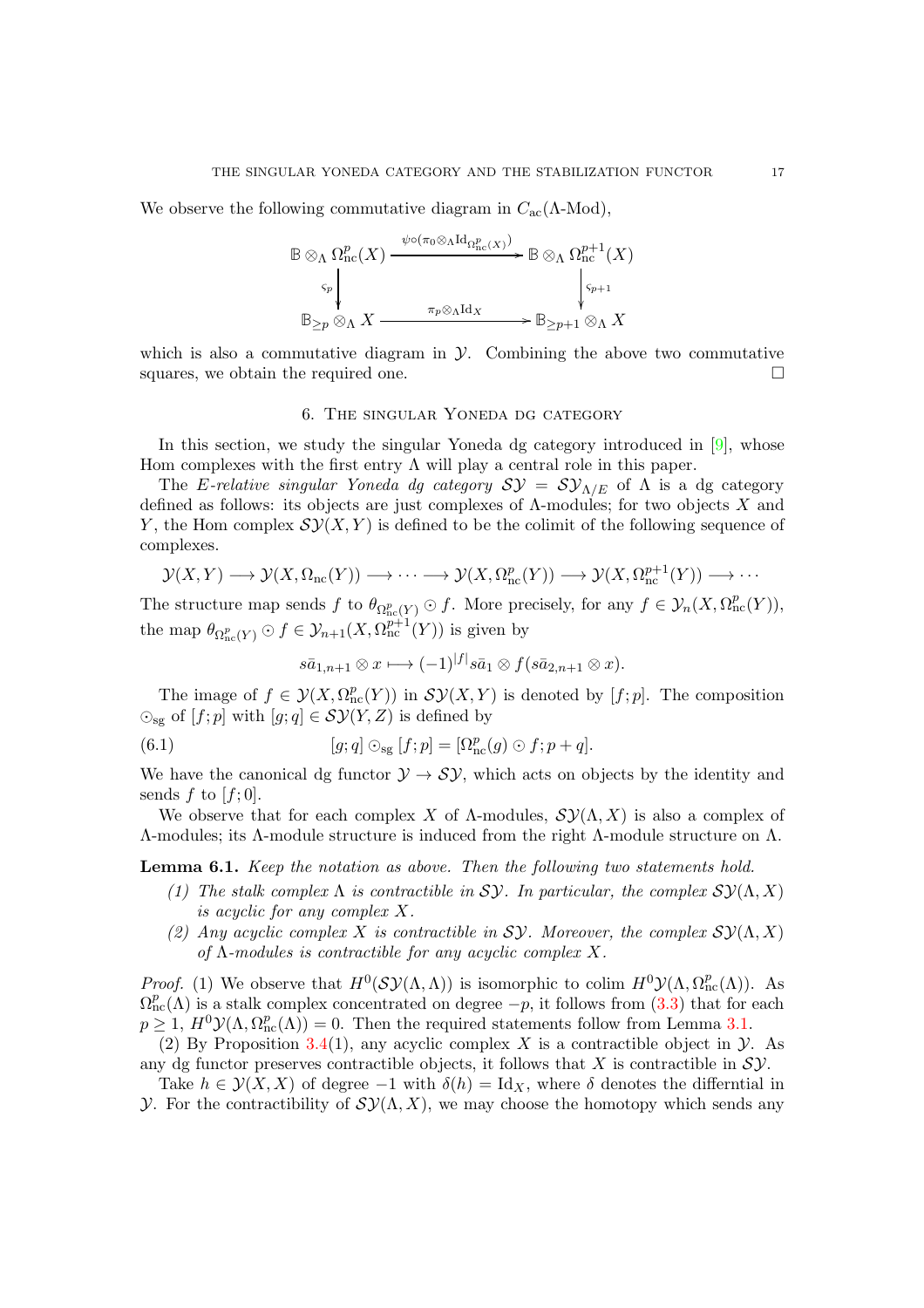morphism  $[f; p]$  to  $[h; 0] \odot_{\text{sg}} [f; p]$ . Note that this homotopy is compatible with the left  $\Lambda$ -module structure on  $\mathcal{SY}(\Lambda,X)$ .

By Lemma  $6.1(1)$  $6.1(1)$ , the following triangle functor

 $\mathcal{SY}(\Lambda,-)\colon\mathbf K(\Lambda\text{-Mod})\longrightarrow\mathbf K_\mathrm{ac}(\Lambda\text{-Mod})$ 

is well defined. By Lemma  $6.1(2)$  $6.1(2)$  it vanishes on acyclic complexes, so we have the induced triangle functor

$$
\mathcal{SY}(\Lambda,-)\colon \mathbf{D}(\Lambda\text{-Mod})\longrightarrow \mathbf{K}_{\mathrm{ac}}(\Lambda\text{-Mod}).
$$

<span id="page-17-3"></span>**Proposition 6.2.** Assume that  $\Lambda$  is left noetherian. Then for each complex X of  $\Lambda$ modules, the complex  $\mathcal{S} \mathcal{Y}(\Lambda, X)$  is acyclic and consists of injective  $\Lambda$ -modules.

*Proof.* By Lemma [6.1,](#page-16-1) the complex  $\mathcal{SY}(\Lambda, X)$  is acyclic. It is the colimit of the following sequence

$$
\mathcal{Y}(\Lambda, X) \longrightarrow \mathcal{Y}(\Lambda, \Omega_{\rm nc}(X)) \longrightarrow \cdots \longrightarrow \mathcal{Y}(\Lambda, \Omega_{\rm nc}^p(X)) \longrightarrow \mathcal{Y}(\Lambda, \Omega_{\rm nc}^{p+1}(X)) \longrightarrow \cdots
$$

whose each term is dg-injective; see Proposition [3.7.](#page-9-0) Since  $\Lambda$  is left noetherian, any direct limit of injective Λ-modules is injective. It follows that  $\mathcal{SY}(\Lambda,X)$  is complex of injective  $\Lambda$ -modules.

By the above proposition, we actually have a well-defined triangle functor

<span id="page-17-2"></span>(6.2) 
$$
\mathcal{SY}(\Lambda,-): \mathbf{D}(\Lambda\text{-Mod}) \longrightarrow \mathbf{K}_{ac}(\Lambda\text{-Inj}).
$$

We will consider the following sequence of injective maps between complexes, which are induced by the inclusions  $\mathbb{B}_{\leq p} \otimes_{\Lambda} X \subseteq \mathbb{B}_{\leq p+1} \otimes_{\Lambda} X$ .

$$
\mathcal{Y}(\Lambda, \mathbb{B}_{\leq 0} \otimes_{\Lambda} X) \hookrightarrow \mathcal{Y}(\Lambda, \mathbb{B}_{\leq 1} \otimes_{\Lambda} X) \hookrightarrow \mathcal{Y}(\Lambda, \mathbb{B}_{\leq 2} \otimes_{\Lambda} X) \hookrightarrow \cdots
$$

We take the colimit, denoted by colim  $\mathcal{Y}(\Lambda, \mathbb{B}_{\leq p} \otimes_{\Lambda} X)$ . For each  $p \geq 0$ , we consider the following map

$$
\mathcal{Y}(\Lambda, \mathbb{B}_{\leq p} \otimes_{\Lambda} X) \xrightarrow{\mathcal{Y}(\Lambda, \mathrm{inc})} \mathcal{Y}(\Lambda, \mathbb{B} \otimes_{\Lambda} X) \xrightarrow{\mathcal{Y}(\Lambda, \varepsilon \otimes_{\Lambda} \mathrm{Id}_X)} \mathcal{Y}(\Lambda, X),
$$

where "inc" denotes the inclusion  $\mathbb{B}_{\leq p} \otimes_{\Lambda} X \subseteq \mathbb{B} \otimes_{\Lambda} X$ . These maps are compatible with the ones in the sequence above, and induce the following one

<span id="page-17-1"></span>(6.3) 
$$
\vartheta_X : \text{colim } \mathcal{Y}(\Lambda, \mathbb{B}_{\leq p} \otimes_{\Lambda} X) \longrightarrow \mathcal{Y}(\Lambda, X).
$$

More explicitly,  $\vartheta_X$  sends an element represented by  $f \in \mathcal{Y}_q(\Lambda, \mathbb{B}_{\leq q} \otimes_{\Lambda} X)$  to the composition  $(\varepsilon \otimes_{\Lambda} \mathrm{Id}_X) \circ \mathrm{inc} \circ f \in \mathcal{Y}_a(\Lambda, X)$ .

The following result shows that  $\mathcal{SY}(\Lambda, X)$  is homotopy equivalent to the mapping cone Cone( $\vartheta_X$ ) of  $\vartheta_X$ . We denote by  $C(\Lambda$ -Inj) the category of complexes of injective Λ-modules.

<span id="page-17-0"></span>**Theorem 6.3.** Assume that  $\Lambda$  is left noetherian. Then for any complex X of  $\Lambda$ -modules, we have an exact triangle in  $K(\Lambda$ -Inj):

$$
\text{colim }\mathcal{Y}(\Lambda,\mathbb{B}_{\leq p}\otimes_{\Lambda}X)\xrightarrow{\vartheta_X}\mathcal{Y}(\Lambda,X)\longrightarrow\mathcal{SY}(\Lambda,X)\longrightarrow\Sigma(\text{colim }\mathcal{Y}(\Lambda,\mathbb{B}_{\leq p}\otimes_{\Lambda}X)),
$$

where the middle arrow is the canonical map, sending f to  $[f;0]$ .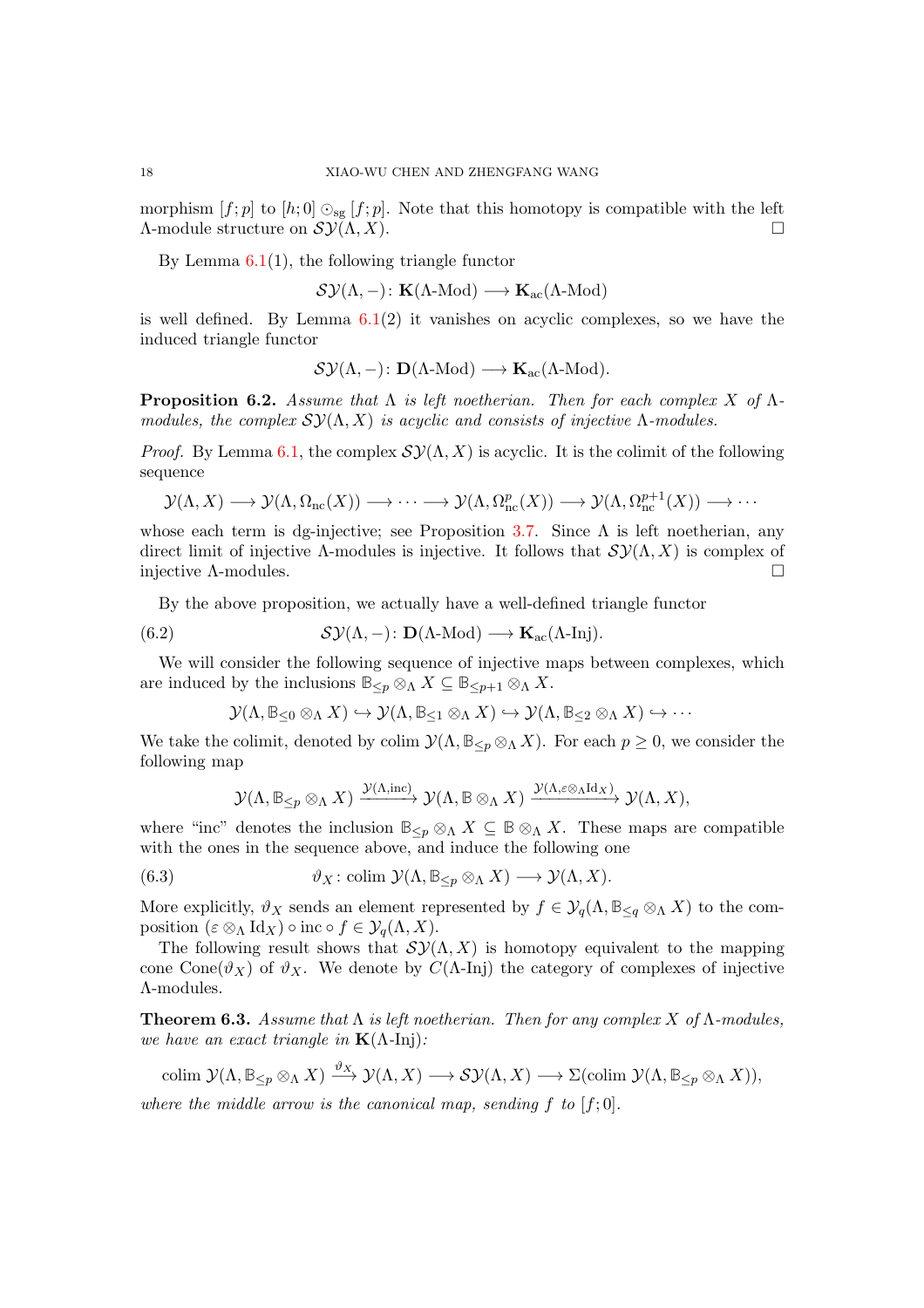*Proof.* We apply  $\mathcal{Y}(\Lambda, -)$  to the commutative diagram in Proposition [5.5,](#page-15-0) and obtain the following commutative square in  $C(\Lambda$ -Inj).

$$
\mathcal{Y}(\Lambda, \Omega_{\mathop{\mathrm{nc}}\nolimits}^p(X)) \xrightarrow{\mathcal{Y}(\Lambda, \theta_{\Omega_{\mathop{\mathrm{nc}}\nolimits}^p(X))}} \mathcal{Y}(\Lambda, \Omega_{\mathop{\mathrm{nc}}\nolimits}^{p+1}(X))
$$
\n
$$
\mathcal{Y}(\Lambda, \varsigma_{p \circ \iota_{\Omega_{\mathop{\mathrm{nc}}\nolimits}^p(X)}) \Big\downarrow_{\mathcal{Y}(\Lambda, \varsigma_{p+1} \circ \iota_{\Omega_{\mathop{\mathrm{nc}}\nolimits}^{p+1}(X))}} \mathcal{Y}(\Lambda, \mathbb{B}_{\geq p}) \otimes_{\Lambda} X \big)
$$

Recall that  $\varsigma_p$  is an isomorphism. By Remark [5.2,](#page-14-4) we infer that the vertical arrows are both homotopy equivalences. Taking the colimits along the horizontal maps, we obtain the following commutative diagram

<span id="page-18-1"></span>(6.4)  
\n
$$
\mathcal{Y}(\Lambda, X) \longrightarrow \mathcal{SY}(\Lambda, X)
$$
\n
$$
\mathcal{Y}(\Lambda, \mu_X) \Big| \simeq \bigg| \text{colim } \mathcal{Y}(\Lambda, \mu_X, \mu_{\Omega_{\Omega_{\text{nc}}(X)})}
$$
\n
$$
\mathcal{Y}(\Lambda, \mathbb{B} \otimes_{\Lambda} X) \longrightarrow \text{colim } \mathcal{Y}(\Lambda, \mu_X, \mu_X, \mu_X)
$$

By Lemma [6.4](#page-18-0) below, the vertical arrow on the right side is a homotopy equivalence.

For each  $p \geq 0$ , we have an exact sequence of complexes as follows.

$$
0 \longrightarrow \mathcal{Y}(\Lambda, \mathbb{B}_{< p} \otimes_{\Lambda} X) \xrightarrow{\mathcal{Y}(\Lambda, \mathrm{inc})} \mathcal{Y}(\Lambda, \mathbb{B} \otimes_{\Lambda} X) \xrightarrow{\mathcal{Y}(\Lambda, \mathrm{pr})} \mathcal{Y}(\Lambda, \mathbb{B}_{\geq p} \otimes_{\Lambda} X) \longrightarrow 0
$$

Here, "pr" denotes the projection. Letting  $p$  vary and taking the colimits, we obtain an exact sequence of complexes of injective modules

 $0 \longrightarrow \text{colim } \mathcal{Y}(\Lambda, \mathbb{B}_{\leq p} \otimes_{\Lambda} X) \longrightarrow \mathcal{Y}(\Lambda, \mathbb{B} \otimes_{\Lambda} X) \longrightarrow \text{colim } \mathcal{Y}(\Lambda, \mathbb{B}_{\geq p} \otimes_{\Lambda} X) \longrightarrow 0.$ 

It induces an exact triangle in  $\mathbf{K}(\Lambda\text{-Inj})$ :

colim  $\mathcal{Y}(\Lambda, \mathbb{B}_{\leq p} \otimes_{\Lambda} X) \to \mathcal{Y}(\Lambda, \mathbb{B} \otimes_{\Lambda} X) \to \text{colim } \mathcal{Y}(\Lambda, \mathbb{B}_{\geq p} \otimes_{\Lambda} X) \to \Sigma(\text{colim } \mathcal{Y}(\Lambda, \mathbb{B}_{\leq p} \otimes_{\Lambda} X)).$ We use the commutative diagram  $(6.4)$  to replace the middle two terms in the above triangle, and obtain the required one. Here, we use

colim  $\mathcal{Y}(\Lambda, \mathbb{B}_{\leq n} \otimes_{\Lambda} X) =$ colim  $\mathcal{Y}(\Lambda, \mathbb{B}_{\leq n} \otimes_{\Lambda} X)$ ;

moreover, we need the fact that in  $\mathbf{K}(\Lambda\text{-Inj})$ , we have  $\mathcal{Y}(\Lambda,\iota_X)^{-1} = \mathcal{Y}(\Lambda,\varepsilon \otimes_\Lambda \mathrm{Id}_X)$ ; see Remark [5.2.](#page-14-4)  $\Box$ 

The following result is standard.

<span id="page-18-0"></span>**Lemma 6.4.** Assume that  $\Lambda$  is left noetherian. Suppose that we are given a commutative diagram in  $C(\Lambda$ -Inj) with each  $g_p$  a homotopy equivalence.



Then the induced map

colim  $g_p$ : colim  $I_p \longrightarrow$  colim  $J_p$ 

is a homotopy equivalence.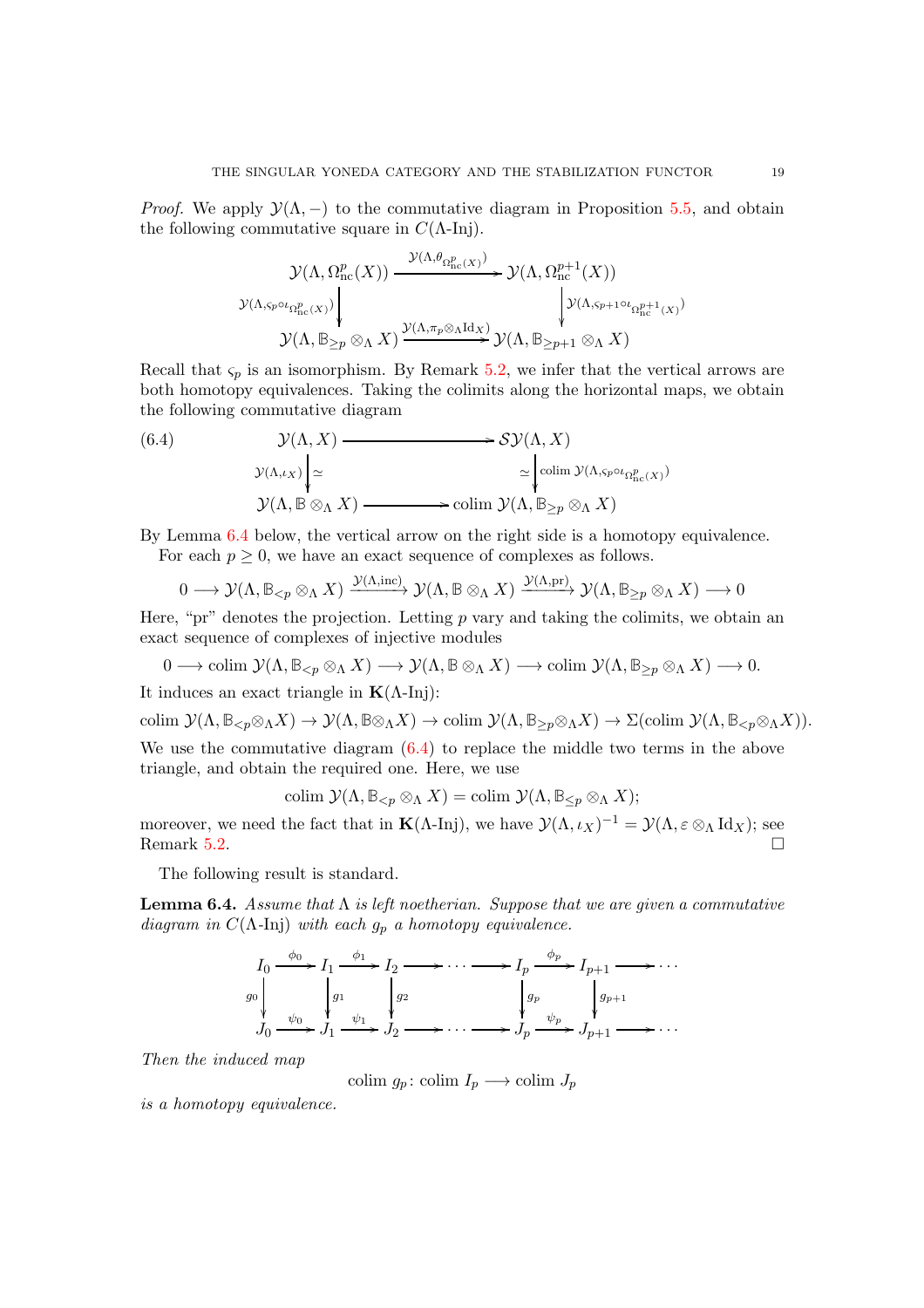<span id="page-19-3"></span>Proof. We observe that the following exact sequence of complexes

$$
0 \longrightarrow \bigoplus_{p \geq 0} I_p \stackrel{1-\phi}{\longrightarrow} \bigoplus_{p \geq 0} I_p \longrightarrow \text{colim } I_p \longrightarrow 0
$$

is componentwise split, where  $1-\phi$  is the unique map whose restriction on  $I_p$  is given by  $\begin{pmatrix} 1 \\ 1 \end{pmatrix}$  $\bigcup_{-\phi_p}^1: I_p \to I_p \oplus I_{p+1}$ . Here, we use the fact that  $\bigoplus_{p\geq 0} I_p$  lies in  $C(\Lambda\text{-Inj})$ , as  $\Lambda$  is left noetherian. In particular, colim  $I_p$  also lies in  $C(\Lambda$ -Inj). So we have an induced exact triangle in  $K(\Lambda$ -Inj), as shown in the upper row of the following commutative diagram; compare [\[19,](#page-27-9) Section 3.4]. Similarly, we have the lower exact triangle.

$$
\bigoplus_{p\geq 0} I_p \xrightarrow{1-\phi} \bigoplus_{p\geq 0} I_p \longrightarrow \text{colim } I_p \longrightarrow \Sigma(\bigoplus_{p\geq 0} I_p)
$$
  

$$
\bigoplus_{p\geq 0} g_p \downarrow \qquad \qquad \bigoplus_{p\geq 0} J_p \longrightarrow \text{colim } g_p \qquad \qquad \bigg\downarrow \Sigma(\bigoplus_{p\geq 0} g_p)
$$
  

$$
\bigoplus_{p\geq 0} J_p \xrightarrow{1-\psi} \bigoplus_{p\geq 0} J_p \longrightarrow \text{colim } J_p \longrightarrow \Sigma(\bigoplus_{p\geq 0} J_p)
$$

Since  $\bigoplus_{p\geq 0} g_p$  is an isomorphism in  $\mathbf{K}(\Lambda\text{-Inj})$ , it follows that colim  $g_p$  is also an isomorphism in  $\mathbf{K}(\Lambda\text{-In})$ , as required.

## 7. The stabilization functor

In this section, we describe the stabilization functor  $[18]$  via the mapping cone of an explicit quasi-isomorphism; see Theorem [7.5.](#page-21-0) We will assume that  $\Lambda$  is left noetherian. Recall from [\[18\]](#page-27-1) the following recollement.

<span id="page-19-1"></span>(7.1) 
$$
\mathbf{K}_{ac}(\Lambda\text{-Inj}) \xrightarrow{\text{inc}} \mathbf{K}(\Lambda\text{-Inj}) \xrightarrow{\text{can}} \mathbf{D}(\Lambda\text{-Mod})
$$

Here, the lower part is the restriction of the one in [\(2.8\)](#page-5-1), so we use the same notation and we have  $\mathbf{a}' = \text{Hom}_{\Lambda}(\text{Cone}(\varepsilon), -)$  and  $\mathbf{i} = \text{Hom}_{\Lambda}(\mathbb{B}, -) \simeq \mathcal{Y}(\Lambda, -)$ ; see Proposition [3.7.](#page-9-0) The functors in the upper row are nontrivial.

The following definition is taken from [\[18,](#page-27-1) Section 5].

<span id="page-19-2"></span>**Definition 7.1.** The *stabilization functor* of  $\Lambda$  is defined to be the composition

 $\mathbb{S} = \bar{\mathbf{a}}$ **i**:  $\mathbf{D}(\Lambda\text{-Mod}) \longrightarrow \mathbf{K}_{ac}(\Lambda\text{-Inj}).$ 

We mention that by [\[2,](#page-26-1) 1.4.6] or [\[7,](#page-26-2) Subsection 2.1], **S** is isomorphic to the composition Σa ′p¯. As pointed out in Introduction, **S** is a triangulated analogue of the gluing functor in the dg setting [\[20,](#page-27-4) Subsections 2.2 and 4.2]; for a related  $\infty$ -categorical consideration, we refer to  $[21, 12]$  $[21, 12]$ .

Recall from Remark [3.9](#page-9-2) the embedding  $\eta_{\Lambda} : \Lambda \to \mathcal{Y}(\Lambda, \Lambda)$  of complexes of  $\Lambda$ - $\Lambda$ bimodules. For any complex X, we denote by  $p(X) = B \otimes_{\Lambda} X$  its dg-projective resolution. As  $\Lambda$  is left noetherian, it follows that the complex  $\mathcal{Y}(\Lambda,\Lambda) \otimes_{\Lambda} \mathbf{p}(X)$  consists of injective Λ-modules since  $\mathcal{Y}(\Lambda,\Lambda)$  is a complex of injective modules; see Remark [3.3.](#page-8-2)

The following result describes the functor  $\bar{\mathbf{p}}$  in [\(7.1\)](#page-19-1) explicitly.

<span id="page-19-0"></span>**Proposition 7.2.** There is a natural isomorphism  $\bar{\mathbf{p}}(X) \simeq \mathcal{Y}(\Lambda, \Lambda) \otimes_{\Lambda} \mathbf{p}(X)$  in  $\mathbf{K}(\Lambda$ -Inj) for any complex  $X$  of  $\Lambda$ -modules.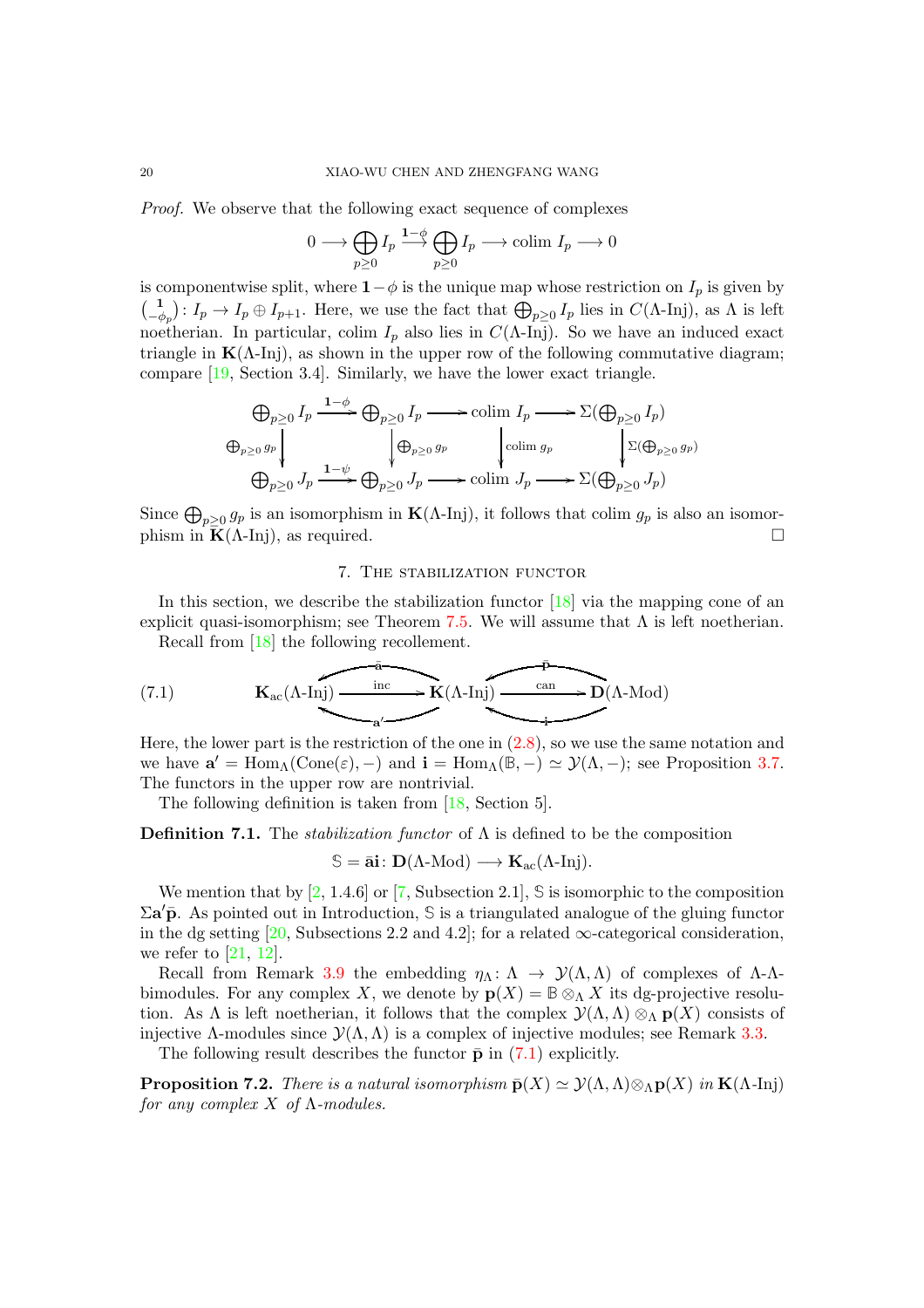<span id="page-20-3"></span>*Proof.* Take any complex  $I$  of injective modules. We first observe that the following map of complexes of Λ-modules

$$
Hom_{\Lambda}(\eta_{\Lambda}, I): Hom_{\Lambda}(\mathcal{Y}(\Lambda, \Lambda), I) \longrightarrow Hom_{\Lambda}(\Lambda, I) = I
$$

is a quasi-isomorphism. Indeed, according to Lemma [2.2,](#page-5-0) we identify  $\mathcal{Y}(\Lambda,\Lambda)$  with  $\mathbf{i}(\Lambda)$ . Then we apply [\[18,](#page-27-1) Lemma 2.1].

We have the following quasi-isomorphisms of complexes.

$$
\operatorname{Hom}_{\Lambda}(\mathcal{Y}(\Lambda, \Lambda) \otimes_{\Lambda} \mathbf{p}(X), I) \simeq \operatorname{Hom}_{\Lambda}(\mathbf{p}(X), \operatorname{Hom}_{\Lambda}(\mathcal{Y}(\Lambda, \Lambda), I)) \simeq \operatorname{Hom}_{\Lambda}(\mathbf{p}(X), I)
$$

Here, the map on the right hand side is given by  $\text{Hom}_{\Lambda}(\mathbf{p}(X), \text{Hom}_{\Lambda}(\eta_{\Lambda}, I));$  it is indeed a quasi-isomorphism, since  $p(X)$  is dg-projective and  $\text{Hom}_{\Lambda}(\eta_{\Lambda}, I)$  is a quasi-isomorphism. Recall that  $\text{Hom}_{\Lambda}(\mathbf{p}(X), I)$  computes  $\text{Hom}_{\mathbf{D}(\Lambda \text{-Mod})}(X, I)$ . Applying  $H^0(-)$  to the composite quasi-isomorphism above, we prove that  $\mathcal{Y}(\Lambda,\Lambda) \otimes_{\Lambda} \mathbf{p}-$  is left adjoint to the canonical functor "can".  $\Box$ 

Although the functor  $\bar{\mathbf{p}}$  is explicitly given, we generally do not have an explicit description for the relevant counit of the adjoint pair  $(\bar{p}, can)$ , as explained below.

<span id="page-20-0"></span>**Remark 7.3.** By the proposition above, we identify  $\bar{\mathbf{p}}$  with  $\mathcal{Y}(\Lambda,\Lambda) \otimes_{\Lambda} \mathbf{p}$ -. Take any complex I of injective modules. Denote by  $\pi_I : \mathbf{p}(I) \to I$  the dg-projective resolution. As Hom<sub>Λ</sub>( $\eta_{\Lambda}, I$ ) is a surjective quasi-isomorphism, there is a cochain map  $\xi : \mathbf{p}(I) \to$ Hom<sub>Λ</sub>( $\mathcal{Y}(\Lambda,\Lambda), I$ ) such that Hom<sub>Λ</sub>( $\eta_\Lambda, I$ )  $\circ \xi = \pi_I$  in the category  $C(\Lambda\text{-Mod})$ . By the Hom-tensor adjunction,  $\xi$  corresponds to the counit

$$
u_I\colon {\mathcal Y}(\Lambda,\Lambda)\otimes_\Lambda{\mathbf p}(I)\longrightarrow I.
$$

As  $\xi$  is not explicit, we can not describe the counit  $u_I$  explicitly.

However, by chasing the diagram, one proves that the following triangle

(7.2) 
$$
\mathbf{p}(I) = \Lambda \otimes_{\Lambda} \mathbf{p}(I) \xrightarrow{\eta_{\Lambda} \otimes_{\Lambda} \mathrm{Id}_{\mathbf{p}(I)}} \mathcal{Y}(\Lambda, \Lambda) \otimes_{\Lambda} \mathbf{p}(I)
$$

commutes in C( $\Lambda$ -Mod). Since  $\eta_{\Lambda}$  is a homotopy equivalence on the right side,  $\eta_{\Lambda} \otimes_{\Lambda}$  $\mathrm{Id}_{\mathbf{p}(I)}$  is a quasi-isomorphism. It follows that so is  $u_I$ . We mention that if I is dginjective, the above commutative triangle determines  $u_I$  up to homotopy. We just use the fact that  $\text{Hom}_{\Lambda}(\text{Cone}(\eta \wedge \otimes_{\Lambda} \text{Id}_{\mathbf{p}(I)}), I)$  is acyclic, since  $\text{Cone}(\eta \wedge \otimes_{\Lambda} \text{Id}_{\mathbf{p}(I)})$  is acyclic.

To calculate the stabilization functor **S**, we need the following well-known fact; compare [\[3,](#page-26-4) the second paragraph in the proof of Lemma 3.1] and [\[19,](#page-27-9) Proposition 3.2.8].

<span id="page-20-2"></span>**Remark 7.4.** In the recollement [\(7.1\)](#page-19-1), we have a functorial exact triangle in  $\mathbf{K}(\Lambda\text{-Inj})$ 

<span id="page-20-1"></span>(7.3) 
$$
\bar{\mathbf{p}}(I) \xrightarrow{u_I} I \longrightarrow \bar{\mathbf{a}}(I) \longrightarrow \Sigma \bar{\mathbf{p}}(I),
$$

where I is any complex of injective modules and  $u<sub>I</sub>$  is the counit in Remark [7.3;](#page-20-0) this triangle is unique. Take any complex  $X$  of  $\Lambda$ -modules. Suppose that there exists an exact triangle in  $K(\Lambda$ -Inj):

$$
I_1 \longrightarrow \mathbf{i}(X) \longrightarrow I_2 \longrightarrow \Sigma(I_1),
$$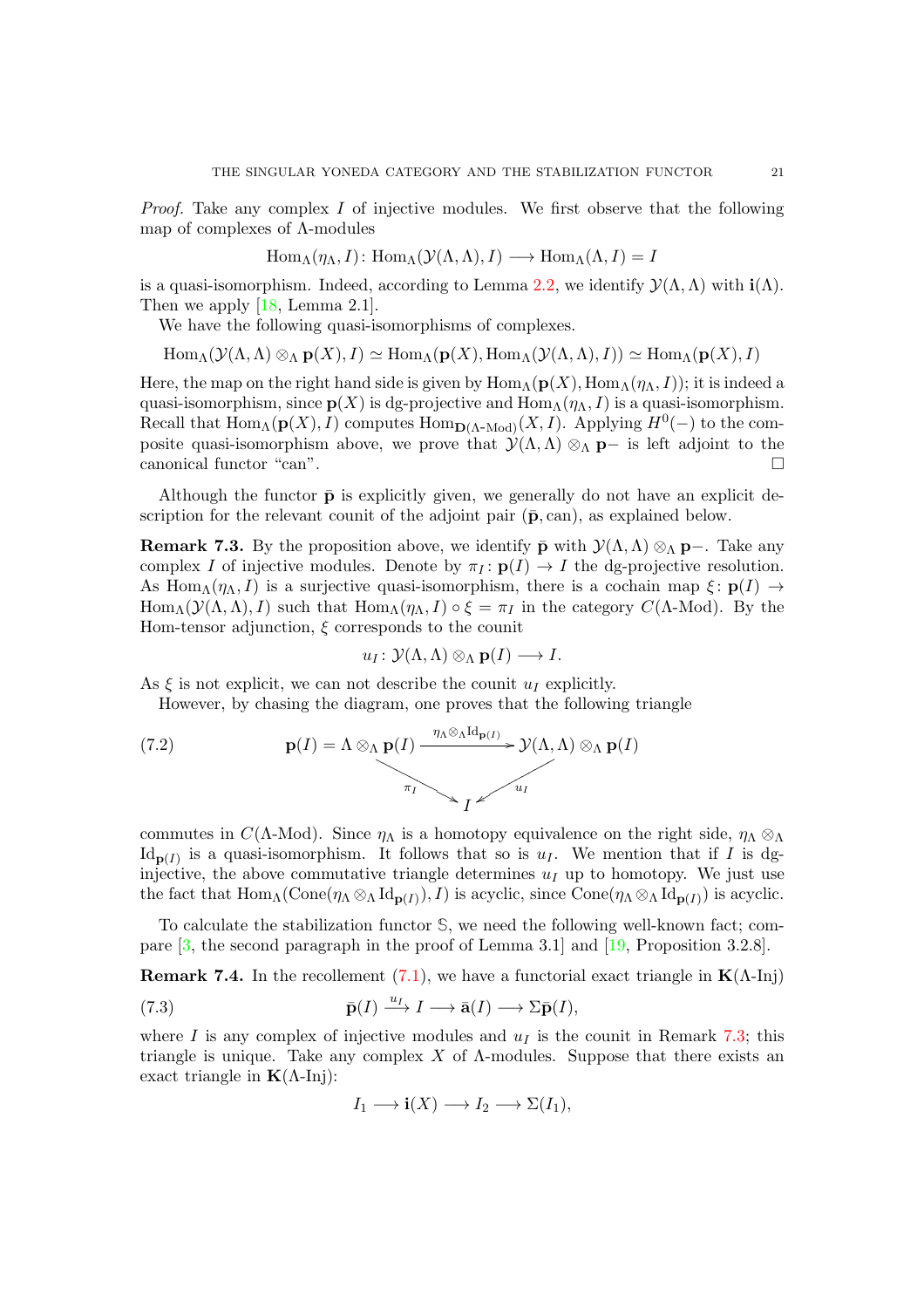with  $I_1 \in \text{Im}(\bar{\mathbf{p}})$  and  $I_2 \in \mathbf{K}_{ac}(\Lambda\text{-Inj})$ . Then there are unique isomorphisms  $g_1: I_1 \to$  $\bar{\mathbf{pi}}(X)$  and  $g_2: I_2 \to \mathbb{S}(X)$  making the following diagram commute.

$$
I_1 \longrightarrow i(X) \longrightarrow I_2 \longrightarrow \Sigma(I_1)
$$
  
\n
$$
g_1 \downarrow \qquad g_2 \downarrow \qquad \qquad \Sigma(g_1)
$$
  
\n
$$
\bar{p}i(X) \longrightarrow i(X) \longrightarrow S(X) \longrightarrow \Sigma \bar{p}i(X)
$$

Here, the lower exact triangle is obtained by applying  $(7.3)$  to  $\mathbf{i}(X)$ .

For each complex  $X$  of  $\Lambda$ -modules, we will consider the following composition:

<span id="page-21-1"></span>
$$
(7.4) \qquad \kappa_X\colon\mathcal{Y}(\Lambda,\Lambda)\otimes_\Lambda\mathbb{B}\otimes_\Lambda X\xrightarrow{\mathrm{Id}_{\mathcal{Y}(\Lambda,\Lambda)}\otimes_\Lambda(\varepsilon\otimes_\Lambda\mathrm{Id}_X)}\mathcal{Y}(\Lambda,\Lambda)\otimes_\Lambda X\xrightarrow{\varepsilon_X}\mathcal{Y}(\Lambda,X),
$$

where  $\epsilon_X$  is given in [\(4.1\)](#page-10-0). For a typical element  $f \otimes_\Lambda (a_0 \otimes s\bar{a}_{1,q} \otimes 1) \otimes_\Lambda x \in \mathcal{Y}(\Lambda, \Lambda) \otimes_\Lambda \Lambda$  $\mathbb{B}\otimes_{\Lambda} X$  with  $f \in \mathcal{Y}_p(\Lambda,\Lambda)$ , we have

$$
\kappa_X(f \otimes_\Lambda (a_0 \otimes s\bar{a}_{1,q} \otimes 1) \otimes_\Lambda x) \in \mathcal{Y}_p(\Lambda, X),
$$

which sends  $s\bar{b}_{1,p}\otimes b\in (s\bar{\Lambda})^{\otimes p}\otimes \Lambda$  to  $\delta_{q,0}f(s\bar{b}_{1,p}\otimes b)a_0x\in X$ . Here,  $\delta_{q,0}$  is the Kronecker symbol.

Recall from Remark [3.9](#page-9-2) that  $\mathcal{Y}(\Lambda,\Lambda)$  is homotopy equivalent to  $\Lambda$  on the right side, and by Lemma [2.1,](#page-4-2)  $\varepsilon \otimes_\Lambda \mathrm{Id}_X$  is a quasi-isomorphism. It follows that  $\mathrm{Id}_{\mathcal{V}(\Lambda,\Lambda)} \otimes_\Lambda (\varepsilon \otimes_\Lambda \mathrm{Id}_X)$ is a quasi-isomorphism. Since  $\epsilon_X$  is also a quasi-isomorphism, we infer that so is  $\kappa_X$ . We conclude that  $Cone(\kappa_X)$  is an acyclic complex of injective  $\Lambda$ -modules. Consequently, we have a well-defined dg functor

$$
Cone(\kappa_-): C_{dg}(\Lambda\text{-Mod}) \longrightarrow C_{dg,ac}(\Lambda\text{-Inj}),
$$

where  $C_{dg,ac}(\Lambda$ -Inj) denotes the dg category formed by acyclic complexes of injective modules. This dg functor induces a well-defined triangle functor

$$
\mathrm{Cone}(\kappa_-)\colon \mathbf{K}(\Lambda\text{-Mod})\longrightarrow \mathbf{K}_{\mathrm{ac}}(\Lambda\text{-Inj}).
$$

We claim that for each quasi-isomorphism  $g: X \rightarrow X'$ , the corresponding map  $Cone(\kappa_X) \rightarrow Cone(\kappa_{X'})$  is a homotopy equivalence. Indeed, this map fits into the following commutative diagram of exact triangles in  $K(\Lambda$ -Inj).

$$
\mathcal{Y}(\Lambda, \Lambda) \otimes_{\Lambda} \mathbb{B} \otimes_{\Lambda} X \xrightarrow{\kappa_X} \mathcal{Y}(\Lambda, X) \longrightarrow \text{Cone}(\kappa_X) \longrightarrow \Sigma(\mathcal{Y}(\Lambda, \Lambda) \otimes_{\Lambda} \mathbb{B} \otimes_{\Lambda} X)
$$
  
\n
$$
\downarrow \mathcal{Y}(\Lambda, \Lambda) \otimes_{\Lambda} \mathbb{B} \otimes_{\Lambda} X \xrightarrow{\kappa_X} \mathcal{Y}(\Lambda, X') \longrightarrow \text{Cone}(\kappa_{X'}) \longrightarrow \Sigma(\mathcal{Y}(\Lambda, \Lambda) \otimes_{\Lambda} \mathbb{B} \otimes_{\Lambda} X')
$$
  
\n
$$
\downarrow \downarrow \downarrow
$$
  
\n
$$
\mathcal{Y}(\Lambda, \Lambda) \otimes_{\Lambda} \mathbb{B} \otimes_{\Lambda} X' \xrightarrow{\kappa_{X'}} \mathcal{Y}(\Lambda, X') \longrightarrow \text{Cone}(\kappa_{X'}) \longrightarrow \Sigma(\mathcal{Y}(\Lambda, \Lambda) \otimes_{\Lambda} \mathbb{B} \otimes_{\Lambda} X')
$$

The two vertical arrows on the left side are homotopy equivalences; see Lemma [3.5.](#page-8-4) Then the claim follows.

By the above claim, we have the following induced triangle functor

Cone( $\kappa_{-}$ ):  $\mathbf{D}(\Lambda\text{-Mod}) \longrightarrow \mathbf{K}_{ac}(\Lambda\text{-Inj}).$ 

<span id="page-21-0"></span>Theorem 7.5. Keep the notation as above. Then we have an isomorphism of triangle functors

$$
Cone(\kappa_-) \simeq \mathbb{S}.
$$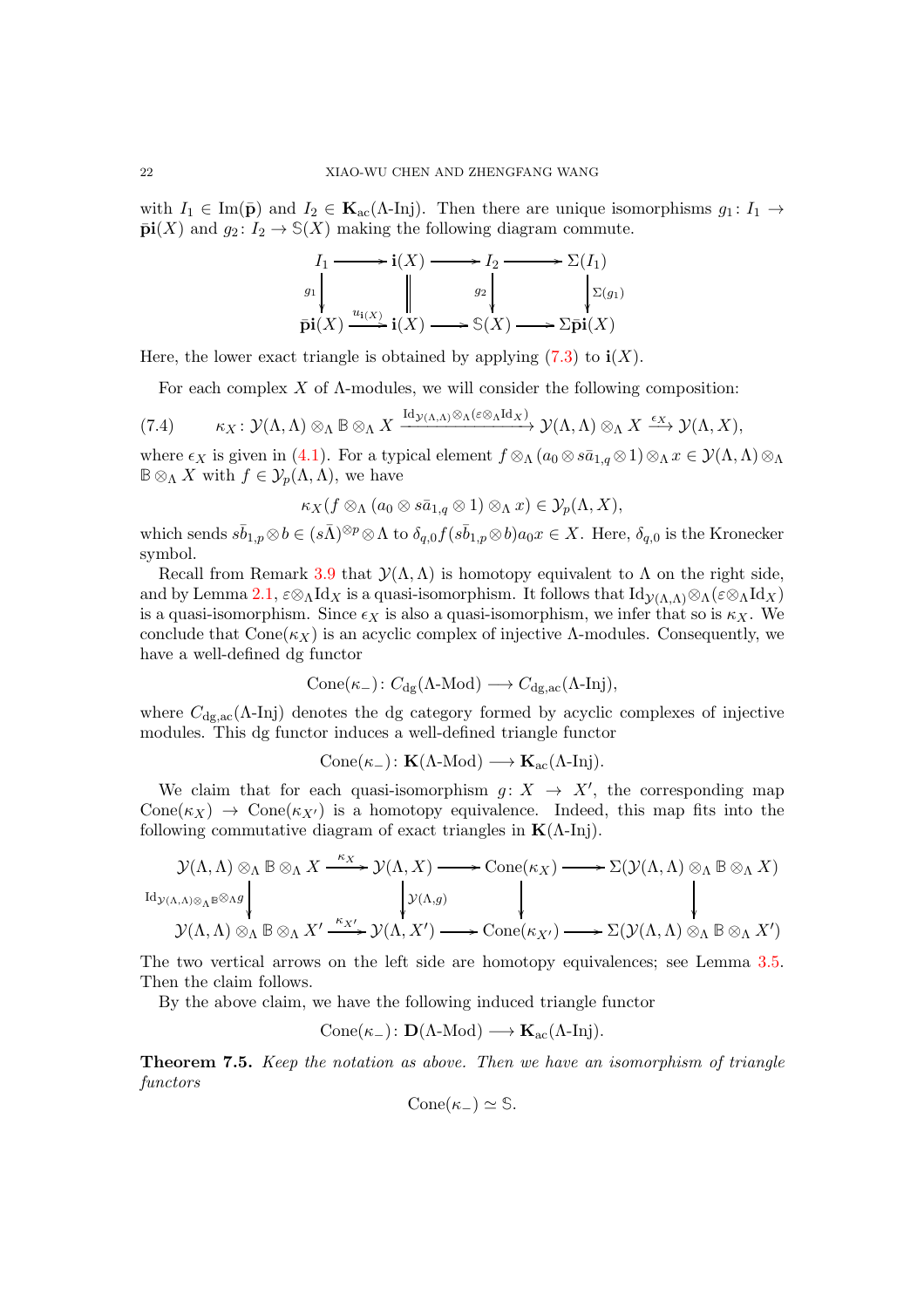<span id="page-22-0"></span>Proof. We consider the standard triangle

 $\mathcal{Y}(\Lambda,\Lambda) \otimes_{\Lambda} \mathbb{B} \otimes_{\Lambda} X \stackrel{\kappa_X}{\longrightarrow} \mathcal{Y}(\Lambda,X) \longrightarrow \operatorname{Cone}(\kappa_X) \longrightarrow \Sigma(\mathcal{Y}(\Lambda,\Lambda) \otimes_{\Lambda} \mathbb{B} \otimes_{\Lambda} X).$ 

By Proposition [7.2,](#page-19-0) we identify  $\mathcal{Y}(\Lambda,\Lambda) \otimes_{\Lambda} \mathbb{B} \otimes_{\Lambda} X$  with  $\bar{\mathbf{p}}(X)$ . In particular, it lies in Im( $\bar{\mathbf{p}}$ ). As mentioned above, Cone( $\kappa_X$ ) is an acyclic complex of injective modules. We apply the uniqueness of the functorial exact triangle in Remark [7.4](#page-20-2) to obtain a unique isomorphism  $q_X : \text{Cone}(\kappa_X) \to \mathcal{S}(X)$ . This uniqueness also implies that  $q_X$  is functorial in X, as required.  $\square$ 

Remark 7.6. The recollement [\(7.1\)](#page-19-1) may be rewritten as follows.

$$
(7.5) \quad \mathbf{K}_{\mathrm{ac}}(\Lambda\text{-Inj})\xrightarrow{\mathrm{inc}} \mathbf{K}(\Lambda\text{-Inj})\xrightarrow{\mathrm{can}} \mathbf{D}(\Lambda\text{-Mod})
$$

As mentioned in Remark [7.3,](#page-20-0) the counit  $u_I$  is not explicitly given. Therefore, it is difficult to describe the functor  $\bar{a}$ . In this sense, the description of  $\mathcal{S} = \bar{a}i$  in Theorem [7.5](#page-21-0) is nontrivial.

As mentioned before, by [\[2,](#page-26-1) 1.4.6] we have  $\mathcal{S} \simeq \Sigma \mathbf{a}' \bar{\mathbf{p}}$ . Therefore,

 $\mathcal{S}(X) \simeq \Sigma \text{Hom}_{\Lambda}(\text{Cone}(\varepsilon), \bar{\mathbf{p}}(X)).$ 

Applying the functor  $\text{Hom}_{\Lambda}(-,\bar{\mathbf{p}}(X))$  to the standard triangle [\(2.3\)](#page-3-0), we obtain an exact triangle in  $\mathbf{K}(\Lambda\text{-Inj})$ 

$$
\bar{\mathbf{p}}(X) \xrightarrow{\eta_{\bar{\mathbf{p}}(X)}} \mathcal{Y}(\Lambda, \bar{\mathbf{p}}(X)) \longrightarrow \mathbb{S}(X) \longrightarrow \Sigma \bar{\mathbf{p}}(X),
$$

where we apply Remark [3.8](#page-9-1) to  $\bar{p}(X)$ . Moreover, we have the following commutative diagram

$$
\bar{\mathbf{p}}(X) \xrightarrow{\eta_{\bar{\mathbf{p}}(X)}} \mathcal{Y}(\Lambda, \bar{\mathbf{p}}(X)) \longrightarrow \mathbb{S}(X) \longrightarrow \Sigma \bar{\mathbf{p}}(X)
$$
\n
$$
\parallel \qquad \qquad \parallel \qquad \qquad \parallel
$$
\n
$$
\bar{\mathbf{p}}(X) \xrightarrow{\kappa_X} \mathcal{Y}(\Lambda, X) \longrightarrow \text{Cone}(\kappa_X) \longrightarrow \Sigma \bar{\mathbf{p}}(X),
$$

where from the left, the second vertical arrow is  $(\eta_{\mathcal{Y}(\Lambda,X)})^{-1} \circ \mathcal{Y}(\Lambda,\kappa_X)$ , which is an isomorphism in  $K(\Lambda$ -Inj). This yields another proof of Theorem [7.5.](#page-21-0)

Denote by  $\mathbf{D}^b(\Lambda\text{-mod})$  the bounded derived category of finitely generated  $\Lambda\text{-modules.}$ We view the bounded homotopy category  $\mathbf{K}^b(\Lambda)$ -proj) of finitely generated projective modules as a triangulated subcategory of  $\mathbf{D}^b(\Lambda\text{-mod})$ . The *singularity category* [\[5,](#page-26-0) [23\]](#page-27-0) of  $\Lambda$  is the Verdier quotient category

$$
\mathbf{D}_{\rm sg}(\Lambda) = \mathbf{D}^b(\Lambda\text{-mod})/\mathbf{K}^b(\Lambda\text{-proj}).
$$

It has a canonical dg enhancement, as explained below. Denote by  $\mathcal{D} = D_{dg}^{b}(\Lambda \text{-mod})$ the bounded dg derived category, and by  $P$  its full dg subcategory formed by bounded complexes of projective modules. Following [\[17\]](#page-27-14), the dg singularity category of  $\Lambda$  is the dg quotient category  $S = \mathcal{D}/\mathcal{P}$ . Then the homotopy category  $H^0(\mathcal{S})$  is identified with  $\mathbf{D}_{sg}(\Lambda)$ . For details on dg quotient categories, we refer to [\[15,](#page-27-15) [11,](#page-27-16) [6\]](#page-26-5).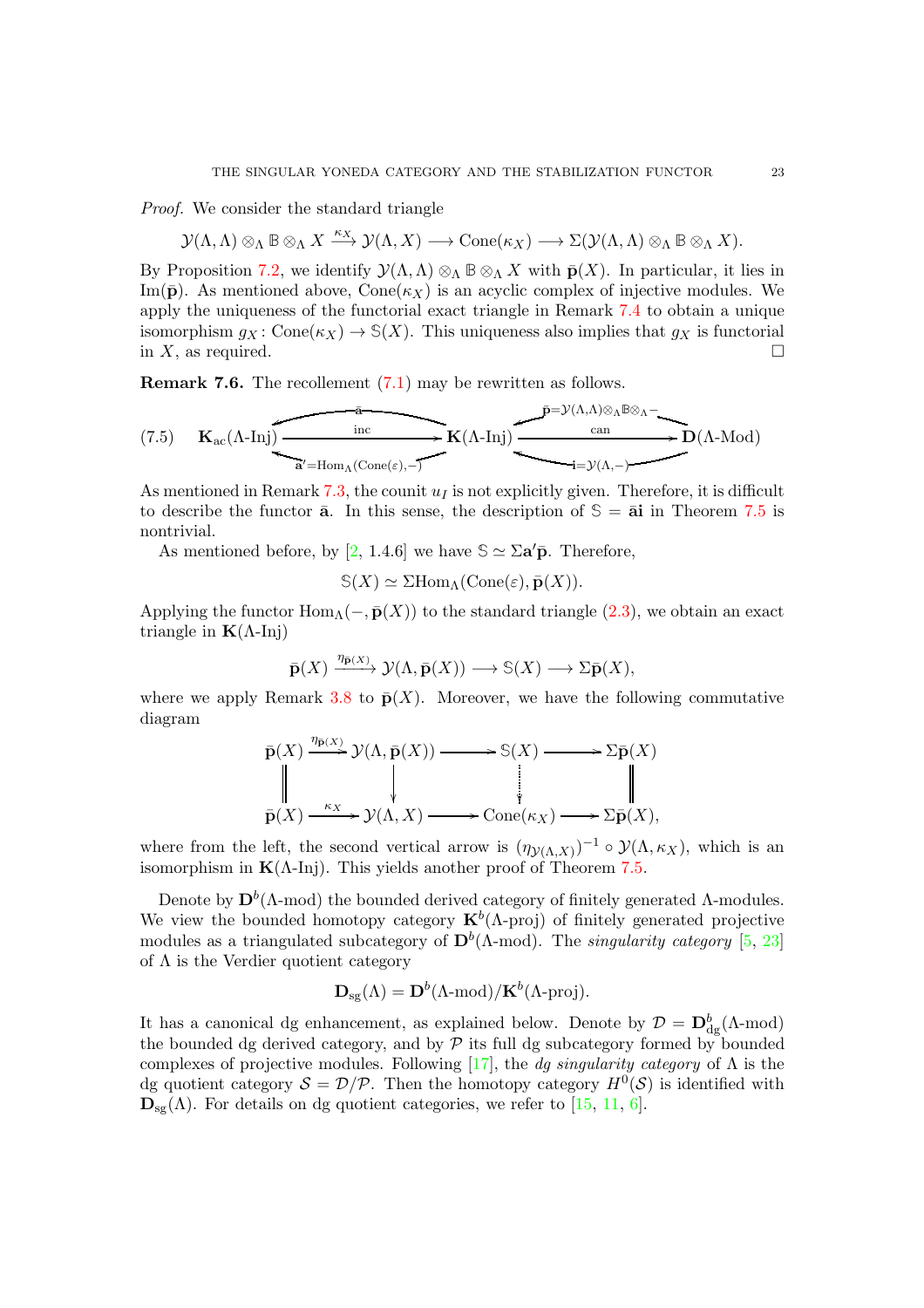<span id="page-23-3"></span>**Remark 7.7.** Keep the notation as above. We have the inclusion functor inc:  $\mathcal{P} \to \mathcal{D}$ and the quotient functor  $\pi: \mathcal{D} \to \mathcal{S}$ . By [\[11,](#page-27-16) Proposition 4.6(ii)], these dg functors induce a recollement of derived categories; see also [\[6,](#page-26-5) Theorem 5.1.3].



Here, for any small dg category  $\mathcal{C}$ , we denote by  $\mathcal{D}(\mathcal{C})$  the derived category of right dg C-modules; "res" means the restriction of dg  $D$ -modules to  $\mathcal{P}$ , and "can" sends any dg S-module M to the composition  $M\pi$ . By [\[18,](#page-27-1) Appendix A], the recollement [\(7.1\)](#page-19-1) is isomorphic to the above one; compare  $[8,$  Theorem 2.2. In comparison, we emphasize that the categories in  $(7.1)$  seems to be more accessible. The stabilization functor  $\mathcal{S} = \overline{\mathbf{a}}$ is isomorphic to  $\mathbb{R}$ Hom $_{\mathcal{P}}(\mathcal{D}, -) \otimes_{\mathcal{D}}^{\mathbb{L}} \mathcal{S}$ . However, the latter seems to be hard to deal with.

## 8. Comparing the two functors

<span id="page-23-0"></span>In this final section, we compare the two triangle functors:  $\mathcal{SY}(\Lambda, -)$  and **S**. Both are from  $\mathbf{D}(\Lambda\text{-Mod})$  to  $\mathbf{K}_{ac}(\Lambda\text{-Inj})$ ; see [\(6.2\)](#page-17-2) and Definition [7.1.](#page-19-2)

8.1. **A natural transformation.** By Theorem [7.5,](#page-21-0) we will identify  $\Im$  with Cone( $\kappa$ <sub>−</sub>). Therefore, for each complex X of  $\Lambda$ -modules, we have a standard exact triangle  $(2.1)$  in  $K(\Lambda$ -Inj):

<span id="page-23-2"></span>
$$
(8.1) \qquad \mathcal{Y}(\Lambda, \Lambda) \otimes_{\Lambda} \mathbb{B} \otimes_{\Lambda} X \xrightarrow{\kappa_X} \mathcal{Y}(\Lambda, X) \xrightarrow{\binom{1}{0}} \mathbb{S}(X) \xrightarrow{(0 1)} \Sigma(\mathcal{Y}(\Lambda, \Lambda) \otimes_{\Lambda} \mathbb{B} \otimes_{\Lambda} X).
$$

By Proposition [7.2,](#page-19-0) we have  $\mathcal{Y}(\Lambda,\Lambda) \otimes_{\Lambda} \mathbb{B} \otimes_{\Lambda} X \simeq \bar{\mathbf{p}}(X)$ . By Proposition [6.2](#page-17-3) the complex  $\mathcal{SV}(\Lambda, X)$  is acyclic and consisting of injective modules. So, the upper half of the recollement  $(7.1)$  implies that

$$
\mathrm{Hom}_{\mathbf{K}(\Lambda\text{-Inj})}(\mathcal{Y}(\Lambda,\Lambda)\otimes_{\Lambda}\mathbb{B}\otimes_{\Lambda}X,\Sigma^n\mathcal{SY}(\Lambda,X))=0
$$

for any  $n \in \mathbb{Z}$ . Consider the canonical map  $\mathcal{Y}(\Lambda, X) \to \mathcal{SY}(\Lambda, X)$  sending f to [f; 0]. It follows that there is a unique morphism in  $K(\Lambda$ -Inj)

$$
c_X\colon \mathbb{S}(X)\longrightarrow \mathcal{SY}(\Lambda,X)
$$

such that its composition with  $\binom{1}{0}$  $\mathcal{O}_0: \mathcal{Y}(\Lambda, X) \to \mathcal{S}(X)$  equals the canonical map. The uniqueness of  $c_X$  implies that it is functorial in X. We will use the natural transformation c to compare the two functors.

We will use the following natural isomorphism to identify these complexes.

<span id="page-23-1"></span>(8.2) 
$$
\text{colim }\mathcal{Y}(\Lambda,\Lambda)\otimes_{\Lambda}\mathbb{B}_{\leq p}\otimes_{\Lambda}X\simeq\mathcal{Y}(\Lambda,\Lambda)\otimes_{\Lambda}\mathbb{B}\otimes_{\Lambda}X.
$$

Recall from [\(4.1\)](#page-10-0) the following quasi-isomorphism for each  $p \geq 0$ .

$$
\epsilon_{\mathbb{B}_{\leq p}\otimes_{\Lambda}X}\colon \mathcal{Y}(\Lambda,\Lambda)\otimes_{\Lambda}\mathbb{B}_{\leq p}\otimes_{\Lambda}X\longrightarrow \mathcal{Y}(\Lambda,\mathbb{B}_{\leq p}\otimes_{\Lambda}X)
$$

These quasi-isomorphisms induce a quasi-isomorphism

$$
\text{colim } \epsilon_{\mathbb{B}_{\leq p} \otimes_{\Lambda} X} \colon \text{colim } \mathcal{Y}(\Lambda, \Lambda) \otimes_{\Lambda} \mathbb{B}_{\leq p} \otimes_{\Lambda} X \longrightarrow \text{colim } \mathcal{Y}(\Lambda, \mathbb{B}_{\leq p} \otimes_{\Lambda} X).
$$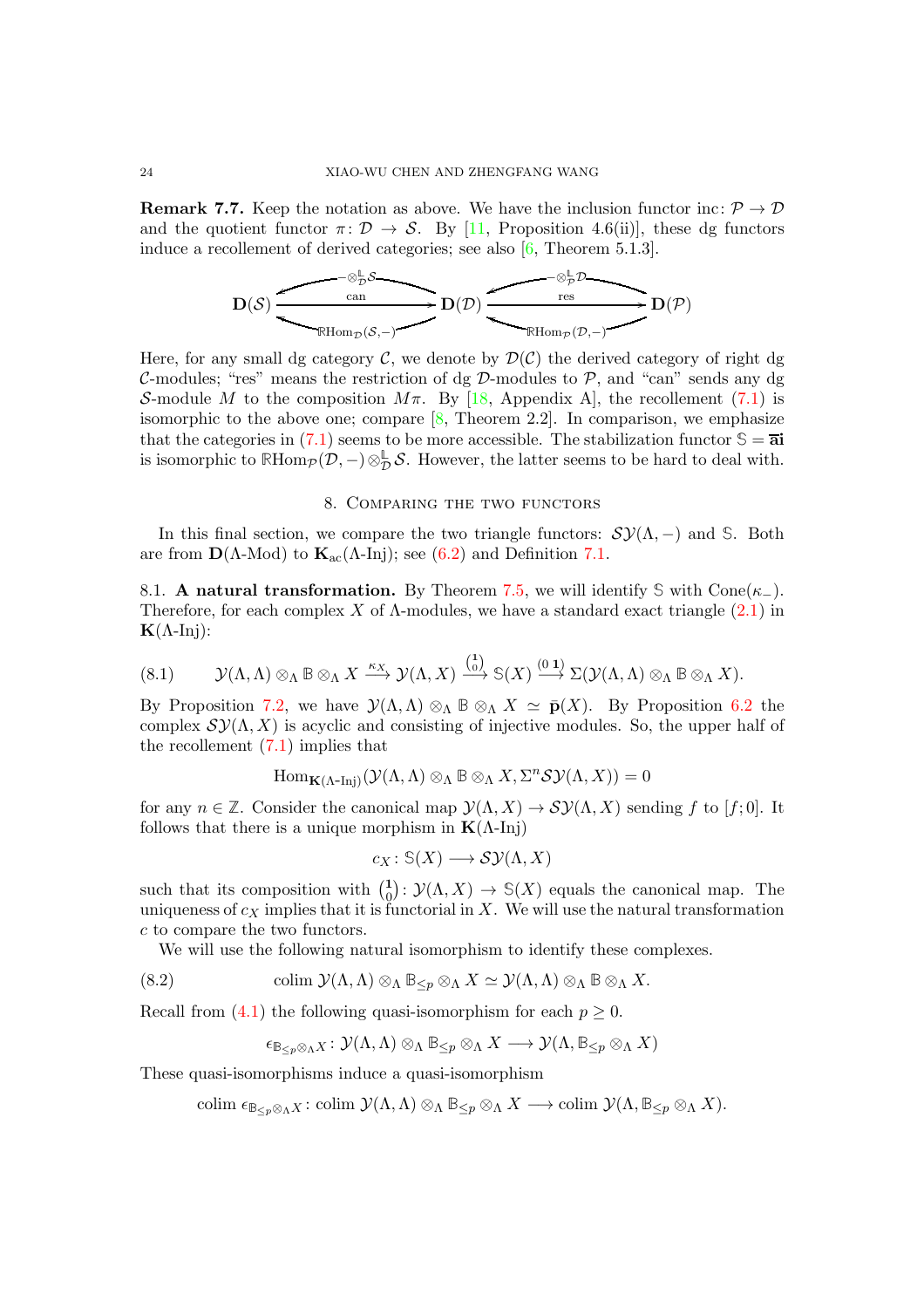Thanks to the identification [\(8.2\)](#page-23-1) and by abuse of notation, we have the following quasiisomorphism

<span id="page-24-1"></span>(8.3) colim 
$$
\epsilon_{\mathbb{B}_{\leq p}\otimes_{\Lambda}X}
$$
:  $\mathcal{Y}(\Lambda, \Lambda)\otimes_{\Lambda}\mathbb{B}\otimes_{\Lambda}X \longrightarrow \text{colim }\mathcal{Y}(\Lambda, \mathbb{B}_{\leq p}\otimes_{\Lambda}X).$ 

Finally, we observe a canonical isomorphism

<span id="page-24-2"></span>(8.4) Cone(colim 
$$
\epsilon_{\mathbb{B}_{\leq p} \otimes_{\Lambda} X}
$$
)  $\simeq$  colim Cone( $\epsilon_{\mathbb{B}_{\leq p} \otimes_{\Lambda} X}$ )),

as taking cones and taking colimits are compatible.

The following main result describes the mapping cone of  $c<sub>X</sub>$  in terms of an explicit colimit.

<span id="page-24-0"></span>**Theorem 8.1.** Assume that  $\Lambda$  is left noetherian. Then for each complex X, there is an exact triangle in  $\mathbf{K}_{ac}(\Lambda$ -Inj).

 $\text{colim Cone}(\epsilon_{\mathbb{B}_{\leq p} \otimes_{\Lambda} X}) \longrightarrow \mathbb{S}(X) \stackrel{c_X}{\longrightarrow} \mathcal{SV}(\Lambda, X) \longrightarrow \Sigma(\text{colim Cone}(\epsilon_{\mathbb{B}_{\leq p} \otimes_{\Lambda} X}))$ 

Consequently,  $c_X$  is a homotopy equivalence if and only if colim Cone( $\epsilon_{\mathbb{B}_{\leq n} \otimes_{\Lambda} X}$ ) is contractible.

*Proof.* We will compare  $(8.1)$  with the exact triangle in Theorem [6.3.](#page-17-0) It is direct to verify that the following diagram

$$
\mathcal{Y}(\Lambda, \Lambda) \otimes_{\Lambda} \mathbb{B} \otimes_{\Lambda} X \xrightarrow{\kappa_X} \mathcal{Y}(\Lambda, X)
$$
  
colim  $\epsilon_{\mathbb{B}_{\leq p} \otimes_{\Lambda} X} \downarrow \qquad \qquad \parallel$   
colim  $\mathcal{Y}(\Lambda, \mathbb{B}_{\leq p} \otimes_{\Lambda} X) \xrightarrow{\vartheta_X} \mathcal{Y}(\Lambda, X)$ 

commutes in  $C(\Lambda$ -Inj), where the cochain map colim  $\epsilon_{\mathbb{B}\ltimes_{\mathbb{B}}\otimes_{\Lambda}X}$  is explained in [\(8.3\)](#page-24-1). Therefore, we have a commutative diagram in  $K(\Lambda$ -Inj):

$$
\mathcal{Y}(\Lambda,\Lambda) \otimes_{\Lambda} \mathbb{B} \otimes_{\Lambda} X \xrightarrow{\kappa_X} \mathcal{Y}(\Lambda,X) \longrightarrow \mathbb{S}(X) \longrightarrow \Sigma(\mathcal{Y}(\Lambda,\Lambda) \otimes_{\Lambda} \mathbb{B} \otimes_{\Lambda} X)
$$
  
colim  $\mathfrak{e}_{\mathbb{E}_{\leq p} \otimes_{\Lambda} X} \downarrow \qquad \qquad \downarrow \qquad \qquad \downarrow$   
colim  $\mathcal{Y}(\Lambda, \mathbb{B}_{\leq p} \otimes_{\Lambda} X) \xrightarrow{\vartheta_X} \mathcal{Y}(\Lambda, X) \longrightarrow \mathcal{SY}(\Lambda, X) \longrightarrow \Sigma(\text{colim } \mathcal{Y}(\Lambda, \mathbb{B}_{\leq p} \otimes_{\Lambda} X)).$ 

By the above uniqueness of  $c_X$ , the dotted arrow has to be  $c_X$ . Applying the octahedral axiom (TR4) to the above diagram and using  $(8.4)$ , we infer the required statement.  $\Box$ 

Now we use the results in Section [4](#page-10-3) to investigate when  $c<sub>X</sub>$  is a homotopy equivalence.

<span id="page-24-3"></span>Proposition 8.2. Keep the assumptions in Theorem [8.1.](#page-24-0) Then the following hold.

- (1) If X is cohomologically bounded below, then  $c<sub>X</sub>$  is a homotopy equivalence. Consequently, the restriction of c to  $\mathbf{D}^{+}(\Lambda\text{-Mod})$  is a natural isomorphism.
- (2) Assume that  $\Lambda$  satisfies the equivalent conditions in Proposition [4.4.](#page-12-0) Then c is a natural isomorphism.

*Proof.* We observe that for each  $p \geq 0$ , Cone( $\epsilon_{\mathbb{B}_{\leq p} \otimes_{\Lambda} X}$ ) is a complex of injective  $\Lambda$ -modules. Therefore, by Lemma [6.4,](#page-18-0) if each  $Cone(\epsilon_{\mathbb{B}_{\leq p} \otimes_{\Lambda} X})$  is contractible, or equivalently, the complex  $\mathbb{B}_{\leq p} \otimes_{\Lambda} X$  lies in K defined in [\(4.2\)](#page-10-2), then colim Cone( $\epsilon_{\mathbb{B}_{\leq p} \otimes_{\Lambda} X}$ ) is also contractible. By Theorem [8.1,](#page-24-0)  $c_X$  is a homotopy equivalence. Now, we deduce  $(1)$ from Proposition [4.2,](#page-11-1) and (2) from Proposition [4.5,](#page-13-1) respectively.  $\Box$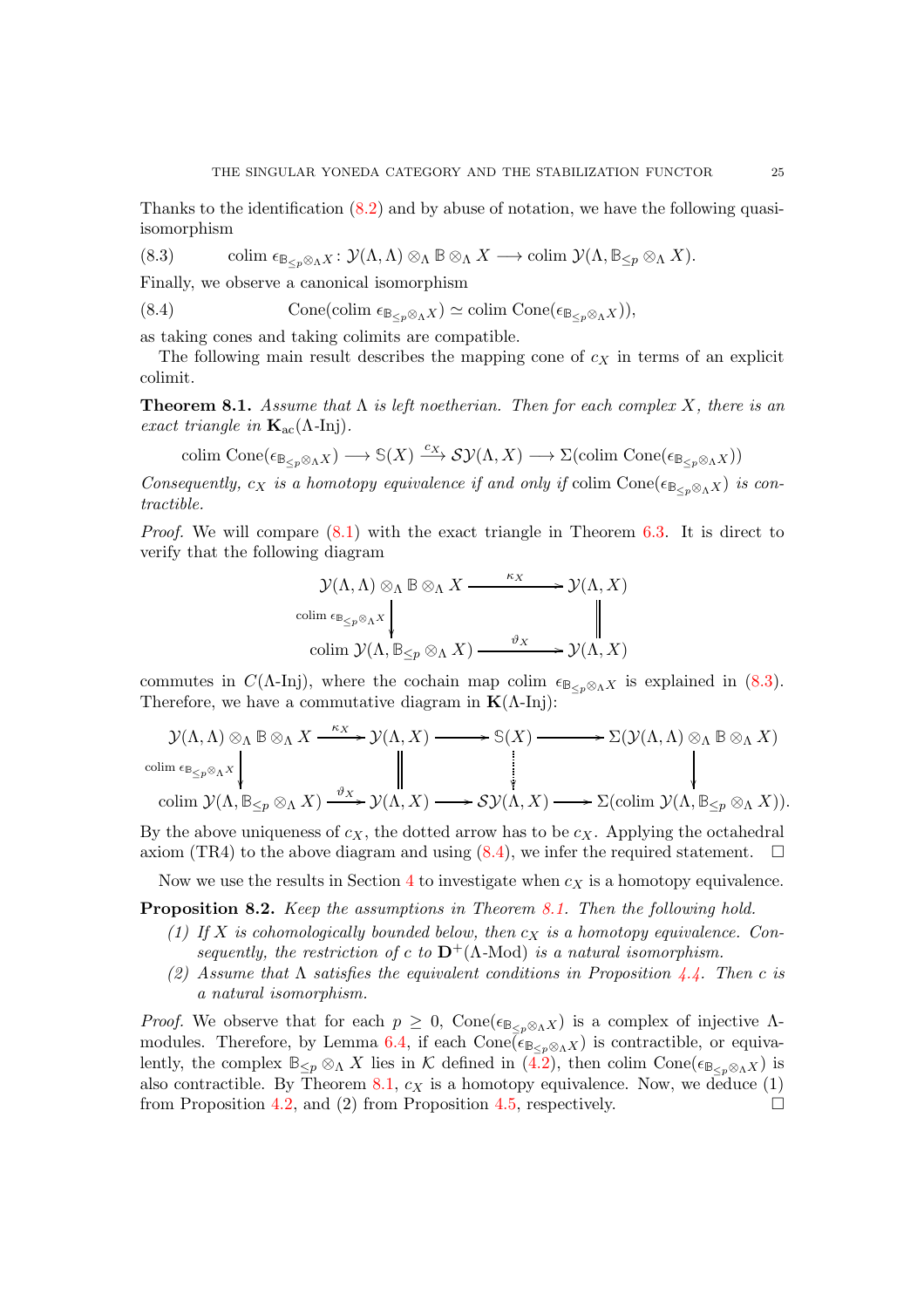Remark 8.3. Since Gorenstein rings satisfy the conditions in Proposition [4.4,](#page-12-0) the functors S and  $S\mathcal{Y}(\Lambda,-)$  are isomorphic if  $\Lambda$  is Gorenstein. In the general case, we suspect that they are not isomorphic on  $\mathbf{D}(\Lambda\text{-Mod})$ .

8.2. An application. We will apply the above results and lift [\[18,](#page-27-1) Corollary 5.4] to the dg level; see Remark [8.6.](#page-26-6)

<span id="page-25-0"></span>Corollary 8.4. Let  $\Lambda$  be left noetherian, and X be a cohomologically bounded below complex of  $\Lambda$ -modules. Then for any complex Y, the following map

 $\text{Hom}_{\Lambda}(\mathcal{SY}(\Lambda,X),\mathcal{SY}(\Lambda,Y)) \longrightarrow \text{Hom}_{\Lambda}(\mathcal{Y}(\Lambda,X),\mathcal{SY}(\Lambda,Y)), \phi \mapsto \phi \circ q_X$ 

is a quasi-isomorphism, where  $q_X : \mathcal{Y}(\Lambda, X) \to \mathcal{SY}(\Lambda, X)$  is the canonical map.

*Proof.* By the proof of Proposition [8.2,](#page-24-3) colim Cone( $\epsilon_{\mathbb{B}_{\leq p} \otimes_{\Lambda} X}$ ) is contractible, or equivalently, colim  $\epsilon_{\mathbb{B}_{\leq n} \otimes_{\Lambda} X}$  is a homotopy equivalence. It follows from the second commutative diagram in the proof of Theorem [8.1](#page-24-0) that we have an exact triangle in  $K(\Lambda$ -Inj)

 $\bar{\mathbf{p}}(X) \longrightarrow \mathcal{Y}(\Lambda, X) \stackrel{q_X}{\longrightarrow} \mathcal{SY}(\Lambda, X) \longrightarrow \Sigma \bar{\mathbf{p}}(X).$ 

Here, we identify  $\bar{\mathbf{p}}(X)$  with  $\mathcal{Y}(\Lambda,\Lambda) \otimes_{\Lambda} \mathbb{B} \otimes_{\Lambda} X$ . By the adjoint pair  $(\bar{\mathbf{p}}, \text{can})$  in  $(7.1)$ , we infer that  $\text{Hom}_{\Lambda}(\bar{\mathbf{p}}(X), \mathcal{SY}(\Lambda, Y))$  is acyclic. Applying  $\text{Hom}_{\Lambda}(-, \mathcal{SY}(\Lambda, Y))$  to the above exact triangle, we infer the required quasi-isomorphism.  $\Box$ 

The following consideration is analogous to the one in Proposition [3.10.](#page-9-3) Recall from [\(6.1\)](#page-16-2) the composition  $\odot_{sg}$  in the singular Yoneda dg category  $\mathcal{SY}$ . Then we have the following map of complexes

 $\varphi_{X,Y} : \mathcal{SY}(X,Y) \longrightarrow \text{Hom}_{\Lambda}(\mathcal{SY}(\Lambda,X),\mathcal{SY}(\Lambda,Y)), \quad [f; p] \longmapsto ([g; q] \mapsto [f; p] \odot_{\text{sg}} [g; q]).$ 

If  $X = Y$  then  $\varphi_{X,X}$  is a homomorphism between dg endomorphism algebras.

We identify  $\mathbf{D}^b(\Lambda\text{-mod})$  with the full subcategory of  $\mathbf{D}(\Lambda\text{-Mod})$  formed by cohomologically bounded complexes with finitely generated cohomological modules.

<span id="page-25-1"></span>**Proposition 8.5.** Let  $\Lambda$  be left noetherian and  $X \in D^b(\Lambda\text{-mod})$ . Then the map  $\varphi_{X,Y}$ is a quasi-isomorphism for any complex Y. Consequently,  $\varphi_{X,X}$  is a quasi-isomorphism of dg algebras for any  $X \in \mathbf{D}^b(\Lambda\text{-mod}).$ 

Proof. We have the following natural maps between complexes.

$$
S\mathcal{Y}(X,Y) = \text{colim }\mathcal{Y}(X,\Omega_{\text{nc}}^p(Y)) \longrightarrow \text{colim Hom}_{\Lambda}(\mathcal{Y}(\Lambda,X),\mathcal{Y}(\Lambda,\Omega_{\text{nc}}^p(Y)))
$$

$$
\longrightarrow \text{Hom}_{\Lambda}(\mathcal{Y}(\Lambda,X),\mathcal{SY}(\Lambda,Y))
$$

The first map is induced by the one in Proposition [3.10,](#page-9-3) and thus a quasi-isomorphism. For the second one, we apply Lemma [2.2](#page-5-0) to identify  $\mathcal{Y}(\Lambda, X)$  with  $\mathbf{i}(X)$ . It follows from [\[18,](#page-27-1) Proposition 2.3(2)] that  $\mathcal{Y}(\Lambda, X)$  is compact in  $\mathbf{K}(\Lambda$ -Inj). By [\[19,](#page-27-9) Lemma 3.4.3], we infer that the second map is also a quasi-isomorphism.

Denote by  $\psi_{XY}$  the quasi-isomorphism in Corollary [8.4.](#page-25-0) It is routine to verify that the above composite quasi-isomorphism coincides with  $\psi_{X,Y} \circ \varphi_{X,Y}$ . This forces that  $\varphi_{X,Y}$  is also a quasi-isomorphism.

We recall that  $\mathbf{D}_{\text{sg}}(\Lambda)$  denotes the singularity category of  $\Lambda$ .

<span id="page-25-2"></span>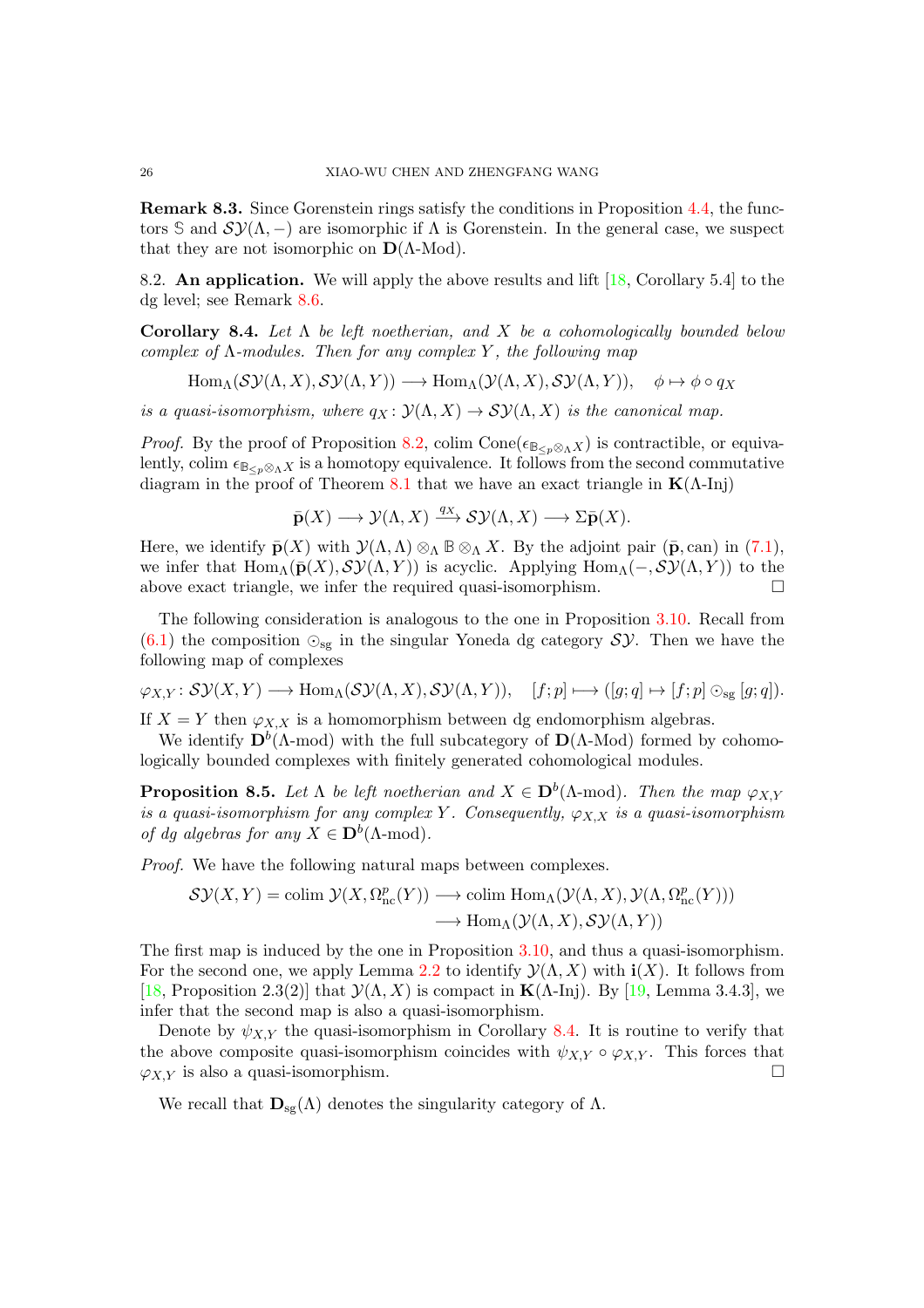<span id="page-26-8"></span><span id="page-26-6"></span>**Remark 8.6.** Denote by  $S\mathcal{Y}^f$  the full dg subcategory of  $S\mathcal{Y}$  formed by bounded complexes of finitely generated modules. Then  $S\mathcal{Y}^f$  is a dg enhancement of the singularity category  $\mathbf{D}_{sg}(\Lambda)$ ; see [\[9,](#page-27-7) Corollary 9.3]. Proposition [8.5](#page-25-1) implies that the dg functor

$$
\mathcal{SY}(\Lambda,-)\colon \mathcal{SY}^f\longrightarrow C_{\text{dg,ac}}(\Lambda\text{-Inj})
$$

is quasi-fully faithful. Taking their homotopy categories, we infer that

$$
\mathcal{SY}(\Lambda,-)\colon \mathbf{D}_{\mathrm{sg}}(\Lambda)\longrightarrow \mathbf{K}_{\mathrm{ac}}(\Lambda\text{-Inj})
$$

is fully faithful; by abuse of notation, this functor is induced by  $\mathcal{SY}(\Lambda,-) \colon \mathbf{D}^b(\Lambda\text{-mod}) \to$ **K**<sub>ac</sub>( $\Lambda$ -Inj). This recovers [\[18,](#page-27-1) Corollary 5.4], as  $\Im$  and  $\mathcal{SY}(\Lambda, -)$  are isomorphic on bounded complexes. As the discussion indicates, in comparison with **S**, the triangle functor  $\mathcal{SY}(\Lambda,-)$  naturally lifts to the dg level.

We refer to [\[1\]](#page-26-7) for artin algebras and quivers.

**Remark 8.7.** Let  $\Lambda$  be an artin algebra. Denote by  $J = \text{rad}(\Lambda)$  its Jacobson radical and set  $E = \Lambda/J$ . We assume that E is a subalgebra of  $\Lambda$  with  $\Lambda = E \oplus J$ . For instance, this assumption holds for any finite-dimensional algebra  $\Lambda$  over a perfect field. Then  $\mathcal{S}(E) \simeq \mathcal{SY}(\Lambda, E)$  is a compact generator of  $\mathbf{K}_{ac}(\Lambda\text{-Inj})$ . By Proposition [8.5,](#page-25-1) the dg endomorphism algebra of  $\mathcal{SY}(\Lambda, E)$  is quasi-isomorphic to  $\mathcal{SY}(E, E)$ . By [\[9,](#page-27-7) Theorem 9.5, the latter is quasi-isomorphic to  $L_E(J)$ <sup>op</sup>, the opposite algebra of the dg Leavitt algebra  $L_E(J)$ .

In summary, the dg endomorphism algebra of  $S(E)$  is quasi-isomorphic to  $L_E(J)$ <sup>op</sup>, yielding another proof of [\[9,](#page-27-7) Proposition 10.2]. If  $\Lambda$  is given by a quiver with relations, the dg endomorphism algebra of  $S(E)$  is quasi-isomorphic to the opposite algebra of the dg Leavitt path algebra associated to the radical quiver of  $\Lambda$ ; see [\[9,](#page-27-7) Theorem 10.5].

Acknowledgements. The authors are very grateful to Bernhard Keller and Sergio Pavon for helpful comments. They thank Srikanth Iyengar for the reference [\[13\]](#page-27-12), and Gustavo Jasso for the reference  $[20]$ . This work is supported by the National Natural Science Foundation of China (No.s 11971449, 12131015, and 12161141001) and the Alexander von Humboldt Stiftung.

#### **REFERENCES**

- <span id="page-26-7"></span>[1] M. Auslander, I. Reiten, and S.O. Smalø, Representation Theory of Artin Algebras, Cambridge Stud. Adv. Math. 36, Cambridge Univ. Press, Cambridge, 1995. [27](#page-26-8)
- <span id="page-26-1"></span>[2] A.A. BEILINSON, J. BERNSTEIN, AND P. DELIGNE, *Faisceaux pervers*, Astérisque 100, Soc. Math. France, Paris, 1982. [1,](#page-0-1) [5,](#page-4-4) [20,](#page-19-3) [23](#page-22-0)
- <span id="page-26-4"></span>[3] A.I. BONDAL, Representations of associative algebras and coherent sheaves, Math. USSR Izv. 34(1) (1990), 23–42. [21](#page-20-3)
- <span id="page-26-3"></span>[4] A.I. BONDAL, AND M.M. KAPRANOV, Enhanced triangulated categories, Math. USSR Sb. 70(1) (1991) 93–107. [2](#page-1-1)
- <span id="page-26-0"></span>[5] R.-O. Buchweitz, Maximal Cohen-Macaulay modules and Tate-cohomology over Gorenstein rings, with appendices by Luchezar L. Avramov, Benjamin Briggs, Srikanth B. Iyengar, and Janina C. Letz, Math. Surveys and Monographs 262, Amer. Math. Soc., 2021. [1,](#page-0-1) [23](#page-22-0)
- <span id="page-26-5"></span>[6] X. Chen, and X.-W. Chen, An informal introduction to dg categories, arXiv:1908.04599v2, 2019. [23,](#page-22-0) [24](#page-23-3)
- <span id="page-26-2"></span>[7] X.-W. Chen, and J. Le, Recollements, comma categories and morphic enhancements, Proc. Roy. Soc. Edinb. Sect. A: Math., 1–25, doi:10.1017/prm.2021.8. [2,](#page-1-1) [20](#page-19-3)